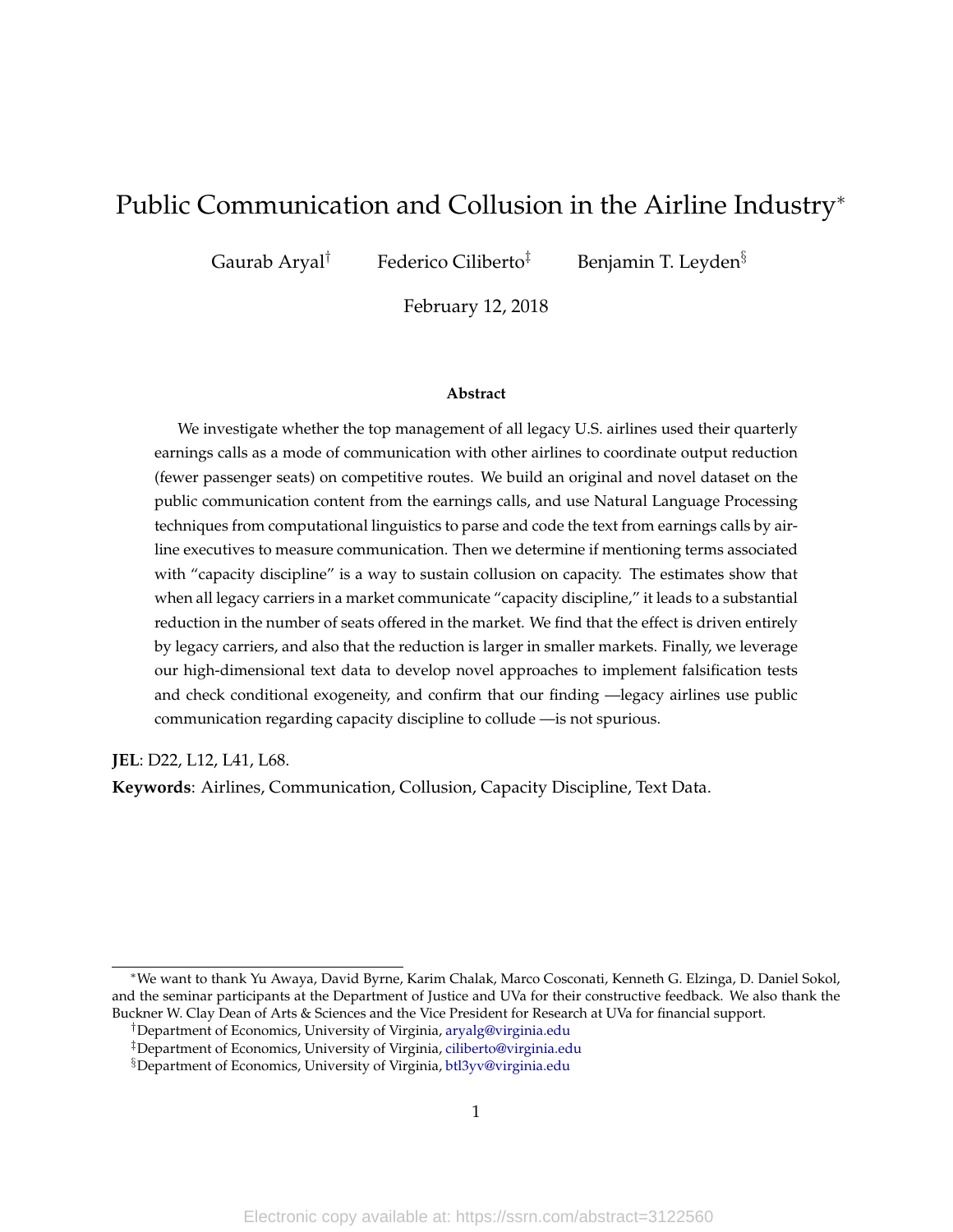## <span id="page-1-3"></span>**1 Introduction**

In all OECD countries, there are two legal paradigms that are meant to promote market efficiency but that are potentially at odds with each other. On one hand, antitrust laws forbid firms from communicating their strategic choices with each other to deter collusion. On the other hand, financial regulations promote open and transparent communication between publicly traded firms and their investors. While these latter regulations are intended to level the playing field among investors, policy makers have raised concerns in recent years that they may also facilitate anticompetitive behavior. For example, in 2010, the OECD Competition Committee noted that while there are pro-competitive benefits from increased transparency, increased transparency can also facilitate collusion because "information exchanges can ... offer firms points of coordination or focal points," while also "allow[ing] firms to monitor adherence to the collusive arrangement" [\[OECD,](#page-57-0)  $2011$  $2011$  $2011$ ].<sup>1</sup> Thus, firms can be transparent about their future strategies in their public communications to investors — for example, by announcing their intention to rein in capacity — which, in turn, can spur and sustain collusion on capacity.<sup>[2](#page-1-1)</sup>

In this paper, we contribute to this overarching research and policy debate by investigating whether the top managers of all legacy U.S. airlines used their quarterly earnings calls to communicate with other legacy airlines in reducing the number of seats sold in the U.S. $3$  More specifically,

<span id="page-1-0"></span> $<sup>1</sup>$  Similar situations, where one set of laws is at odds with another, generating unanticipated consequences, often</sup> in the form of antitrust violations, are observed in many industries. For example, in the U.S. pharmaceutical industry, the tension between the FDA laws and patent law, led to the Drug Price Competition and Patent Term Restoration Act (colloquially known as the Hatch-Waxman Act). This Act was intended to reduce entry barriers for generic drugs, but it incentivized incumbent firms to Pay-for-Delay of generic drugs and stifle competition. For more, see [Feldman and](#page-54-0) [Frondorf](#page-54-0) [\[2017\]](#page-54-0). In another example, [Byrne and de Roos](#page-53-0) [\[2017\]](#page-53-0) document that gasoline retailers in Australia used the price transparency program called *Fuelwatch* to initiate and sustain collusion.

<span id="page-1-1"></span><sup>&</sup>lt;sup>2</sup> There is a subtle difference between economists and lawyers when it comes to the use of the term "tacit" to refer collusion; see [Green, Marshall, and Marx](#page-55-0) [\[2014\]](#page-55-0). For lawyers, collusion is explicit only if there was an "agreement," which has a special meaning, otherwise it is tacit. For economists, a collusion is explicit if it involves communication, which includes cheap-talk, and/or transfers, otherwise the collusion is tacit. Thus, we are in the world of explicit collusion, henceforth collusion. We thank Leslie Marx for clarifying this distinction.

<span id="page-1-2"></span> $3$  Earnings calls are teleconferences in which a publicly traded company discusses its performance and future expectations with financial analysts and news reporters. Legacy carriers are Alaska Airlines (AS), American Airlines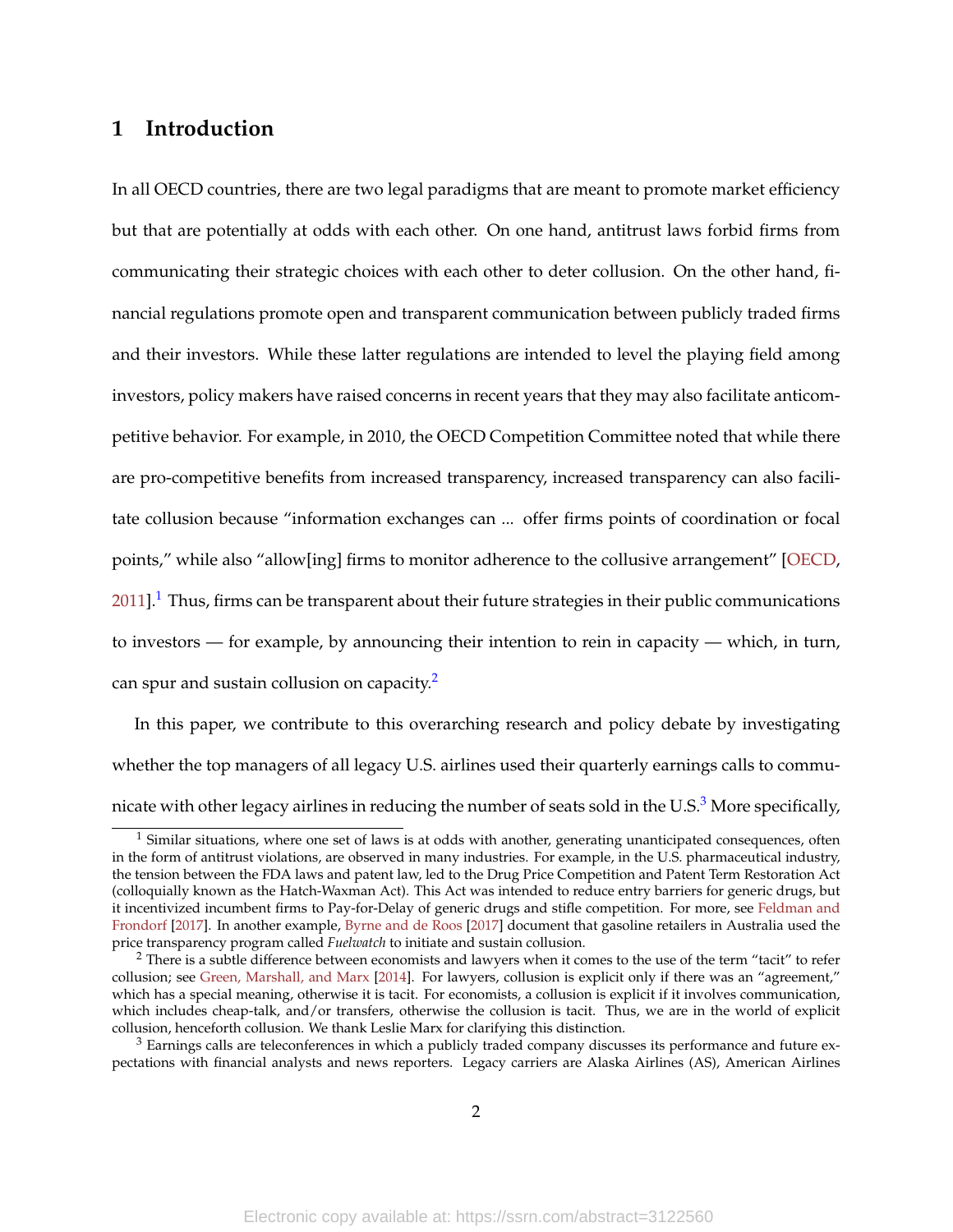<span id="page-2-2"></span>we test the hypothesis that these airlines used keywords associated with the notion of "capacity discipline" in their earnings calls to communicate to their counterparts their willingness to reduce offered seats in markets where they compete head-to-head.<sup>[4](#page-2-0)</sup>

Our empirical analysis is theoretically founded on the recent work by [Awaya and Krishna](#page-51-0) [\[2016,](#page-51-0) [2017\]](#page-51-1), who show that firms can use cheap talk (unverifiable and non-binding communication) to sustain collusion even when demand is stochastic and monitoring is hard as long as the sales across firms are affiliated, i.e., their joint density is log-supermodular, under collusion and less correlated when firms are not colluding.<sup>[5](#page-2-1)</sup> In [Awaya and Krishna](#page-51-0) [\[2016,](#page-51-0) [2017\]](#page-51-1) framework, the airline industry is characterized by stochastic demand as well as *private* and *noisy* monitoring, without the ability to communicate collusion would otherwise be infeasible. In our institutional framework, the basic idea in [Awaya and Krishna](#page-51-0) [\[2016,](#page-51-0) [2017\]](#page-51-1) is developed as airlines having access to a communication technology (i.e., earnings calls) that allows them to signal to others whether their demand was high or low. When all airlines simultaneously communicate that their (residual) demand is low, it signals to everyone that their individual revenue was low due to low demand and not because some firm cheated.

Such a communication strategy can potentially allow airlines to circumnavigate difficulty they face when trying to coordinate that is particularly strong in airline industry where demand is affected by exogenous local events, such as weather or unforeseen events at the airport, and cross-

<sup>(</sup>AA), Continental Airlines (CO), Delta Airlines (DL), Northwest Airlines (NW), United Airlines (UA) and US Airlines (US), and the low cost carriers (LCC) are AirTran Airways (FL), JetBlue (B6), Southwest (WN) and Spirit Airlines (NK).

<span id="page-2-0"></span> $4$  The idea of using "capacity discipline" as a message sent by airlines to signal their intention to restrict supply is also applied in the recent class action lawsuits filed against a few airlines (c.f. Section [2.1\)](#page-8-0). [Sharkey](#page-58-0) [\[2012\]](#page-58-0) and [Glusac](#page-54-1) [\[2017\]](#page-54-1) provide the coverage of this concept in popular press. Also see [Rosenfield, Carlton, and Gertner](#page-58-1) [\[1997\]](#page-58-1) for antitrust issues related to communication among competing firms, and for law and economics of collusion and the use of communication in collusion see [Kaplow](#page-56-0) [\[2013\]](#page-56-0).

<span id="page-2-1"></span> $<sup>5</sup>$  There is a vast research on firms' market conduct and behavior of cartels; see, for example, [Harrington](#page-55-1) [\[2006\]](#page-55-1)</sup> and [Marshall and Marx](#page-56-1) [\[2014\]](#page-56-1). This literature finds that cartel stability depends inversely on the extent of demand uncertainty [\[Green and Porter,](#page-55-2) [1984\]](#page-55-2) and the frequency with which firms observe each other's actions [\[Sannikov and](#page-58-2) [Skrzypacz,](#page-58-2) [2007\]](#page-58-2), but proportionally on the monitoring technology [see [Mailath and Samuelson,](#page-56-2) [2006,](#page-56-2) Chapter 12].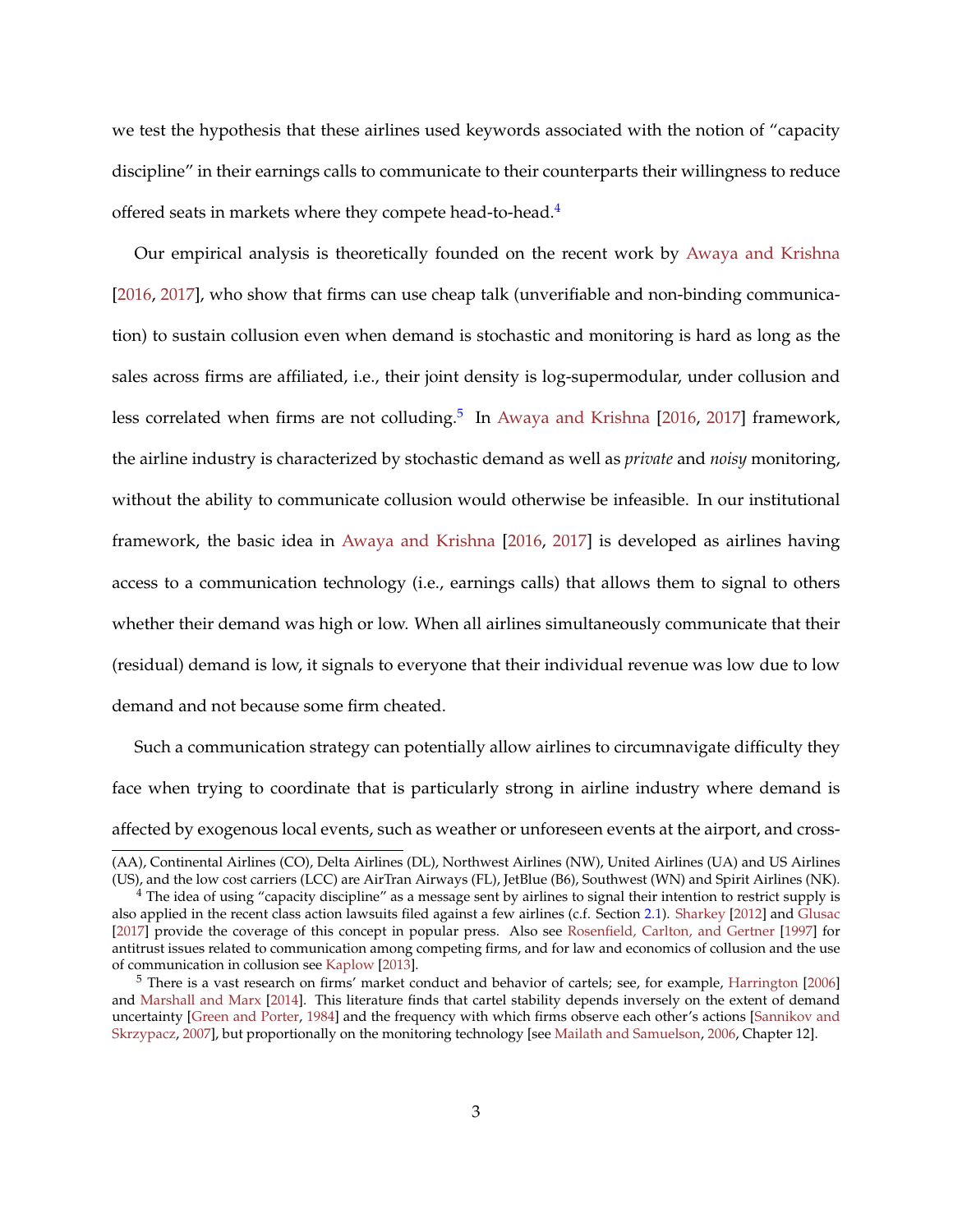market events like political events and oil price shocks. Moreover, because airlines use connecting passengers to manage their load factors, monitoring is especially difficult, as it is impossible to break down a competitor's ticket fare by the segments of the trips.

To test our hypothesis we build an original and novel dataset on the public communication content in the earnings calls. The Securities and Exchange Commission (SEC) requires all publicly traded companies in the U.S. to file a quarterly report, which is usually accompanied by an earnings call where the top executives discuss the content of the report with analysts and financial journalists. First, we collect transcripts of these calls for 11 airlines from 2002:Q4 to 2016:Q4. Then we classify each earnings call as pertinent or not pertinent depending on whether the executives on the call declared their intention of engaging in capacity discipline.<sup>[6](#page-3-0)</sup>

We estimate the effect of communication on the carriers' market-level capacity decisions using data from the T-100 domestic segment for U.S. carriers at the monthly and non-stop route level. To that end, we run a fixed-effect regression of the number of seats, offered by an airline in a market in a month, on an indicator of whether *all* legacy carriers that are operating in a market discuss capacity discipline. Given that airlines' capacity decisions depend on a wide variety of marketspecific and overall economic conditions, our analysis includes a rich set of covariates to control such variation across markets, carriers, and over time.

We find that when all legacy carriers operating in an airport-pair market communicated about capacity discipline in a given quarter, the average number of seats offered in those markets decreased by 1.45% in the next quarter. Moreover, if we decompose the average effect by the type

<span id="page-3-0"></span> $6$  For example, consider the following statement by Alaska in 2003:Q3:

<sup>&#</sup>x27;'I think what we've concluded is that there's enough noise in the markets with adjustments to capacity in many of the markets that we serve that we are seeing strength in demand, which is more a function of the changes in capacity than it is changes to the price.''

Clearly, there is a fine line between managing capacity to provide adequate service to satisfy demand while engaging in capacity discipline, whereby the airlines restrict the number of seats made available in a market even when there would be demand for more seats. We will return to this issue in Section [2.2.](#page-9-0)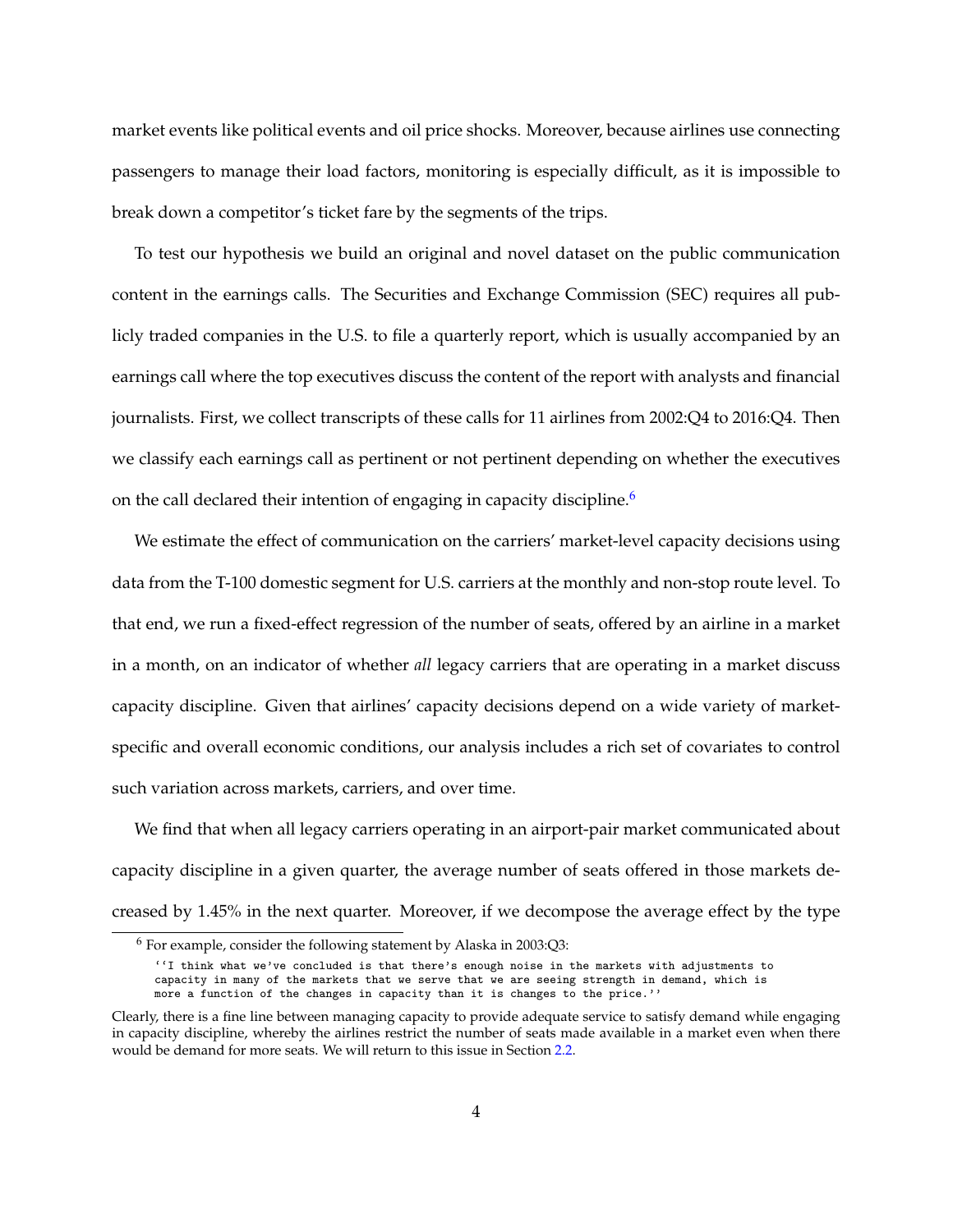<span id="page-4-2"></span>of the airlines (legacy or LCC) we find no evidence of capacity restriction by the LCCs, and that all effects are due to legacy carriers. Thus, we find evidence to support the hypothesis that legacy airlines used public communication to reduce their offered capacity. To put this 1.45% decrease in perspective, consider the following fact. The average change in capacity among legacy carriers in our sample is 3.78%. So, the 1.45% decline in capacity associated with the use of the phrase capacity discipline accounts for more than a third of this average change. In this light, it is clear that the effect is economically significant.

We further explore whether this effect varies by market size. We would expect the estimate to differ by market size if the profitability of collusion varies by market size, which would be true if, for example, the size of a market affects the feasibility of collusion.[7](#page-4-0)

On one hand, if smaller markets are more conducive to collusion than larger markets, either because smaller markets are less volatile and therefore easy for monitoring or because smaller markets are less contestable than bigger markets and therefore the cartel does not have to worry about potential entry, then we should estimate a larger (negative) effect in smaller markets than larger markets. On the other hand, if larger markets have a disproportionately high fraction of for-business travelers, who tend to be less price sensitive [\[Berry, Carnall, and Spiller,](#page-52-0) [2006;](#page-52-0) [Berry](#page-52-1) [and Jia,](#page-52-1) [2010;](#page-52-1) [Ciliberto and Williams,](#page-53-1) [2014;](#page-53-1) [Aryal, Ciliberto, Murry, and Williams,](#page-51-2) [2017\]](#page-51-2), the larger markets might be more conducive to collusion and, therefore, we would estimate an effect that is increasing in market size. $8$  Which of these two effects dominate is ex-ante ambiguous, making it an empirical question. The answer is important because it provides a newer and nuanced

<span id="page-4-0"></span> $<sup>7</sup>$  Following the literature [\[Berry and Jia,](#page-52-1) [2010\]](#page-52-1), we use the geometric mean of the population at the two ends of the</sup> market to define the size of a market, and say that a market is small if the size is less than 25*th* percentile of the overall size distribution in the sample. Likewise, a market is large or medium based on whether the population is greater than or less than the 75*th* percentile.

<span id="page-4-1"></span> $8$  We use the same thresholds to classify a market as low, medium, or high business market as we did for the population designations; see Footnote [7.](#page-4-0)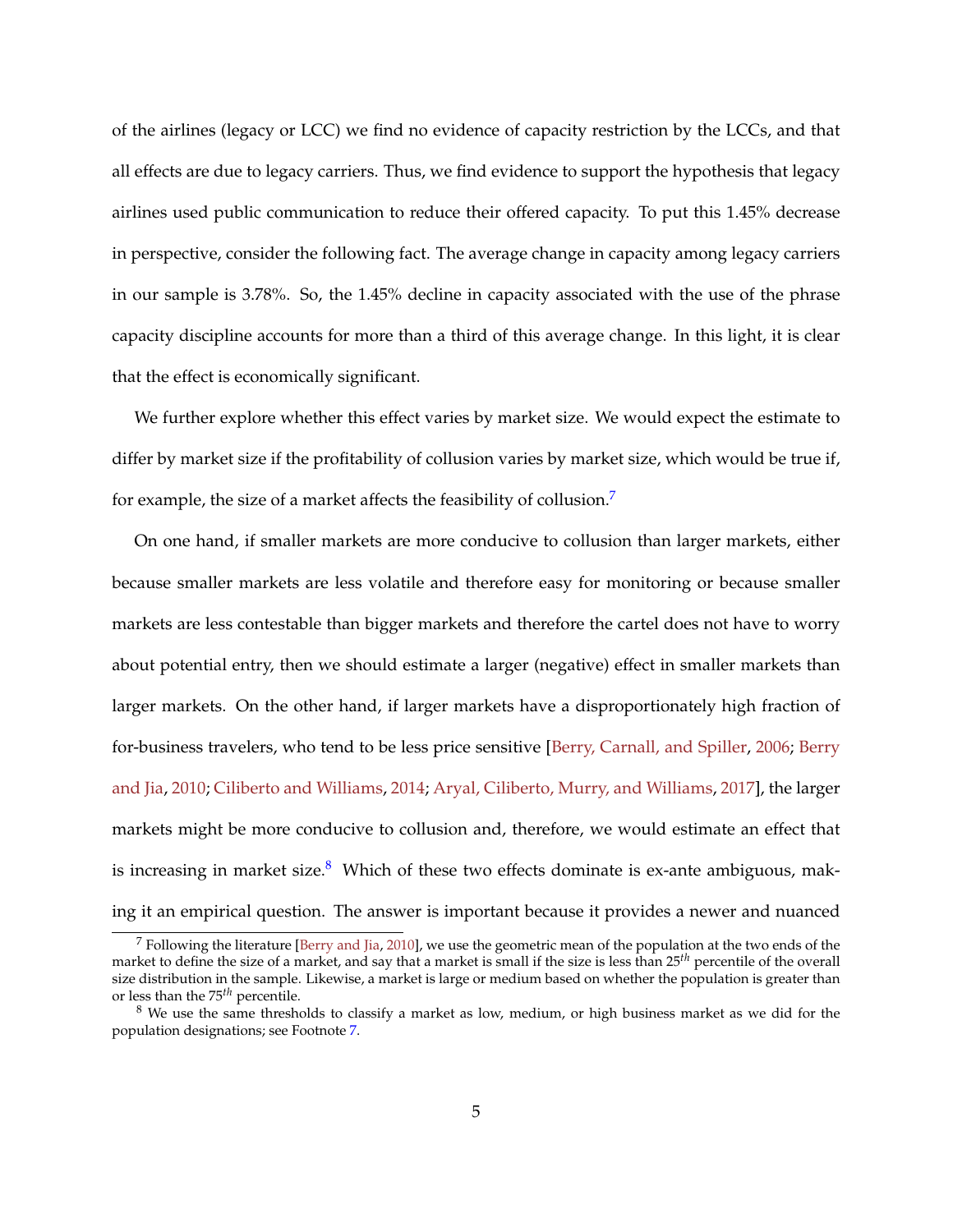<span id="page-5-2"></span>understanding of the role of market size on the efficacy of communication on collusion.

To that end, we estimate how the effect of the communication differs by market sizes. The estimates suggest that whenever legacy carriers communicated with each other in small markets, they also reduced the number of seats by 4.21%. The effect for medium and larger markets are smaller, −1.95% and −1.25%, respectively. If we allow the effect of communication to vary by the proportion of business travelers, we find that the effect of communication is −2.74% in low-business markets and is not statistically different from the effect in medium-business markets. In fact, we find that communication has a positive effect on the number of seats offered in markets with a high fraction of for-business travelers. These results suggest that for collusion among legacy carriers, the ease of monitoring and the threat of entry is more important than the slope of demand.<sup>[9](#page-5-0)</sup>

Next, we propose a novel approach to develop multiple placebo falsification tests to show that the only channel through which airlines coordinate is through the use of keywords associated with the concept of capacity discipline. This is a complex undertaking because the placebo falsification exercise should consist of keywords from all earnings calls that are unrelated to "capacity discipline" and that are discussed approximately as frequently. To find the keywords that satisfy these requirements we employ the word2vec model, a neural network model that is commonly used in computational linguistics [\[Mikolov, Chen, Corrado, and Dean,](#page-56-3) [2013\]](#page-56-3).

The word2vec model takes our collection of transcripts as input, and then maps all of the oneand two-word phrases (henceforth, tokens) to a set of numerical vectors, where tokens that are similar in use/meaning are located "close" to each other, and tokens that are more dissimilar are located "farther" away from each other.<sup>[10](#page-5-1)</sup> Essentially, the method captures the meaning and

<span id="page-5-1"></span><span id="page-5-0"></span><sup>&</sup>lt;sup>9</sup> The results are largely the same when we define markets as city-pairs.

<sup>10</sup> As in much of the research on natural language processing, we use *cosine similarity* as our definition of the similarity between two tokens. Cosine similarity measure the cosine angle between any two vector associated with tokens so that it is 1 for identical vectors and 0 for orthogonal vectors. See Section [5](#page-38-0) for further discussion.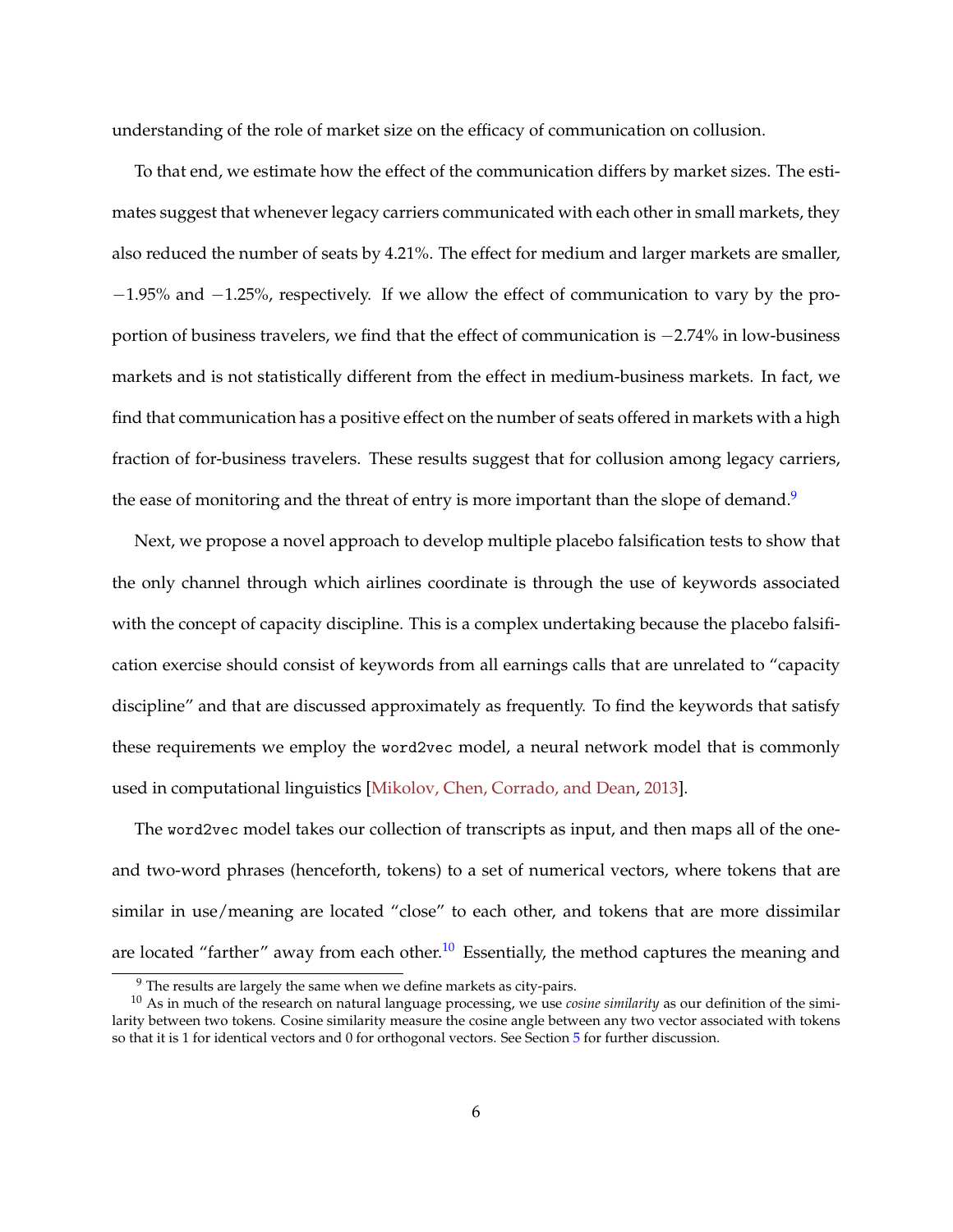<span id="page-6-2"></span>the context by using word associations — the regular proximity of certain keywords to capacity discipline. Using the word2vec model, we select 40 tokens as placebos. For each of these placebo tokens, we estimate the same fixed-effect model for capacity discipline and find that none of these tokens lead to fewer passenger seats. This exercise supports our finding that is the use of keywords associated with capacity discipline that drive our estimated effect.

**Related Literature.** We contribute to a very rich literature in economics on collusion that goes back to at least [Stigler](#page-58-3) [\[1964\]](#page-58-3). For a comprehensive overview, see [Viscusi, Harrington, and Vernon](#page-58-4) [\[2005\]](#page-58-4) and [Marshall and Marx](#page-56-1) [\[2014\]](#page-56-1). One important class of models, including [Green and Porter](#page-55-2) [\[1984\]](#page-55-2) and [Abreu, Pearce, and Stacchetti](#page-51-3) [\[1986\]](#page-51-3), considers collusion when the output of individual firms is not observed by other firms, and instead a noisy signal, in the form of market clearing price, is publicly observed. In an important empirical paper, [Porter](#page-57-1) [\[1983\]](#page-57-1) tests the prediction from [Green and Porter](#page-55-2) [\[1984\]](#page-55-2) using data from the Joint Executive Committee railroad cartel. In this regard, our paper is similar in spirit to [Porter](#page-57-1) [\[1983\]](#page-57-1) because we rely on the prediction from [Awaya and Krishna](#page-51-0) [\[2016,](#page-51-0) [2017\]](#page-51-1) to test whether there is evidence of collusion maintained by the use of public communication in the U.S. airline industry.<sup>[11](#page-6-0)</sup> And, as far as we know, this is the first empirical paper that links the theory of communication with collusion in capacity using field data.

We also complement the literature on law and economics of collusion, such as Miller [2010], that studies the airline industry in the context of the DOJ's litigation of collusion against 8 airlines and a clearing house that publishes airfares and restrictions among all airlines. As described [Borenstein](#page-52-2) [\[2004\]](#page-52-2), the DOJ alleges that the airlines used the electronic fare system from the aforementioned clearing house to communicate and sustain collusion.<sup>[12](#page-6-1)</sup>

<span id="page-6-0"></span> $11$  In [Porter](#page-57-1) [\[1983\]](#page-57-1) and [Green and Porter](#page-55-2) [\[1984\]](#page-55-2), all firms observe the same (noisy signal) price, and access to communication technology does not change anything because the profits from public perfect equilibrium (a solution concept used in those papers) is the same with and without communication.

<span id="page-6-1"></span><sup>&</sup>lt;sup>12</sup> The use of a clearing house to communicate about fares means [Miller](#page-57-2)  $[2010]$  is closer to [Porter](#page-57-1)  $[1983]$  than us.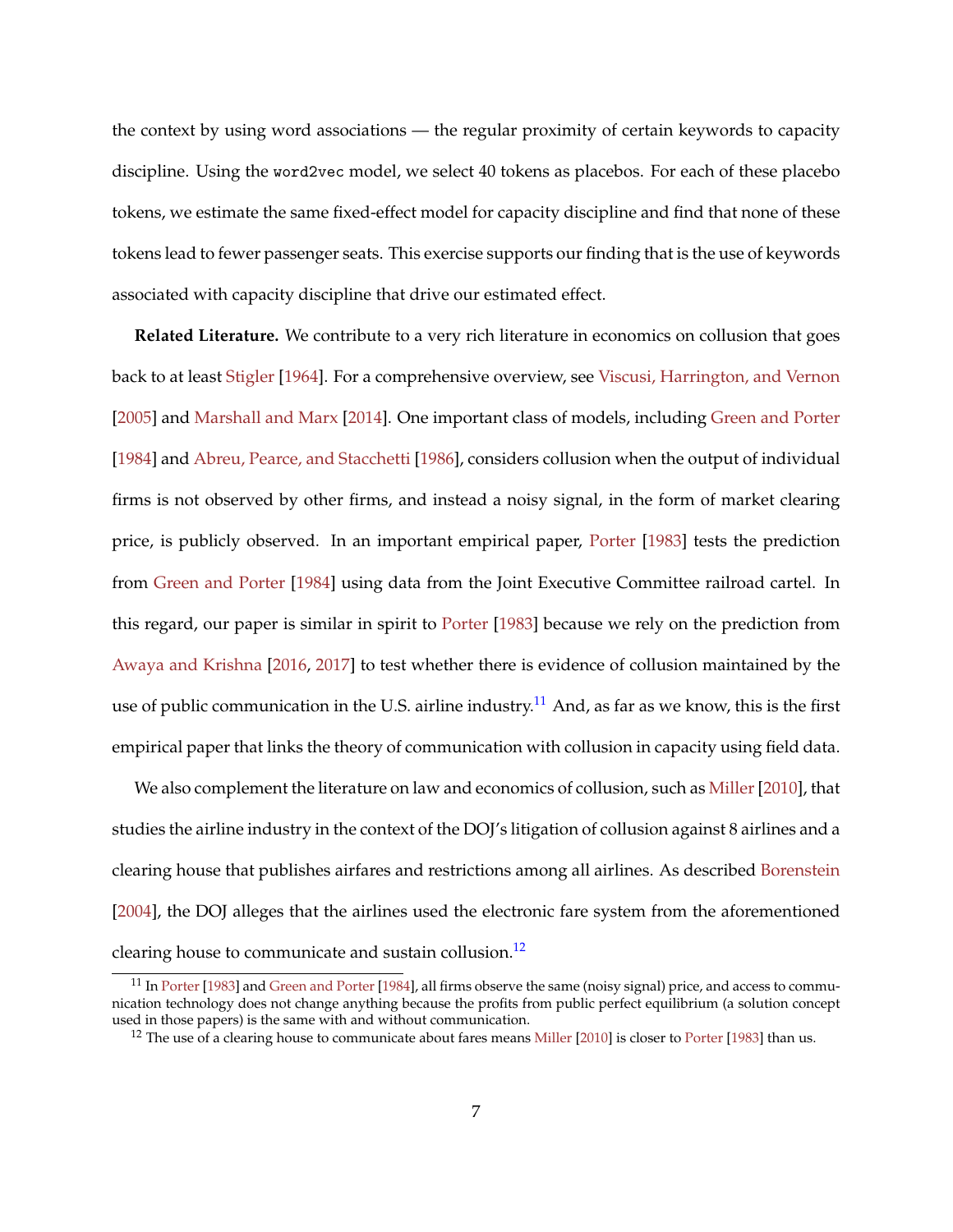<span id="page-7-1"></span>There is a rich literature in game theory that studies the role of communication in noncooperative games; see [\[Myerson,](#page-57-3) [1997,](#page-57-3) Chapter 6]. In particular this literature shows that if players can use communication then they achieve higher payoff than they would without communication.<sup>[13](#page-7-0)</sup> Ability to communicate can be even more beneficial under imperfect monitoring, where without communication collusion would be infeasible. In this paper we provide an empirical evidence supporting that claim for the airline industry.

Lastly, our paper is also related to the growing economic and computational social science literature that uses text as data. As more and more communication and market interactions are recorded digitally, the use of large-scale, unstructured text data in empirical research in and outside of industrial organization is likely to become even more important. For instance, [Leyden](#page-56-4) [\[2018\]](#page-56-4) considers the problem of defining relevant markets for smartphone and tablet applications using text descriptions of the applications. Other examples of papers that use text as data include [Gentzkow and Shapiro](#page-54-2) [\[2014\]](#page-54-2), who use phrases from the Congressional Record to measure the slant of news media; [Baker, Bloom, and Davis](#page-51-4) [\[2016\]](#page-51-4), who use the frequency of keywords related to "policy uncertainty" in newspapers to construct a measure of policy uncertainty; and [Hoberg](#page-56-5) [and Philips](#page-56-5) [\[2016\]](#page-56-5) who use the text descriptions of businesses included in financial filings to define markets. Also see [Hassan, Hollander, van Lent, and Tahoun](#page-55-3) [\[2017\]](#page-55-3); [Hoberg and Maksimovic](#page-55-4) [\[2015\]](#page-55-4); [Koijen, Philipspn, and Uhlig](#page-56-6) [\[2016\]](#page-56-6); [Tetlock, Saar-Tsechanksy, and Macskassy](#page-58-5) [\[2008\]](#page-58-5) for other applications of text-based analysis, and [Gentzkow, Kelly, and Taddy](#page-54-3) [\[2017\]](#page-54-3) for a survey.

We proceed as follows. In Section [2.1](#page-8-0) we introduce the legal case. In Section [2.2](#page-9-0) we describe the earning calls data and explain how we measure communication. In Section [2.3](#page-14-0) we describe the airline data, and in Section [3](#page-22-0) we present the main results from [Awaya and Krishna](#page-51-0) [\[2016\]](#page-51-0). In

<span id="page-7-0"></span><sup>&</sup>lt;sup>13</sup> Some key theory papers in this topic include [Forges](#page-54-4) [\[1986,](#page-54-4) [1990\]](#page-54-5); [Barany](#page-51-5) [\[1992\]](#page-51-5); [Compete](#page-53-2) [\[1998\]](#page-53-2); [Kandori and](#page-56-7) [Matsushima](#page-56-7) [\[1998\]](#page-56-7); [Gerardi](#page-54-6) [\[2004\]](#page-54-6),and [Spector](#page-58-6) [\[2015\]](#page-58-6), among others. Also see [Goltsman and Pavlov](#page-55-5) [\[2014\]](#page-55-5) for the role of third-party communication in an oligopoly market.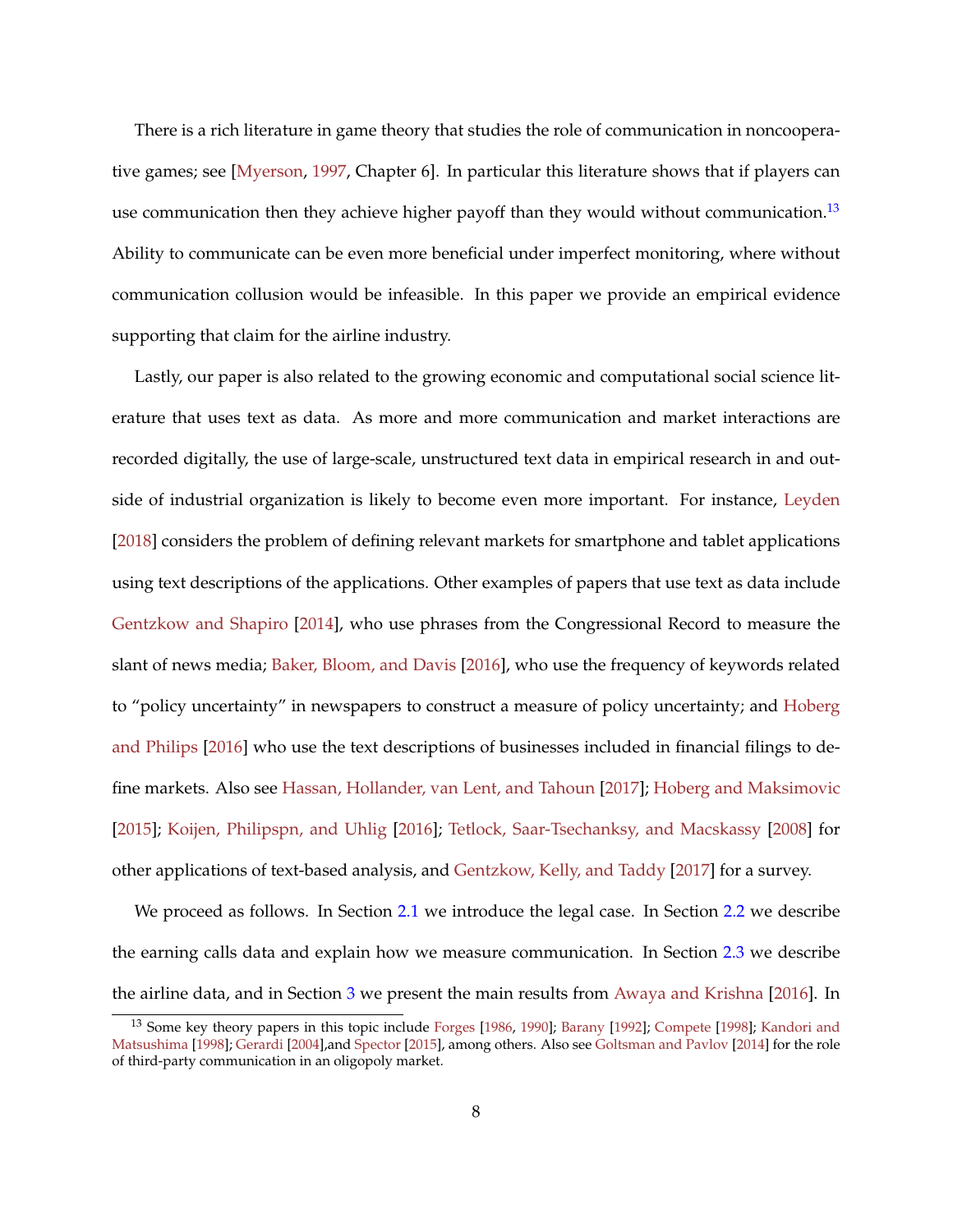<span id="page-8-2"></span>Section [4](#page-26-0) we present the results, and in Section [5](#page-38-0) we present results from falsification tests before concluding in Section [6.](#page-49-0)

## **2 Institutional Analysis and Data**

In this section we introduce the legal cases that motivate our approach, explain how we use Natural Language Processing (NLP) techniques to quantify communication among airlines, and finally present our data on the airline industry.

### <span id="page-8-0"></span>**2.1 Legal Case**

On July 1, 2015, news agencies reported that the DOJ was investigating possible collusion to limit available seats and maintain higher fares in U.S. domestic airline markets by American, Delta, Southwest Airlines, and United/Continental [see [Harwell, Halsey III, and Moore,](#page-55-6) [2015\]](#page-55-6). The news also reported that the major carriers had received Civil Investigative Demands (CIDs) from the DOJ requesting copies dating back to January 2010 of all communications the airlines had with each other, Wall Street analysts and major shareholders, concerning their plans for seat capacity and any statements to restrict it. The investigation was subsequently confirmed by the airlines in their quarterly reports.

Concurrently, several consumers filed lawsuits accusing American, Delta, Southwest, and United of fixing prices, which were later consolidated in a multi-district litigation. The case is currently being tried in the U.S. District Court for the District of Columbia. <sup>[14](#page-8-1)</sup> Another case, filed on August 24, 2015, in the U.S. District Court of Minnesota against American, Delta, Southwest Airlines, and United/Continental, alleges that the companies conspired to fix, raise, and maintain the price of

<span id="page-8-1"></span><sup>14</sup> This is the "Domestic Airline Travel Antitrust Litigation," case number 1:15-mc-01404 in the US District Court for the District of Columbia.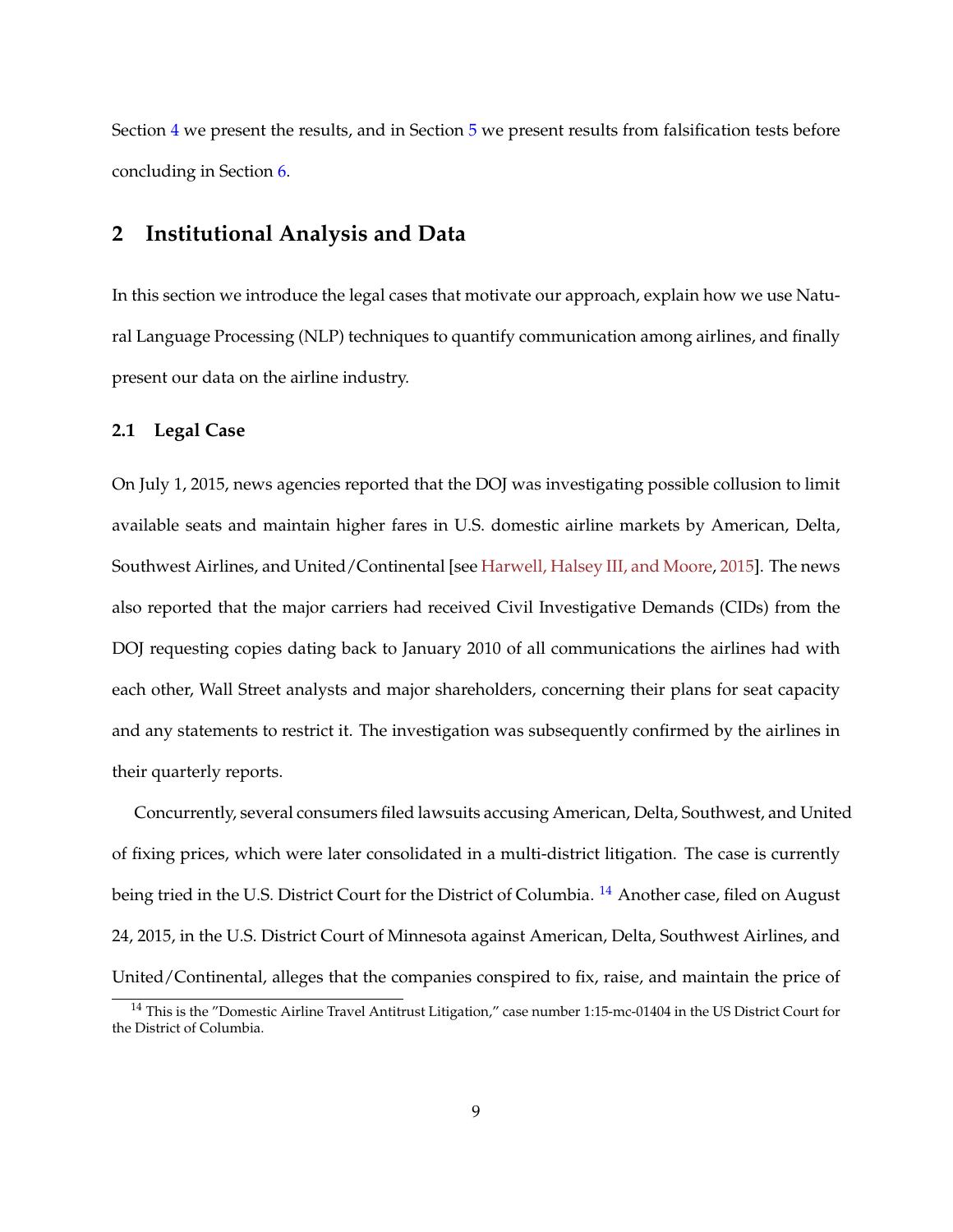<span id="page-9-3"></span>domestic air travel services in violation of Section 1 of the Sherman Antitrust Act. [15](#page-9-1)

The lawsuits allege that the airline carriers collusively impose "capacity discipline" in the form of limiting flights and seats *despite increased demand and lower costs*, and that the four airlines implement and police the agreement through *public signaling* of *future* capacity decisions.<sup>[16](#page-9-2)</sup> In particular, one of the consumers' lawsuits reported several statements made by the top managers of American, Delta, Southwest, United, and other airlines (such as Alaska Airlines or Canada Air). The statements were made during quarterly earnings calls and various conferences. For example, during the US Airways 2012:Q1 earnings call, the CFO of US Airways Derrick Kerr and Delta's CEO Richard Anderson said, respectively,

".. mainline passenger revenue were \$2.1 billion, up 11.4% as a result of the strong pricing environment and continued industry capacity discipline." – US Airways. "You've heard us consistently state that we must be disciplined with capacity." – Delta

These lawsuits provide a basic framework to build a vocabulary from the earnings call that can capture airlines' intention to restrict their offered capacity. To that end, we have to consider both the semantics (airlines' intention to rein in capacity) and the syntax (what keywords are used) of the earnings call reports. Next, we explain the steps we take to measure communication among legacy carriers.

## <span id="page-9-0"></span>**2.2 Earnings Call Text as Data**

All publicly traded companies in the U.S. are required to file a quarterly report with the SEC. These reports are typically accompanied by an earnings call, which is a publicly available conference call between the firm's top management and the analysts and reporters covering the firm. Earnings

<span id="page-9-1"></span><sup>15</sup> This is Case 0:15-cv-03358-PJS-TNL, filed 8/24/2015 in the US District Court, District of Minnesota. In November 2015, this case was transferred to the District Court in DC.

<span id="page-9-2"></span><sup>&</sup>lt;sup>16</sup> The consumers' lawsuits also stress the role of financial analysts who participate at the quarterly earnings call. See [Azar, Schmalz, and Tecu](#page-51-6) [\[2017\]](#page-51-6) for a recent important work on the role of institutional investors on market conduct, and [Posner, Morton, and Weyl](#page-57-4) [\[forthcoming\]](#page-57-4) for a proposal to limit the anti-competitive effect of having common institutional investors.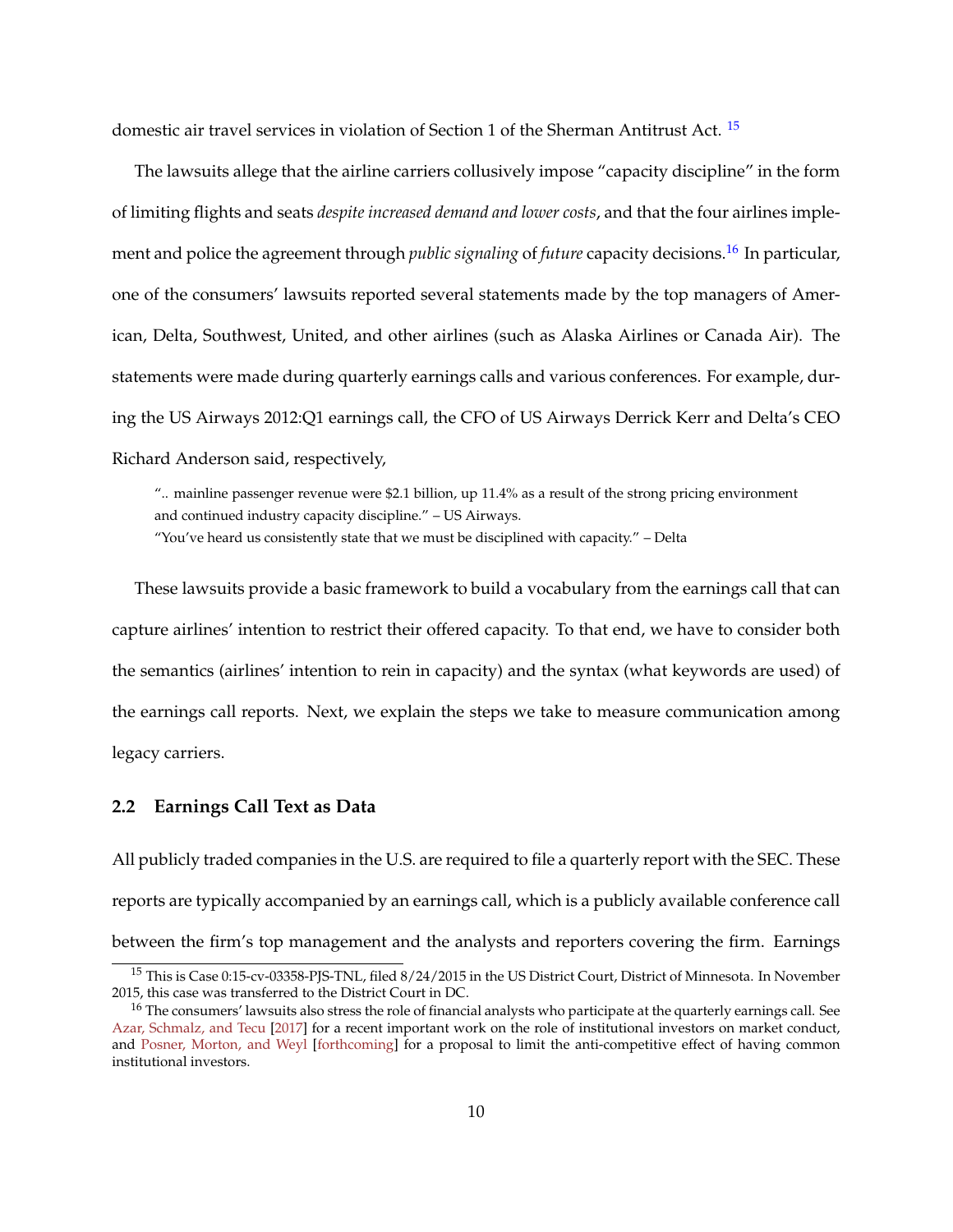

<span id="page-10-0"></span>

Notes. This figure shows the availability or non-availability of transcripts for 11 airlines. The x-axis denotes the time year and quarter, and the y-axis denote the name of the airline. Each color/shade denotes the status of the transcript.

calls begin with statements from some or all of the corporate participants followed by a questionand-answer session with the analysts on the call. Transcripts of calls are readily available, and we assume that carriers observe their competitors' calls.

We collected earnings call transcripts for 11 airlines, for all quarters from 2002:Q4 to 2016:Q4 from LexisNexis (an online database service) and Seeking Alpha (an investment news website). Figure [1](#page-10-0) indicates the availability of transcripts in our sample for each of the 11 airlines. As the figure shows, transcripts are available for most of the periods except under (i) Bankruptcy — five carriers entered bankruptcy at least once during the sample period; (ii) Mergers and acquisitions — airlines did not hold earnings calls in the interim between the announcement of a merger and the full operation of the merger; (iii) Private airlines — Spirit Airlines, which was privately held until May 2011, neither submitted reports nor conducted earnings calls prior to its initial public offering; and (iv) Other reasons — there are a few instances when the transcripts were unavailable for an unknown reason. In all cases where a call is unavailable, we assume the carrier is unable to communicate to its competitors and engage in any potential cheap talk messaging.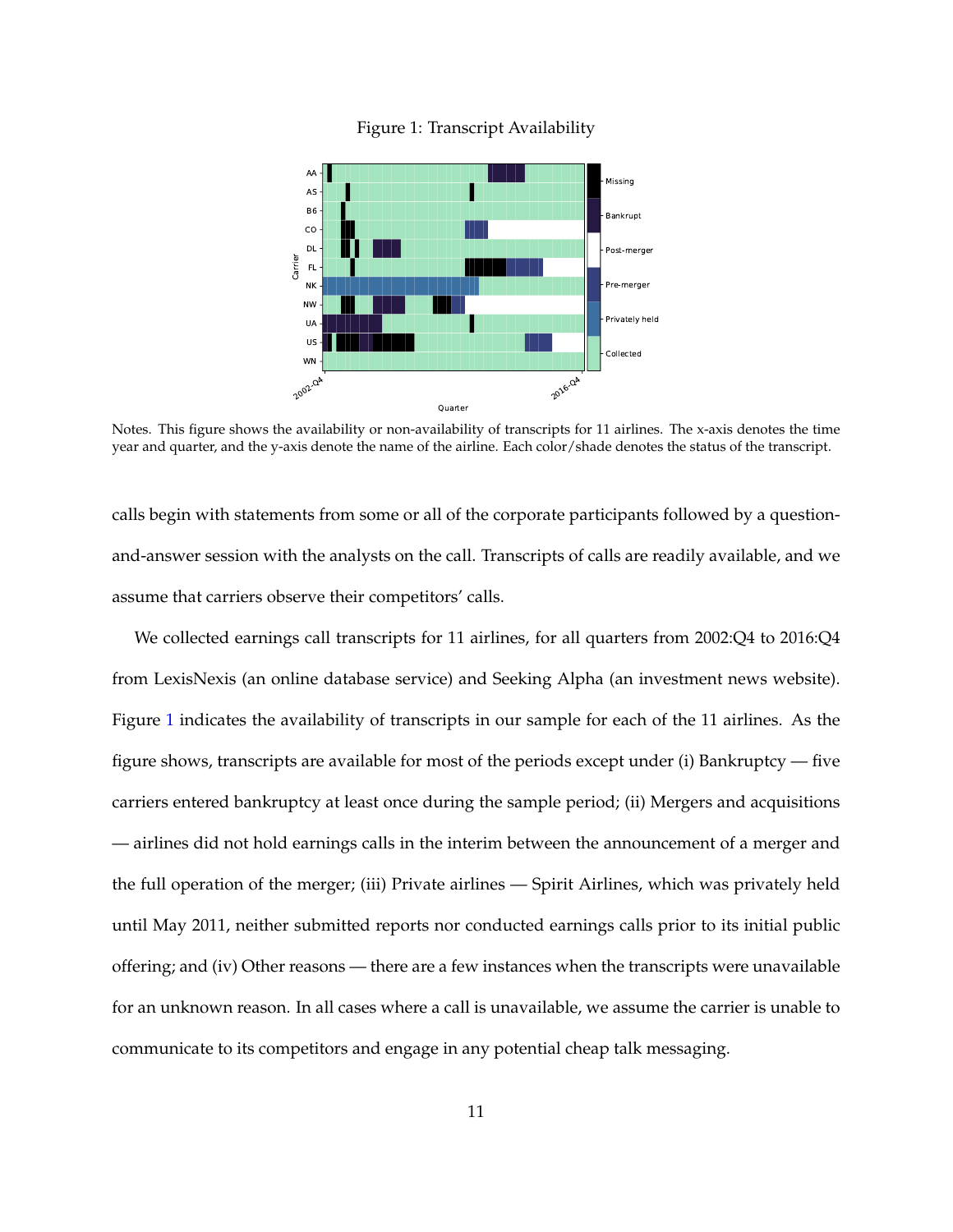The key step of our empirical analysis is to codify the informational content in these quarterly earnings calls into a dataset that can be used to see how capacity choices change over time in response to communication among legacy carriers. Before delving into the conceptual challenges that we face, there are two preliminary steps. Every statement made by the operator of the call and the analysts are removed from the transcripts, as are common English "stop words" such as "and" and "the."<sup>[17](#page-11-0)</sup> Then, we tokenize (convert a body of text into a set of word or phrase "tokens") and lemmatize (reduce words to their dictionary form) the text from the earnings calls. For example, the sentence "The disciplined airline executive was discussing capacity discipline," would be reduced to the set  $\{discpline, arithmetic, descutive, discuss, capacity, discipline\}.$ This process allows us to abstract from the inflectional and derivationally related forms of words in order to better focus on the substance/meanings of the transcripts.

The content of interest is of two types. First, using a combination of NLP techniques and manual review, we identify a list of words or phrases that are potentially indicative of managers communicating their intention to cooperate with others in restricting their capacity. Although in most cases managers specifically use the term "capacity discipline," there are instances where the managers use other word combinations when discussing the concept of capacity discipline. This identification is a time-consuming process, and it is the focus of the remainder of this section. Second, we use NLP to identify words that can be used for our placebo falsification test; we discuss this type of content in Section [5.](#page-38-0)

To codify the use of the phrase "capacity discipline" and other combinations of words that carry an analogous meaning, we begin by coding the phrase "capacity discipline" with a categorical variable Carrier-Capacity-Discipline<sub>it</sub>  $\in \{0,1\}$  that takes the value 1 if that phrase appears in the earnings call transcript of carrier *j* in year-quarter *t*, and a value of 0 otherwise.

<span id="page-11-0"></span><sup>&</sup>lt;sup>17</sup> The executives' responses to the analysts' questions are kept.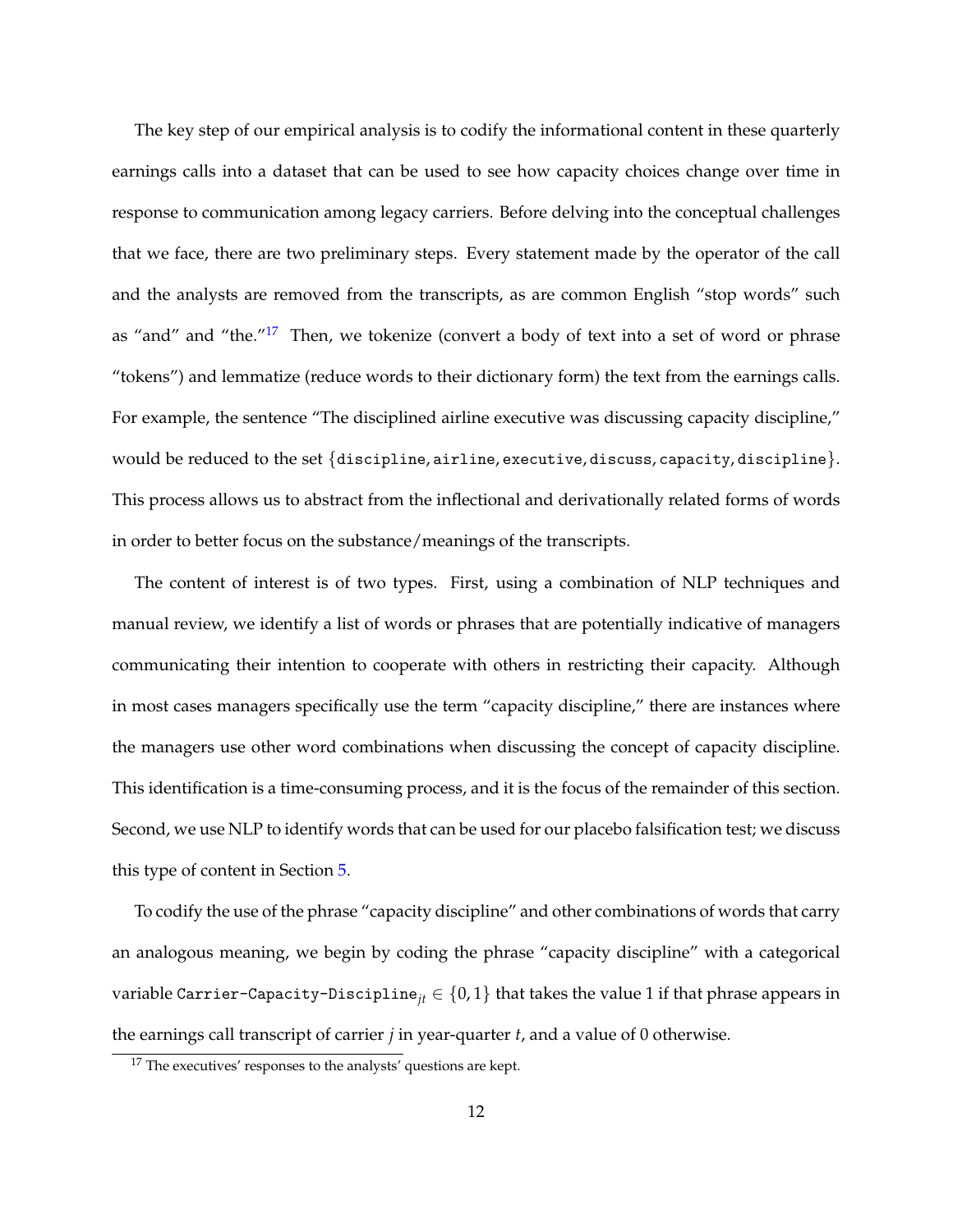In many instances, however, airline executives do not use the exact phrase "capacity discipline," but the content of their statements are closely related to the notion of capacity discipline, as is illustrated in the following text:

"We intend to at least maintain our competitive position. And so, what's needed here, given fuel prices, is a proportionate reduction in capacity across all carriers in any given market. And as we said in the prepared remarks, we're going to initiate some reductions and we're going to see what happens competitively. And if we find ourselves going backwards then we will be very capable of reversing those actions. So, this is a real fluid situation but clearly what has to happen across the industry is more reductions from where we are given where fuel is running." — Alaska Airlines , 2008:Q2.

Our view is that this instance, and other similar ones, should be interpreted as conceptually analogous to uses of the phrase capacity discipline.

Yet, in other cases it is arguable whether the content is conceptually analogous to the one of "capacity discipline," even though the wording would suggest so. For example, consider the following cases:

"We are taking a disciplined approach to matching our plan capacity levels with anticipated levels of demand" — American Airlines, 2017:Q3

"We will remain disciplined in allocating our capacity in the markets that will generate the highest profitability." — United Airlines, 2015:Q4

These statements, and others like these, cannot be easily categorized as a clear intention of the airline to reduce capacity below the GDP growth levels. On one hand, the "anticipated levels of demand" depend on the competitors' decisions, and thus one could interpret this statement as a signal to the competitors to maintain capacity discipline. On the other hand, an airline should not put more capacity than what is demanded because that implies higher costs and lower profits.

We take a *conservative* approach and code all these instances as ones where the categorical variable Carrier-Capacity-Discipline*jt* is equal to 1. This approach is conservative because it assumes that the airlines are coordinating their strategic choices more often than their words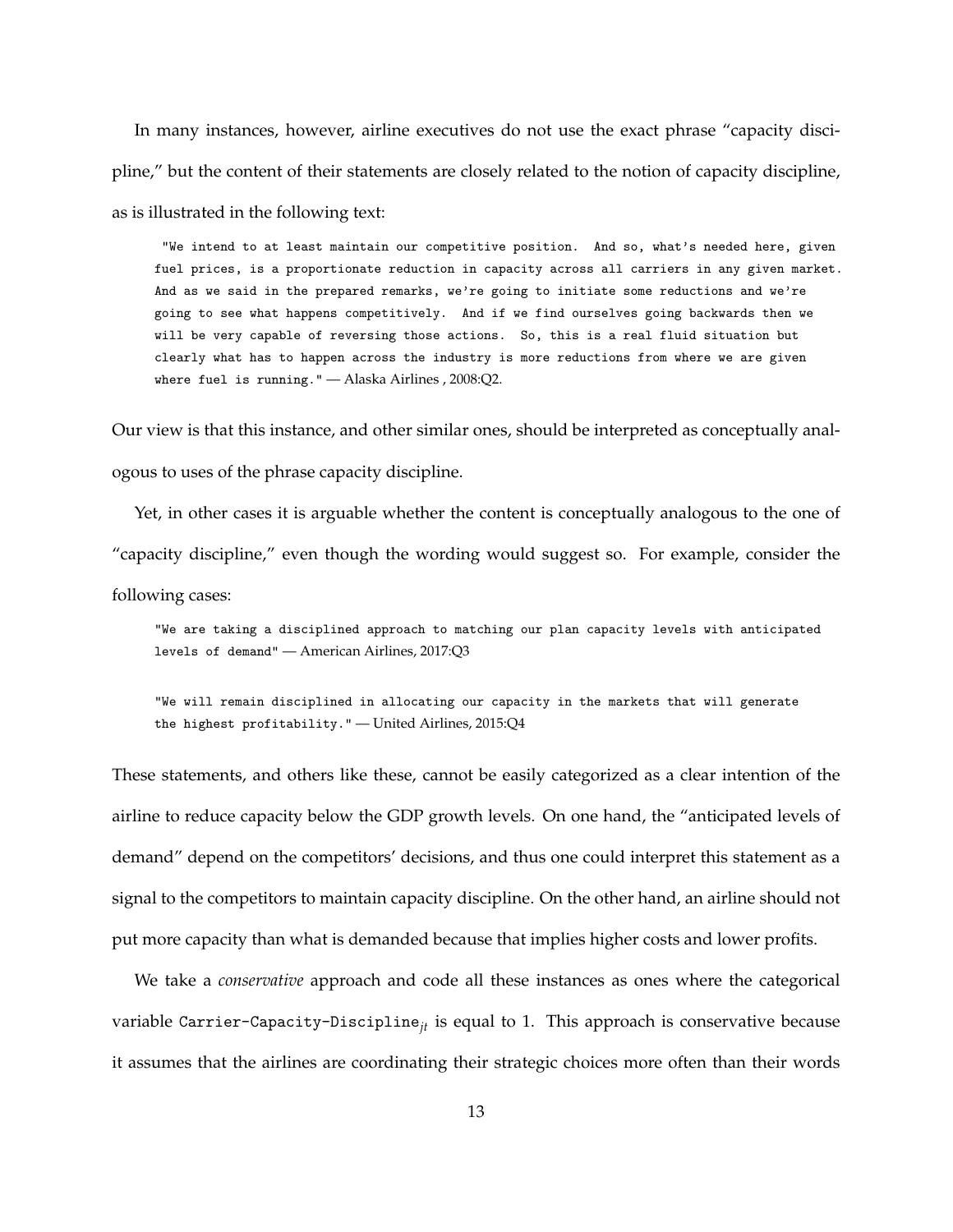would imply, and would work against finding a negative relation. In other words, we design our coding to err to find false negatives (failing to reject the null hypothesis that communication does not affect capacity), rather than erring on the side of finding false positives. The reason why we do this is that in our analysis we include variables that control for year, market, and yearquarter-market specific effects that control for any unobserved heterogeneity that might explain a reduction of capacity driven by a softening of the demand. Therefore, our coding approach *attenuates* the effect of "capacity discipline" and makes us *less* likely to find evidence of collusion when collusion is true.<sup>[18](#page-13-0)</sup>

In practice, to identify all the instances where the notion of capacity discipline was present but the phrase "capacity discipline" was not used, we used NLP to process all transcripts and flag those transcripts where the word "capacity" was used *in conjunction with* either the word "demand" or "GDP." This filter identified 248 transcripts, which we read manually to classify them as either pertinent or not pertinent for capacity discipline. If the transcript was identified by all authors as pertinent, then we set the variable Carrier-Capacity-Discipline<sub>it</sub> = 1, and zero otherwise. Out of the 248 transcripts, we determined that 105 contained statements that we deemed pertinent.

Table [1](#page-14-1) presents the summary statistics for the variable Carrier-Capacity-Discipline*jt* .

We have 253 earnings calls transcripts for the legacy carriers, and 54.1% include content associated with the notion of capacity discipline. We have fewer transcripts for LCC, JetBlue and Southwest, and content associated with capacity discipline is much less frequent. Overall, we have 413 transcripts and Carrier-Capacity-Discipline<sub>it</sub> = 1 in 38.3% of them. The evidence in Table [1](#page-14-1) suggests that the LCC, including Southwest (WN), are much less likely to publicly talk

<span id="page-13-0"></span> $18$  To further address the possibility that any association between "capacity discipline" and offered seats is driven by missing variables that are correlated with the former, in Section [5](#page-38-0) we develop a placebo falsification test. In particular, we explore whether other words could exhibit a similar, negative, relationship as capacity discipline.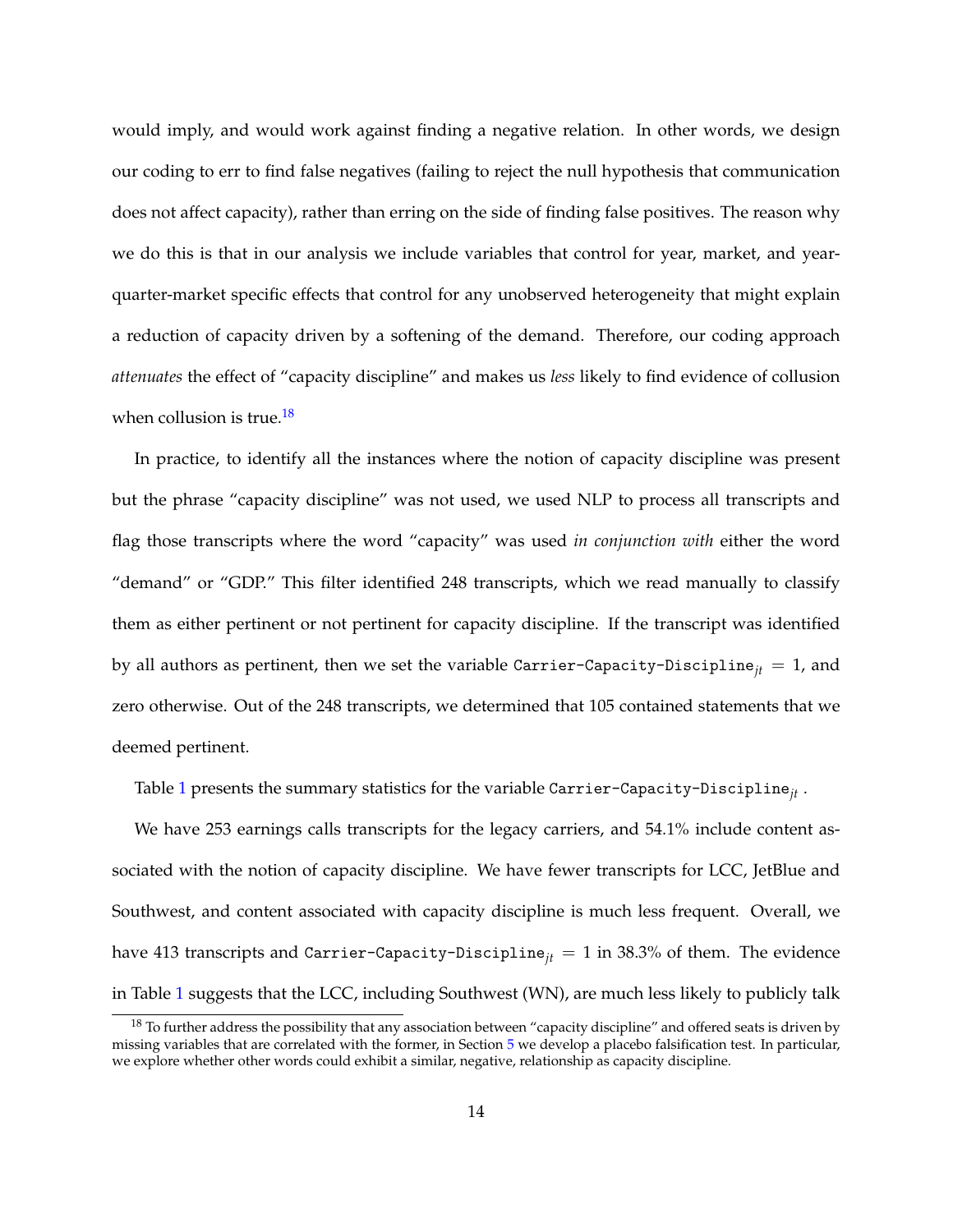|           | Communication | N   |
|-----------|---------------|-----|
| Legacy    | 0.541         | 253 |
|           | (0.499)       |     |
| LCC       | 0.131         | 160 |
|           | (0.339)       |     |
| Jet Blue  | 0.111         | 54  |
|           | (0.317)       |     |
| Southwest | 0.073         | 55  |
|           | (0.262)       |     |
| A11       | 0.383         | 413 |
|           | (0.487)       |     |

<span id="page-14-1"></span>Table 1: Frequency of Communication

Notes. Fraction of earnings calls where Carrier-Capacity-Discipline is equal to one. The standard deviations are presented in the parentheses.

about capacity discipline. In view of this data feature, in our empirical exercise, we focus only on communication by legacy carriers.

### <span id="page-14-0"></span>**2.3 Airline Data**

We use two datasets for the airline industry: the T-100 Domestic Segment for U.S. carriers and a selected sample from the OAG Market Intelligence-Schedules dataset. We consider the periods between 2003:Q1 and 2016:Q3 (inclusive). The Bureau of Transportation Statistics' T-100 Domestic Segment for U.S. carriers contain domestic non-stop segment (i.e., route) data reported by U.S. carriers, including the *operating* carrier, origin, destination, available capacity, and load factor.

In many instances, there are also regional carriers, such as SkyWest or PSA, that operate on behalf of the *ticketing* carriers. The regional carriers might be subsidiaries that are fully owned by the national airlines, e.g., Piedmont, which is owned by American (and prior to that by U.S. Airways), or they might operate independently but contract with one or more national carrier(s), e.g., SkyWest. In order to allocate capacity to the *ticketing* carriers, we merge the information from the OAG Market Intelligence, which contains information about the operating and the ticketing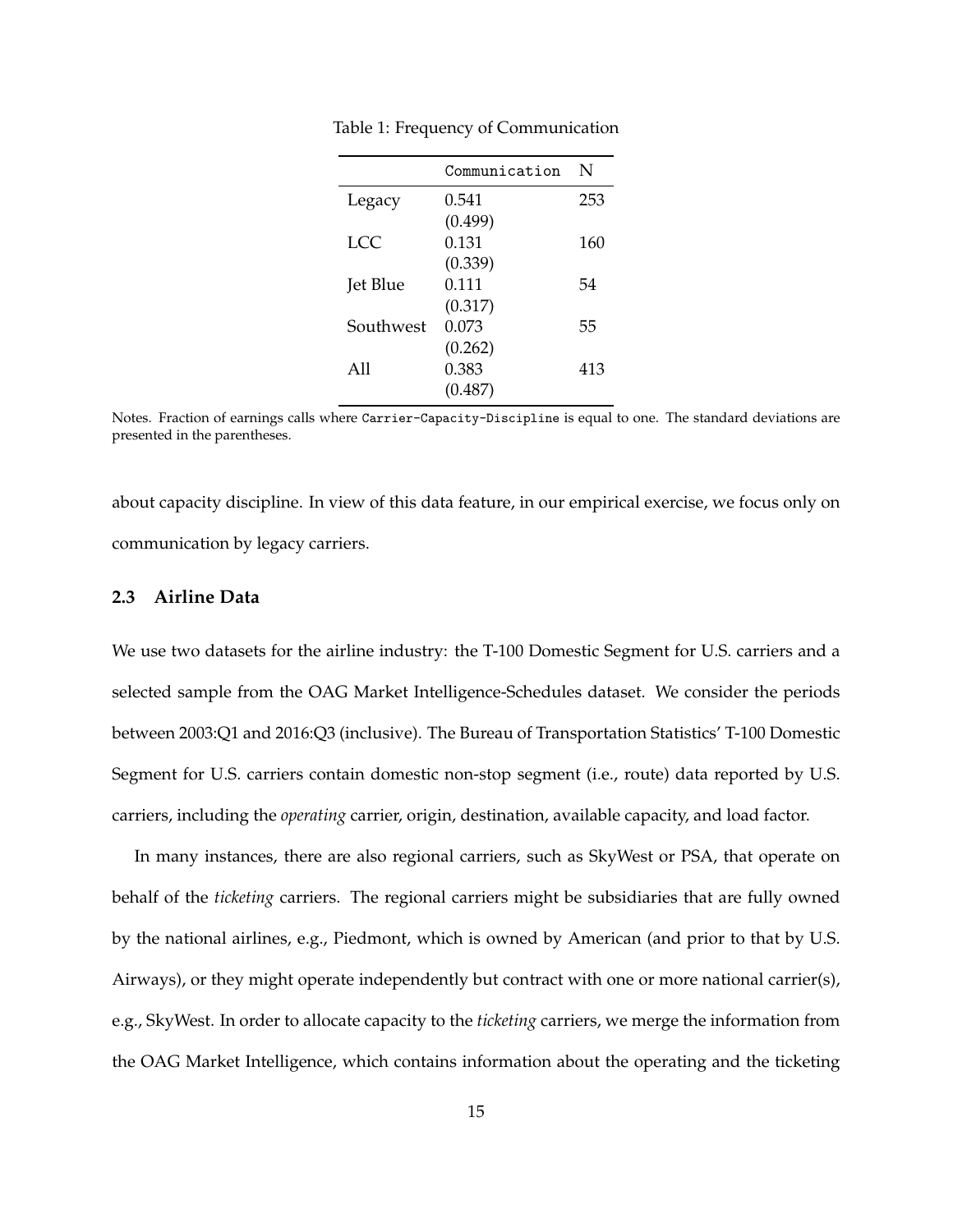<span id="page-15-2"></span>carrier for each segment at the quarterly level. Using this merged dataset, we allocate the available capacity in each route in the U.S. to the ticketing carriers, which will be the carriers of interest.

We consider only routes between airports that are located in the proximity of a Metropolitan Statistical Area in the U.S. $^{19}$  $^{19}$  $^{19}$  In our analysis, we use two methods of defining markets in the airline industry. The first follows [Borenstein](#page-52-3) [\[1989\]](#page-52-3); [Kim and Singal](#page-56-8) [\[1993\]](#page-56-8); [Borenstein and Rose](#page-52-4) [\[1994\]](#page-52-4); [Gerardi and Shapiro](#page-54-7) [\[2009\]](#page-54-7); [Ciliberto and Tamer](#page-53-3) [\[2009\]](#page-53-3); [Berry and Jia](#page-52-1) [\[2010\]](#page-52-1); [Ciliberto and](#page-53-4) [Williams](#page-53-4) [\[2010\]](#page-53-4); and [Ciliberto and Williams](#page-53-1) [\[2014\]](#page-53-1), and assumes that markets are defined by the origin and destination airport pairs. The second maintains that markets should be defined by the origin and destination *cities*, rather than airports. For example, consider two flights flying out of Reagan National Airport, located in Northern Virginia, with one flying to O'Hare International Airport and the other flying to Midway International Airport, both located in Chicago.

Under the airport-pair market definition, these flights operate in separate markets — the first is in the Reagan-O'Hare market, and the second is in the Reagan-Midway market. But, under the city-pair method of defining markets, we treat these flight as operating in the same market, because they both serve the Washington D.C. to Chicago market. $^{20}$  $^{20}$  $^{20}$  This definition has been followed, among others, by [Berry](#page-52-5) [\[1990,](#page-52-5) [1992\]](#page-52-6); [Brueckner and Spiller](#page-53-5) [\[1994\]](#page-53-5); [Evans and Kessides](#page-54-8) [\[1994\]](#page-54-8); and [Bamberger, Carlton, and Neumann](#page-51-7) [\[20004\]](#page-51-7).

How to define airline markets is of key interest for antitrust matters. While the airport-pair approach is often used in academic research on the airline industry, the city-pair approach is particularly important for antitrust practitioners. This is because using the city-pair approach leads to larger markets, which, for antitrust purposes, provides a stronger basis for government intervention if evidence of anticompetitive effects is found.

<span id="page-15-1"></span><span id="page-15-0"></span><sup>&</sup>lt;sup>19</sup> We use the U.S. Department of Commerce's 2012 data to identify Metropolitan Statistical Areas in the U.S.

<sup>&</sup>lt;sup>20</sup> In our empirical analysis, we follow [Brueckner, Lee, and Singer](#page-53-6) [\[2014\]](#page-53-6) to determine which airports should be grouped in the same city for the city-pair definition approach.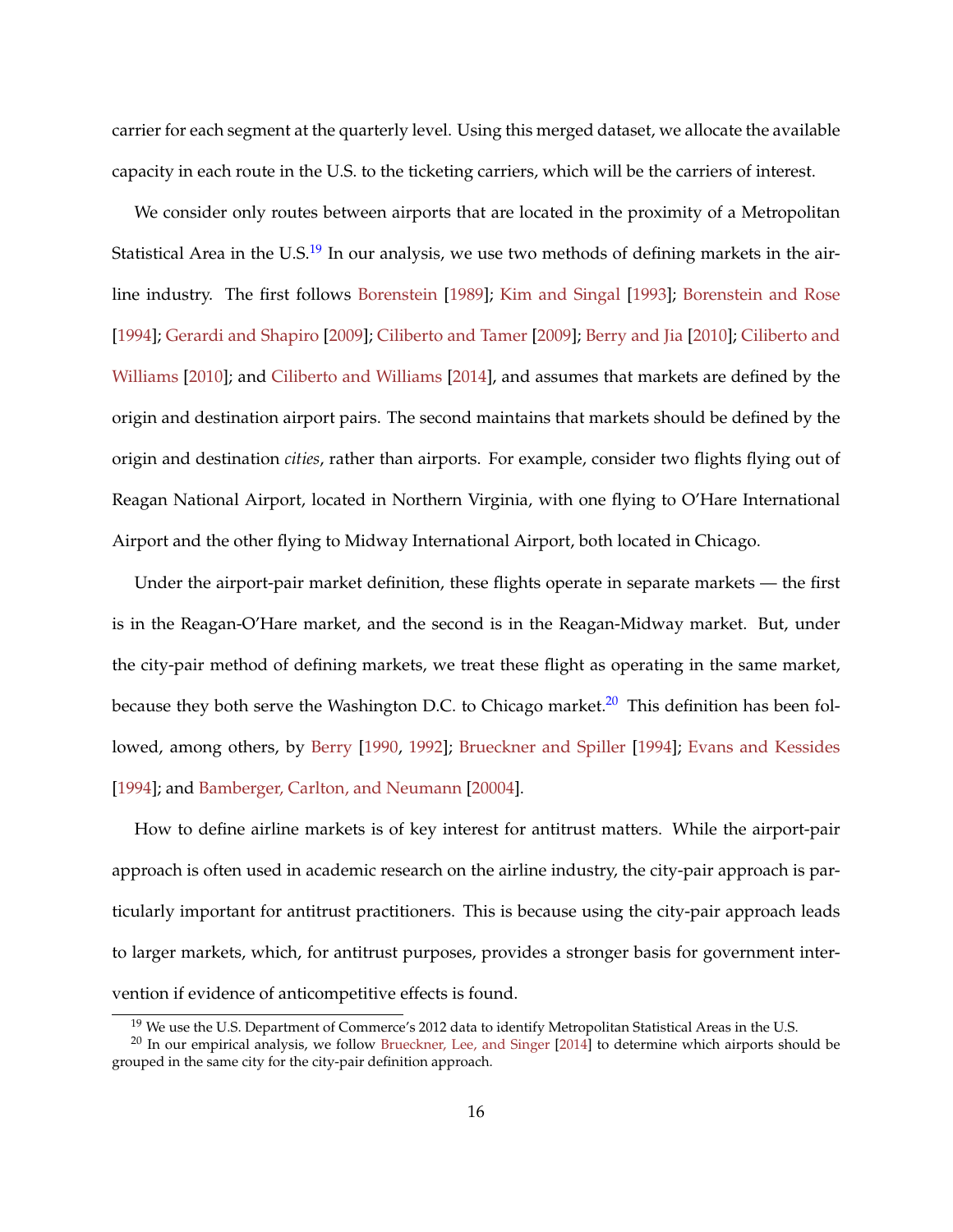In light of these points, we will first present our results using the airport-pair market definition. Then, given the legal cases that are being brought against the airlines, we will also show the results when markets are defined using the city-pair method. We will then discuss how the two sets of results provide a lower and upper bound on the effect of communication on capacity.

### <span id="page-16-0"></span>**2.4 Variable Definitions**

Legacy airlines are communicating with each other when *all* of those legacy airlines that are serving a non-monopoly market discuss capacity discipline. Defining  $\int_{mt}^{\text{Legacy}}$  as the set of legacy carriers in market *m* at time *t*, we define a new variable, only for the legacy carriers,

Capacity-Discipline<sub>mt</sub> =

\n
$$
\begin{cases}\n\mathbb{1} \left\{ \text{Carrier-Capacity-Discipline}_{jt} = 1 \,\forall j \in J_{mt}^{Legacy} \right\} & |J_{mt}^{Legacy}| \geq 2 \\
0 & |J_{mt}^{Legacy}| < 2\n\end{cases}
$$

Thus, Capacity-Discipline*mt* indicates whether all of the legacy carriers in *m* discussed capacity discipline that quarter, conditional on two or more legacy carriers serving that market. In cases where one or fewer legacy carries serve a market, Capacity-Discipline*mt* is set equal to 0. While the variable Carrier-Capacity-Discipline*jt* varies by month and carrier, the variable Capacity-Discipline*mt* varies by market and year-month. This is an important distinction for the empirical analysis, where the observations will be at the market-carrier-year-quarter level.

Figure [2](#page-17-0) shows the occurrence of the variable Carrier-Capacity-Discipline*j*,*<sup>t</sup>* in our data. Each row corresponds to one airline and shows the periods for which each carrier discussed capacity discipline. There is significant variation in communication across both airlines and time, which is necessary for identification. Even though the reports do not vary within a quarter, the composition of airlines operating markets vary both within a quarter and across quarters, providing enough variation in the dummy variable Capacity-Discipline*m*,*<sup>t</sup>* .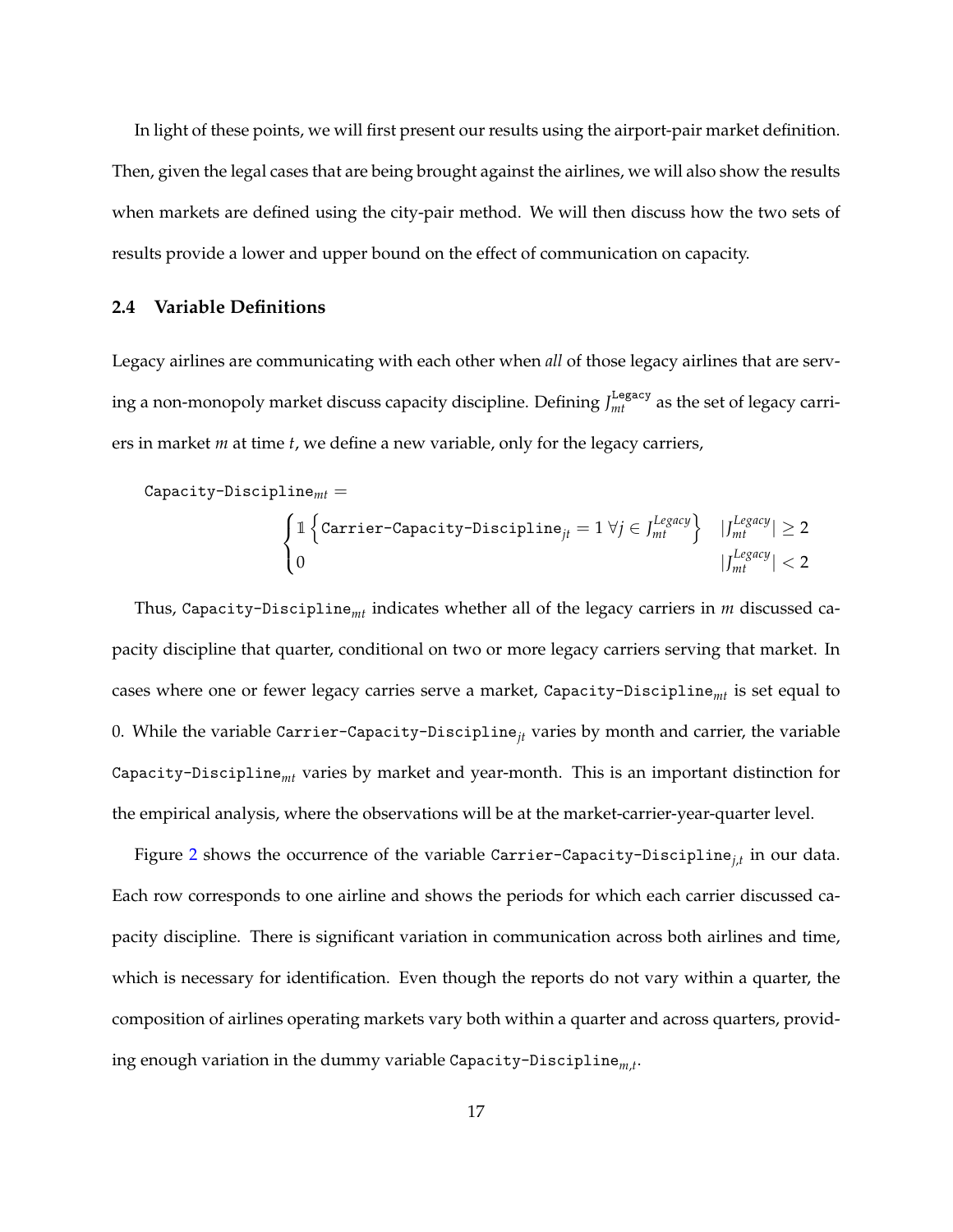

<span id="page-17-0"></span>Figure 2: Prevalence of "Capacity Discipline" in Earnings Call Transcripts

Notes. This figure shows the availability of transcripts and the prevalence of "Capacity Discipline" for 11 airlines. The x-axis denotes the time year and quarter, and the y-axis denote the name of the airline. Each color/shade denotes the status of the transcript. Collected (Talk) means the transcript is available and the airline uses "capacity discipline," and Collected (No Talk) means the transcript is available but the airline does not use "capacity discipline."

Table [2](#page-18-0) provides a summary of this airline data. The top panel reports the summary statistics when we use the airport-pair market definition, while the bottom panel reports the statistics when we use the city-pair definition. The statistics are very similar, except for the ones for Capacity-Discipline*mt*, and so we will mostly focus on the airport-pair ones.

Row 1 of Table [2](#page-18-0) shows that legacy carriers offer, on average, 30,150.38 seats in a month, and Row 2 shows that LCCs serve, on average, 14,826.567 seats in a month. Thus, LCCs offer half may seats as the legacy carriers. Next, we introduce variables that are important to identify the effect of the variable Capacity-Discipline*mt*.

Capacity-Discipline*mt* is equal to 1 for 8.7 percent of the observations in our sample. Consistent with our focus on the communication of legacy carriers, as opposed to LCCs, we find that legacy carriers are far more likely to be in a market where Capacity-Discipline is equal to 1. While there are quantitative differences in the frequency of observations where Capacity-Discipline<sub>mt</sub> = 1 between airport and city markets, the qualitative result holds: legacy carriers are more likely to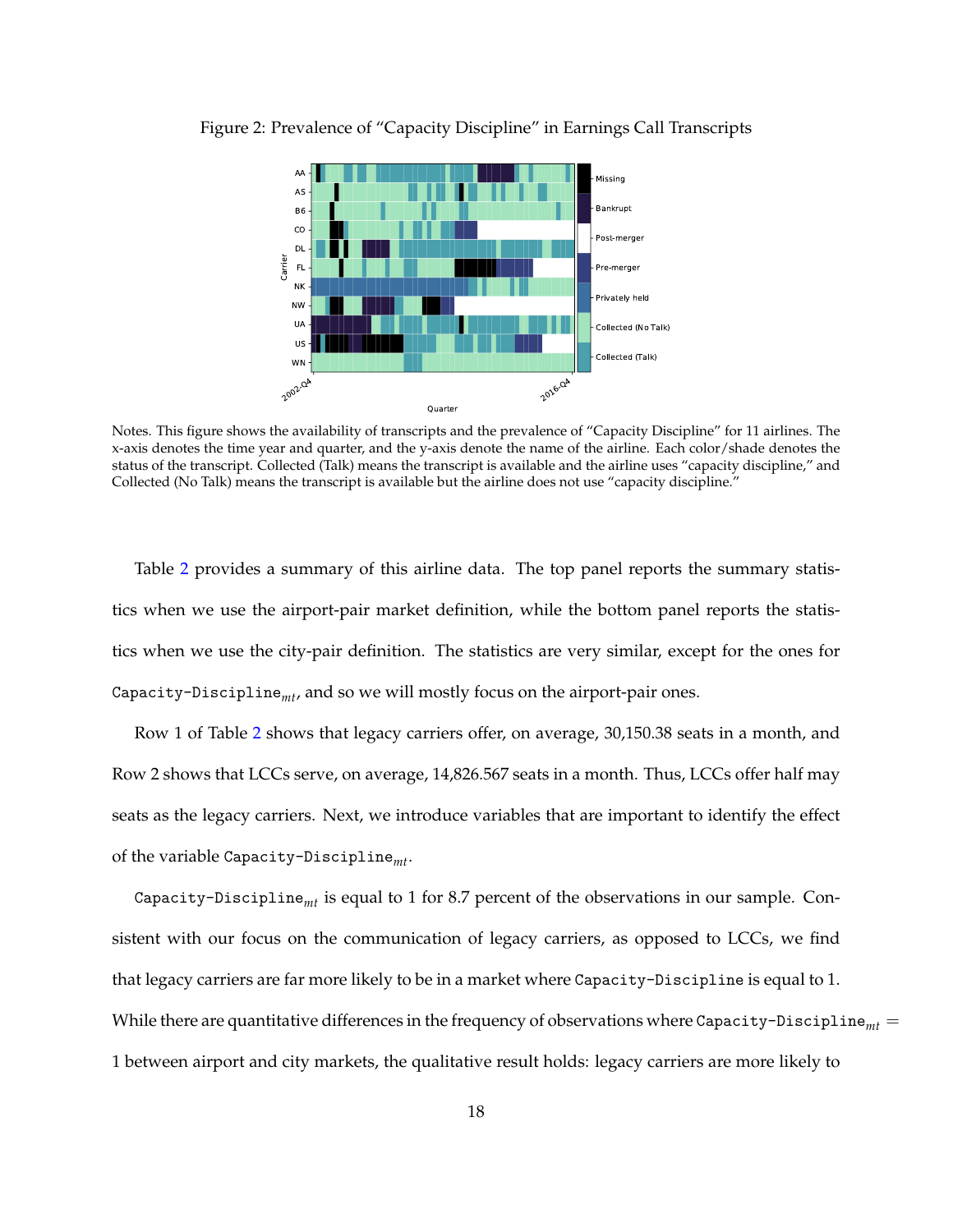### Table 2: Summary Statistics

<span id="page-18-0"></span>

|                     |            | <b>Seats</b> |           |       | Cap. Discipline | Talk Eligible |       |       | Monopoly Market |       | Missing Report |         |
|---------------------|------------|--------------|-----------|-------|-----------------|---------------|-------|-------|-----------------|-------|----------------|---------|
|                     | Mean       | <b>SD</b>    | Median    | Mean  | -SD             | Mean          | SD.   | Mean  | SD.             | Mean  | SD.            | N       |
| <b>Carrier Type</b> |            |              |           |       |                 |               |       |       |                 |       |                |         |
| Legacy              | 11.783.793 | 12.297.048   | 7.374.000 | 0.087 | 0.281           | 0.308         | 0.462 | 0.549 | 0.498           | 0.267 | 0.442          | 561,008 |
| LCC                 | 11.407.016 | 10.626.587   | 8,220.000 | 0.031 | 0.175           | 0.105         | 0.306 | 0.473 | 0.499           | 0.097 | 0.296          | 279,141 |
| Total               | 11.658.608 | 11.769.699   | 7.809.000 | 0.068 | 0.252           | 0.241         | 0.428 | 0.524 | 0.499           | 0.210 | 0.408          | 840,149 |

(a) Airport-Pair Markets

| (b) City-Pair Markets |  |  |
|-----------------------|--|--|
|                       |  |  |

|                     |            | Seats      |           |       | Cap. Discipline |       | Talk Eligible |       | Monopoly Market |       | Missing Report |         |
|---------------------|------------|------------|-----------|-------|-----------------|-------|---------------|-------|-----------------|-------|----------------|---------|
|                     | Mean       | SD.        | Median    | Mean  | SD.             | Mean  | SD.           | Mean  | -SD             | Mean  | <sub>SD</sub>  | N       |
| <b>Carrier Type</b> |            |            |           |       |                 |       |               |       |                 |       |                |         |
| Legacy              | 13.095.678 | 16.094.787 | 7.420.000 | 0.108 | 0.311           | 0.401 | 0.490         | 0.441 | 0.497           | 0.285 | 0.452          | 504.644 |
| <b>LCC</b>          | 12.178.875 | 15,019.836 | 8,220.000 | 0.077 | 0.267           | 0.279 | 0.449         | 0.285 | 0.451           | 0.168 | 0.374          | 261,102 |
| Total               | 12.783.069 | 15.742.496 | 7.809.000 | 0.098 | 0.297           | 0.359 | 0.480         | 0.388 | 0.487           | 0.245 | 0.430          | 765,746 |

Notes. Table of summary statistic for all key variables. Observations are at the carrier-market-month level. Panel (a) refers to airport-pair markets while panel (b) refers to city-pair markets.

be in markets where pertinent communications take place.

We define the categorical variable Talk-Eligible<sub>m, $t \in \{0,1\}$  to be equal to one if there are at</sub> least two legacy carriers in market *m* in period *t* and zero otherwise. This variable controls for the possibility that markets where legacy carriers *could* engage in coordinating communication are fundamentally different from markets where such communications are not possible. Not including this control variable would confound the effect of talking on seats. Table [2a](#page-18-0) shows that, on average, 24% of the observations in our sample have the potential for coordinating communications. In a similar vein, markets served by a single carrier could differ from non-monopoly markets. We account for this possibility by introducing the categorical variable MonopolyMarket*mt*, which is equal to 1 if market *m* in period *t* is served by only one firm and equal to zero otherwise. Table [2a](#page-18-0) shows that, on average, 52.4 percent of the observations are monopoly markets, and that legacy carriers are more likely to serve a monopoly market than LCCs.

Finally, the categorical variable MissingReport<sub>mt</sub> is equal to one if at least one of the carriers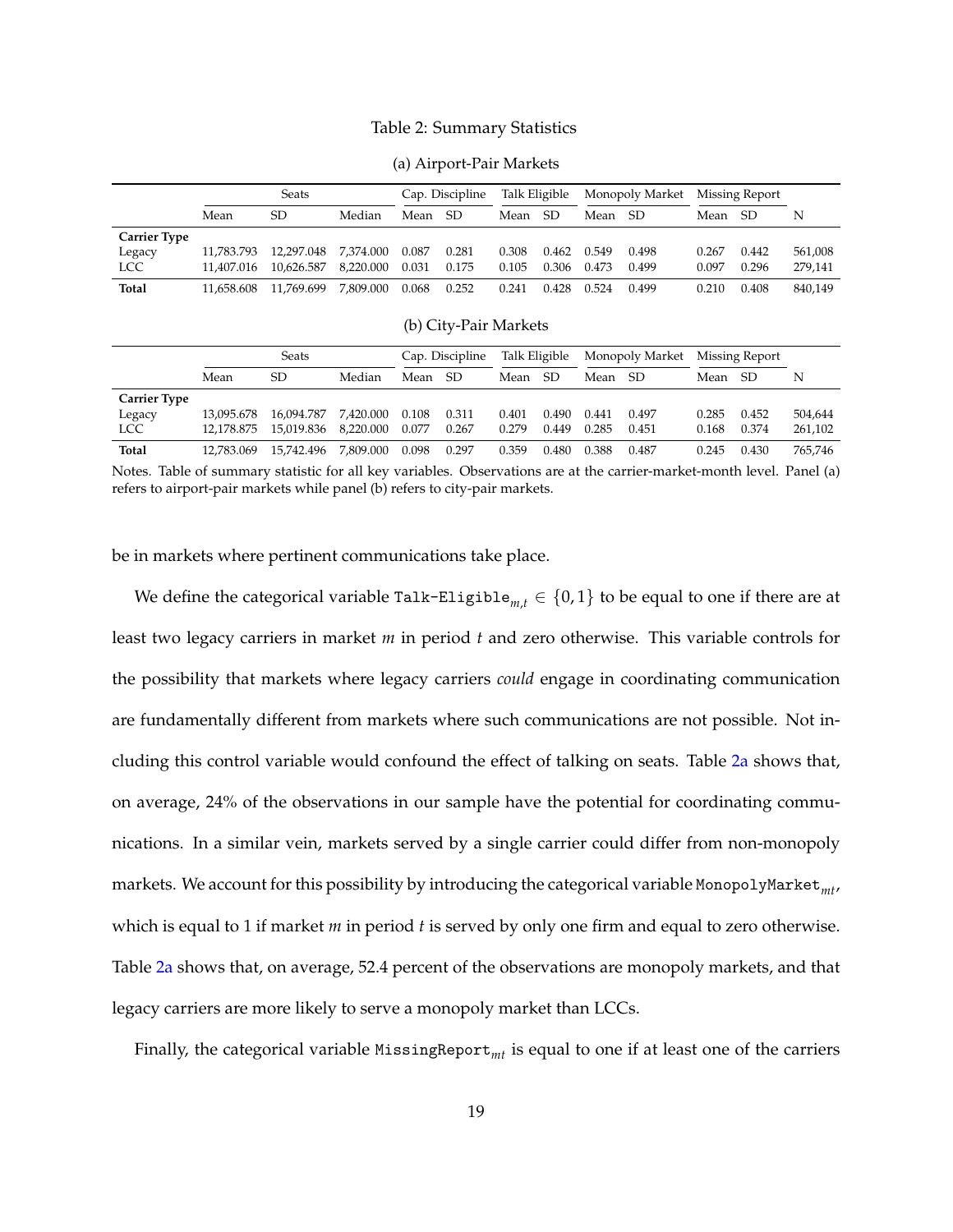### Table 3: Summary Statistics by Market Type

<span id="page-19-1"></span>

|                            |            | Seats      |            |       | Talk Eligible<br>Cap. Discipline |       | Monopoly Market |       | Missing Report |       |           |         |
|----------------------------|------------|------------|------------|-------|----------------------------------|-------|-----------------|-------|----------------|-------|-----------|---------|
|                            | Mean       | <b>SD</b>  | Median     | Mean  | <b>SD</b>                        | Mean  | <b>SD</b>       | Mean  | SD.            | Mean  | <b>SD</b> | N       |
| <b>Market Participants</b> |            |            |            |       |                                  |       |                 |       |                |       |           |         |
| Mixed Market               | 13.478.067 | 12,842.555 | 9.079.000  | 0.057 | 0.232                            | 0.194 | 0.396           | 0.322 | 0.467          | 0.146 | 0.353     | 409,518 |
| Legacy Market              | 9,928.354  | 10.357.287 | 6.260.000  | 0.079 | 0.270                            | 0.285 | 0.451           | 0.715 | 0.451          | 0.272 | 0.445     | 430,631 |
| <b>Market Size</b>         |            |            |            |       |                                  |       |                 |       |                |       |           |         |
| Small                      | 5.161.338  | 5.198.658  | 3.811.000  | 0.005 | 0.070                            | 0.027 | 0.163           | 0.846 | 0.361          | 0.202 | 0.402     | 110,859 |
| Medium                     | 9.777.528  | 9.011.037  | 7.137.000  | 0.040 | 0.197                            | 0.144 | 0.351           | 0.603 | 0.489          | 0.193 | 0.395     | 411,209 |
| Large                      | 16,354.890 | 14.496.748 | 11.794.000 | 0.126 | 0.332                            | 0.441 | 0.496           | 0.308 | 0.462          | 0.236 | 0.425     | 318,081 |
| <b>Business Travel</b>     |            |            |            |       |                                  |       |                 |       |                |       |           |         |
| Low Business               | 11.291.462 | 11.442.104 | 7.562.000  | 0.065 | 0.246                            | 0.214 | 0.410           | 0.447 | 0.497          | 0.202 | 0.401     | 175,179 |
| Medium Business            | 12.092.010 | 12.241.082 | 8.000.000  | 0.088 | 0.283                            | 0.294 | 0.456           | 0.463 | 0.499          | 0.231 | 0.422     | 294,836 |
| <b>High Business</b>       | 11,643.653 | 11.514.403 | 7.900.000  | 0.057 | 0.231                            | 0.216 | 0.411           | 0.601 | 0.490          | 0.230 | 0.421     | 149,833 |
| <b>Total</b>               | 11.658.608 | 11.769.699 | 7.809.000  | 0.068 | 0.252                            | 0.241 | 0.428           | 0.524 | 0.499          | 0.210 | 0.408     | 840,149 |

#### (a) Airport-Pair Markets

#### (b) City-Pair Markets

|                            | Seats      |            |            | Cap. Discipline |       | Talk Eligible |           | Monopoly Market |       | Missing Report |       |         |
|----------------------------|------------|------------|------------|-----------------|-------|---------------|-----------|-----------------|-------|----------------|-------|---------|
|                            | Mean       | SD.        | Median     | Mean            | SD.   | Mean          | <b>SD</b> | Mean            | SD.   | Mean           | SD    | N       |
| <b>Market Participants</b> |            |            |            |                 |       |               |           |                 |       |                |       |         |
| Mixed Market               | 15.537.611 | 18.078.250 | 9.472.000  | 0.115           | 0.320 | 0.424         | 0.494     | 0.160           | 0.366 | 0.224          | 0.417 | 465,353 |
| Legacy Market              | 8,515.877  | 9.771.681  | 5.382.000  | 0.070           | 0.255 | 0.259         | 0.438     | 0.741           | 0.438 | 0.277          | 0.448 | 300,393 |
| <b>Market Size</b>         |            |            |            |                 |       |               |           |                 |       |                |       |         |
| Small                      | 4.685.647  | 4.695.543  | 3.536.000  | 0.006           | 0.078 | 0.032         | 0.176     | 0.848           | 0.359 | 0.204          | 0.403 | 78,831  |
| Medium                     | 8.535.886  | 7.961.011  | 5.932.000  | 0.046           | 0.210 | 0.161         | 0.367     | 0.562           | 0.496 | 0.202          | 0.401 | 319,331 |
| Large                      | 18.209.271 | 19.932.548 | 11.820.000 | 0.162           | 0.368 | 0.602         | 0.489     | 0.138           | 0.345 | 0.291          | 0.454 | 367,584 |
| <b>Total</b>               | 12.783.069 | 15.742.496 | 7.809.000  | 0.098           | 0.297 | 0.359         | 0.480     | 0.388           | 0.487 | 0.245          | 0.430 | 765,746 |

Notes. Table of summary statistic for all key variables separated by market types. Observations are at the carriermarket-month level. Panel (a) refers to airport-pair markets while panel (b) refers to city-pair markets.

serving market *m* in period *t* is not holding an earnings call at time *t* − 1. As discussed above, we take special note of markets where we were unable to collect an earnings call transcript.<sup>[21](#page-19-0)</sup> Table [2a](#page-18-0) shows that legacy carriers are more likely to be missing a report — a result of the bankruptcy periods of many of the legacies.

### **2.5 Market Types**

In order to gain a more nuanced understanding of the effect of cheap talk on capacity, we consider

three methods for differentiating markets: the composition of carriers serving the market, the size

<span id="page-19-0"></span><sup>&</sup>lt;sup>21</sup> See Section [2.2](#page-9-0) for a discussion of when and why we were unable to collect a transcript. Transcripts are missing for legacy carriers more often than for LCCs, largely due to the increased prevalence of bankruptcies in the legacy carriers.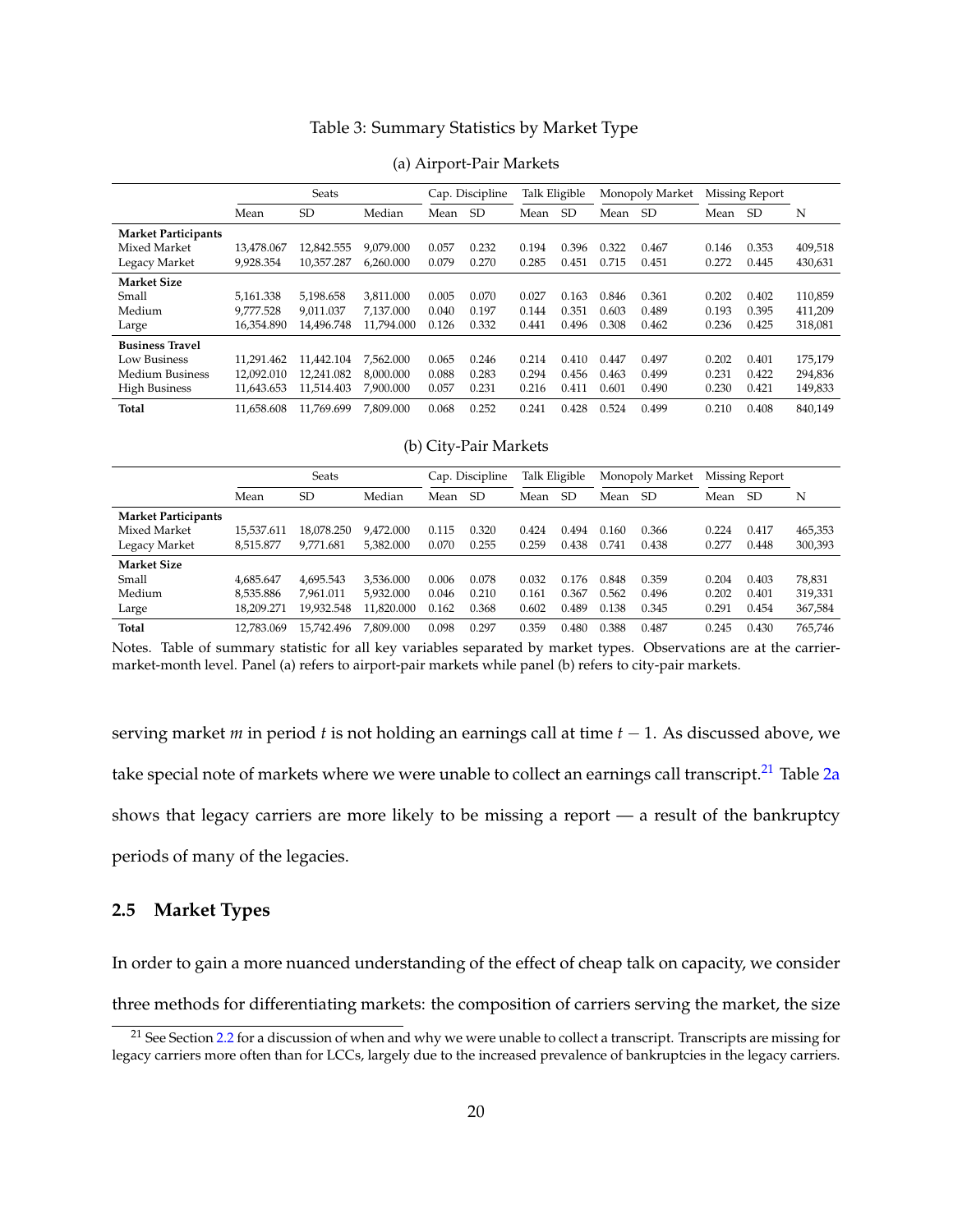<span id="page-20-0"></span>of the market, and the proportion of business travelers served by the market.

To begin, much of our focus will be on markets served by legacy carriers. This is because the theoretical framework on which our analysis is grounded does not provide empirical predictions for markets in which there are firms that do not publicly communicate information on their strategic decisions. Thus, it is unclear whether firms that are not publicly communicating their decisions will free ride on the ones that communicate and maintain their capacity unchanged, or whether they will increase their own capacities to fill the void left by the firms that are colluding. Our empirical analysis will provide some evidence on the behavior of the LCCs, which we hope will inform future theoretical research.

We distinguish in our analysis between mixed and legacy markets, where the former are all markets made up of both legacy and LCC carriers or just LCC carriers. Legacy markets are those that are composed entirely of legacy carriers. Table [3](#page-19-1) shows descriptive statistics for the variables defined in Section [2.4.](#page-16-0) In particular, we see that the average number of seats in mixed markets is greater than in legacy markets, but again, consistent with our focus on the behavior of legacy carriers, Capacity-Discipline*mt* is more likely to be equal to 1 in legacy airport-pair markets. Notably, when we define markets using city-pairs, mixed markets are more likely to have Capacity-Discipline  $= 1$ , a result of combining multiple airports into single city-based designations, which makes the threshold of all legacy carriers in a market discussing capacity discipline more difficult to meet.

We also distinguish markets based on the population of the market. We follow [Berry, Carnall,](#page-52-0) [and Spiller](#page-52-0) [\[2006\]](#page-52-0) and define market size as the geometric mean of the Core-based statistical area population of the end-point cities. The annual population data is from the U.S. Census Bureau. We define markets as those with a population that is larger than the 75*th* percentile of the market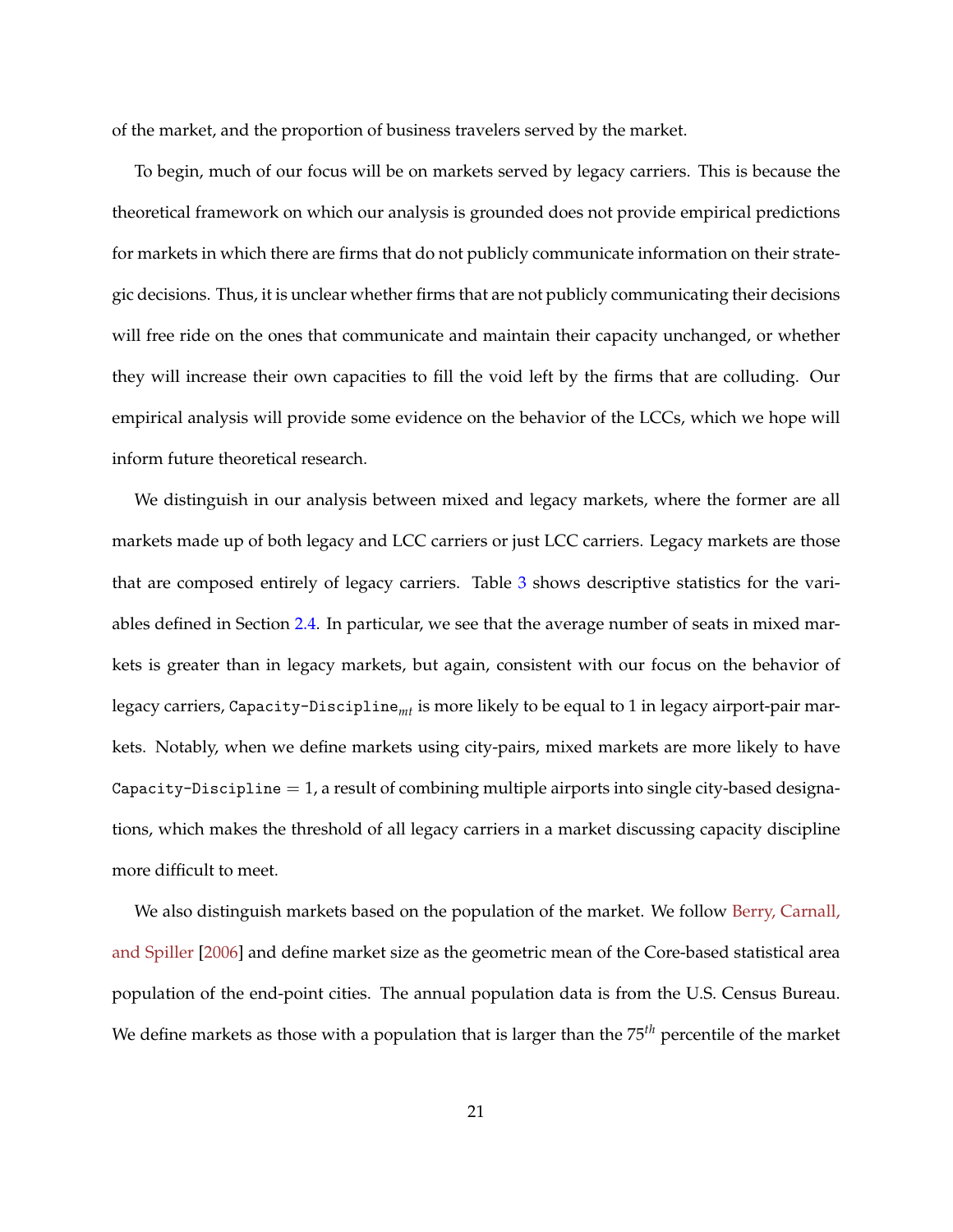<span id="page-21-1"></span>population distribution as large, markets with a population in the range of (25*th*, 75*th*] percentiles of the population as medium, and those below the  $25<sup>th</sup>$  percentile as small markets.<sup>[22](#page-21-0)</sup>

Table [3](#page-19-1) shows that the average number of seats a carrier offers, the likelihood of Capacity-Discipline  $=$ 1, and the likelihood of Talk Eligible  $= 1$  are all increasing with the size of a market. Perhaps unsurprisingly, the likelihood that a market is a monopoly market is decreasing with the size of the market. These qualitative results are maintained under the city-pairs market definition.

Finally, we investigate whether the composition of the market demand in business and tourist travelers affects the degree to which carriers respond to cheap talk. We follow [Borenstein](#page-52-7) [\[2010\]](#page-52-7) and [Ciliberto and Williams](#page-53-1) [\[2014\]](#page-53-1) and use a business index that is constructed using the 1995 American Travel Survey (ATS). The ATS was conducted by the Bureau of Transportation Statistics (BTS) to obtain information about the long-distance travel of people living in the U.S., and it collected quarterly information related to the characteristics of persons, households, and trips of 100 miles or more for approximately 80,000 American households. We use the survey to compute an index that captures the percentage of travelers out of an origin that are traveling for business.

We define a market's business travel index to be the computed travel index for the market's origin airport. In classifying markets based on their level of business travel, we follow the same approach as in our market size classifications. Low business markets are those with an index value at or below the 25*th* percentile, medium business markets have an index value in the (25*th*, 75*th*] percentiles, and high business markets are those with an index above the 75*th* percentile. The average number of seats offered in a market is fairly constant across our business travel classifications, but communication is more common in low and medium business markets than in high business markets.

<span id="page-21-0"></span><sup>&</sup>lt;sup>22</sup> When classifying small, medium, and large markets, we use the average market population over our sample period, so that a market's size classification is fixed across time.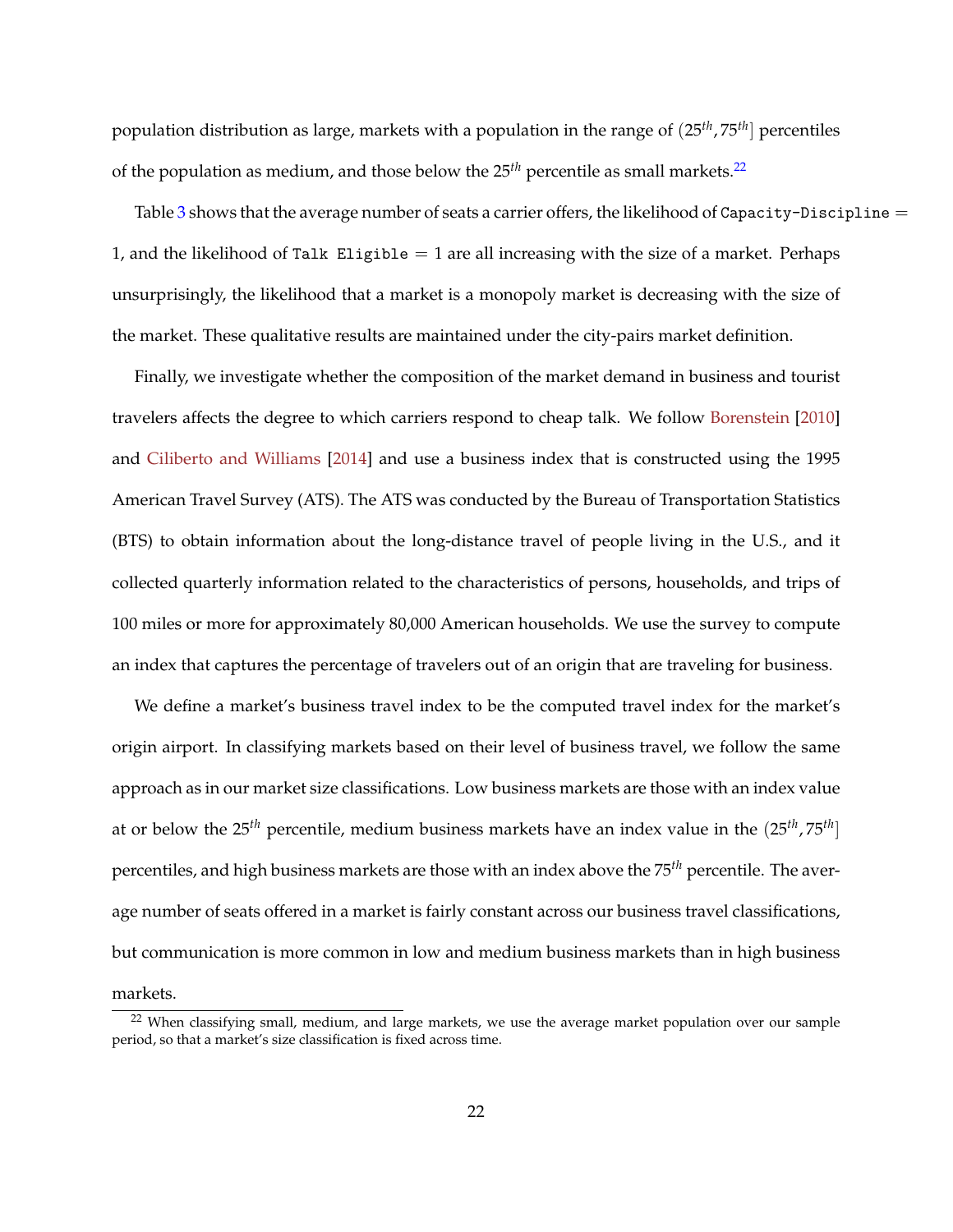### <span id="page-22-1"></span>**2.6 Flexible Capacity**

A prerequisite for firms to coordinate capacity decisions is that the capacity is non-binding and airlines have sufficient flexibility across markets. To get a quantitative sense of the ability of carriers to change capacity and move planes across markets, we used the OAG dataset to count the number of unique markets that each aircraft serves in a month. We found that, on average, an aircraft (identified by its tail number) operates in *79* unique markets in a month. This suggests that firms do not face capacity constraints at the quarterly level. Airline carriers can change the capacity across markets in multiple ways. They can remove a plane from a domestic market and park it in a hangar, they can move that plane to serve an international route, or they can reallocate that plane to another domestic market. The airlines can also change the "gauge" of an aircraft, i.e., increas or decrease the number of seats or by changing the ratio of business to coach seats.

## <span id="page-22-0"></span>**3 Model**

There are few salient features of the data that we want to capture with a theoretical model. First, airlines have long-run (repeated) interactions with each other. Second, airlines can change their capacity, the number of seats to make available in a market with ease. Third, in the airline industry it is hard for firms to monitor each other because firms see each other's capacities and listed prices, but do not observe the sales made by the competitors. More specifically, the firms do not know whether a seat was sold for a nonstop or connecting flight. Finally, and this is the key novelty here, the model must allow for the firms to publicly communicate.

We summarize the main and relevant results from the model developed by [Awaya and Krishna](#page-51-0) [\[2016\]](#page-51-0) and [Awaya and Krishna](#page-51-1) [\[2017\]](#page-51-1), and show that it captures all the features described above. The basic environment of repeated games is standard in the literature.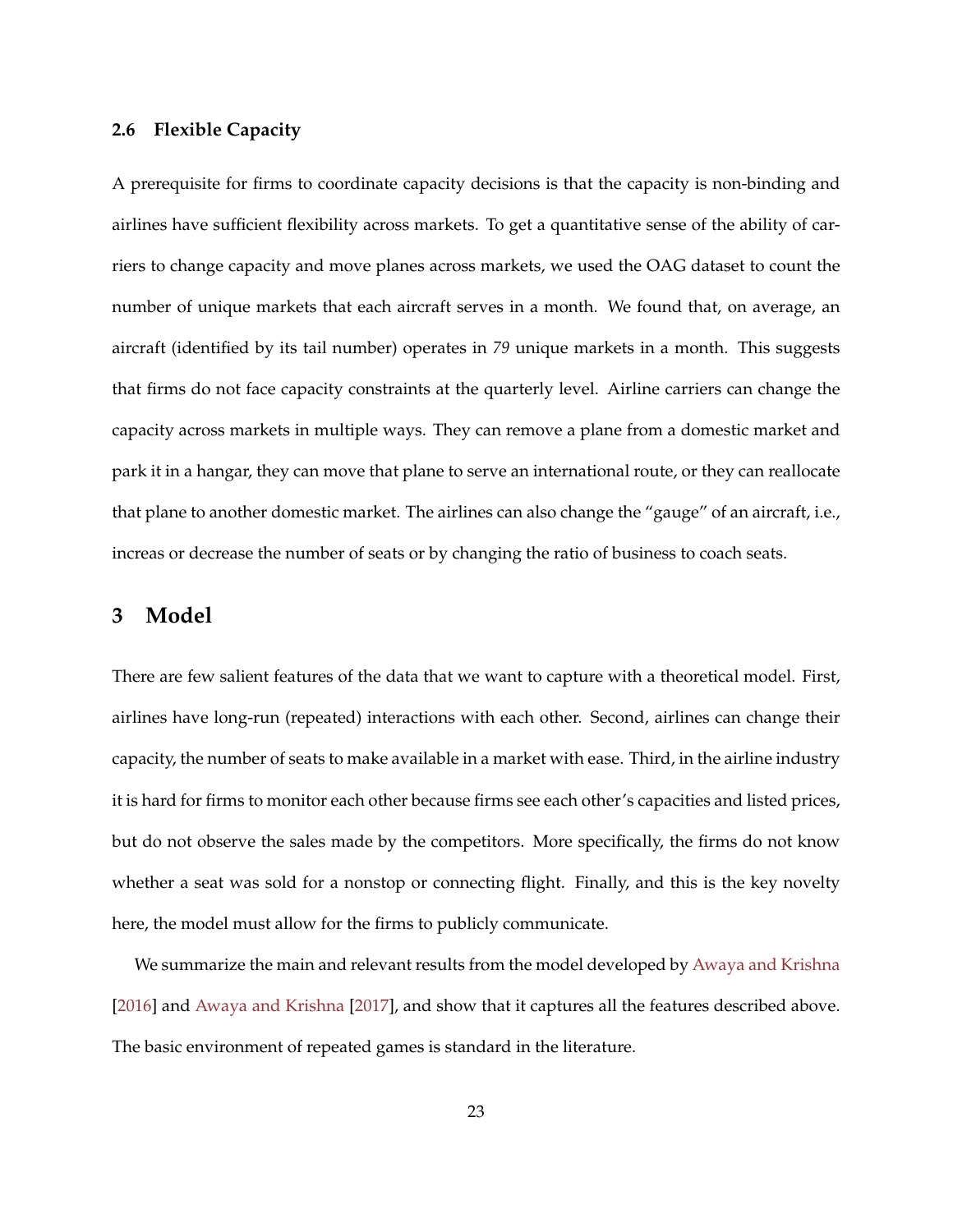<span id="page-23-2"></span>**Stage Game.** Suppose there are *N* airlines, and an airline *i* can choose an action *a<sup>i</sup>* from a finite set *A<sup>i</sup>* . Furthermore, suppose an airline may observe some information about the market, which we denote as  $s_i \in S_i$ , where  $S_i$  is a finite set of all signals. The actions chosen by all airlines determine the information received by each of them. In our context*,*  $a_i$  is firm *i'*s capacity and  $s_i$  is the sales.

Let ∆(*B*) denote the set of all probability distributions on any set *B*. Then the signal that airlines receive is distributed as  $f_s(\cdot|\mathbf{a}) \in \Delta(S_1 \times \cdots \times S_N)$ , where  $\mathbf{a} := (a_1, \ldots, a_N)$  is the vector of actions chosen by all airlines. In particular, suppose  $N = 2$ , then the choices  $(a_1, a_2)$  determine the signals *s*<sub>1</sub> and *s*<sub>2</sub> from a conditional probability distribution  $f_s(s_1, s_2|a_1, a_2)$ .

The ex-ante expected profit, before observing the the signal, is  $\Pi_i(\mathbf{a}) = \sum_{s_i \in S_i} \pi_i(a_i, s_i) f_i(s_i|\mathbf{a})$ , where  $f_i(s_i | \mathbf{a})$  is the marginal distribution of airline *i's* signal, where  $\pi_i(a_i, s_i)$  is the ex-post profit after the airline observes the signal  $s_i$ . The conditional probability  $f_s(\cdot|\mathbf{a})$  is the monitoring technology available to the airlines. The monitoring is poor if it is hard for *i's* competitors to detect deviation by *i*. [23](#page-23-0)

**Repeated Game.** Now suppose the game is repeated infinitely many times, and let  $\delta \in (0,1)$ be the discount factor.<sup>[24](#page-23-1)</sup> Time is discrete, and in each period the airlines play the stage game and the profits are discounted by  $\delta$ . Every period airlines know their action  $a_i^t$ , and at the end of the period they observe their signal  $s_i^t$ , and they can also perfectly recall their past actions and signals. We denote the past history of a firm by a set  $H_i^{t-1}$ . Let  $h_i^{t-1} = (a_i^1, \sigma_i^1, s_i^1, \ldots, a_i^{t-1}, s_i) \in H_i^{t-1}$ denote firm *i's* private history. The strategy of airline *i* is a vector  $\sigma_i = (\sigma_i^1, \sigma_i^2, \ldots)$  of functions

<span id="page-23-0"></span><sup>&</sup>lt;sup>23</sup> For instance, if the marginal density on the signals *i's* competitors get  $f_{-i}(\cdot|\mathbf{a})$  when *i* chooses  $a_i$  is very close to the marginal density when *i* chooses  $a'_i$  then *i's* competitors cannot "detect" whether *i* is using  $a_i$  or  $a'_i$ . The measure of monitoring quality depends on how we define the distance between two probability distribution, such as the total variation norm, which is related to the Kullback-Leibler divergence, a widely used concept in economics.

<span id="page-23-1"></span><sup>&</sup>lt;sup>24</sup> This infinitely repeated game can also be viewed as a metaphor multi-market relationships between airlines [\[Bernheim and Whinston,](#page-52-8) [1990;](#page-52-8) [Evans and Kessides,](#page-54-8) [1994\]](#page-54-8). For instance [Ciliberto and Williams](#page-53-1) [\[2014\]](#page-53-1) show that multimarket contacts among airlines can preserve their incentives to collude.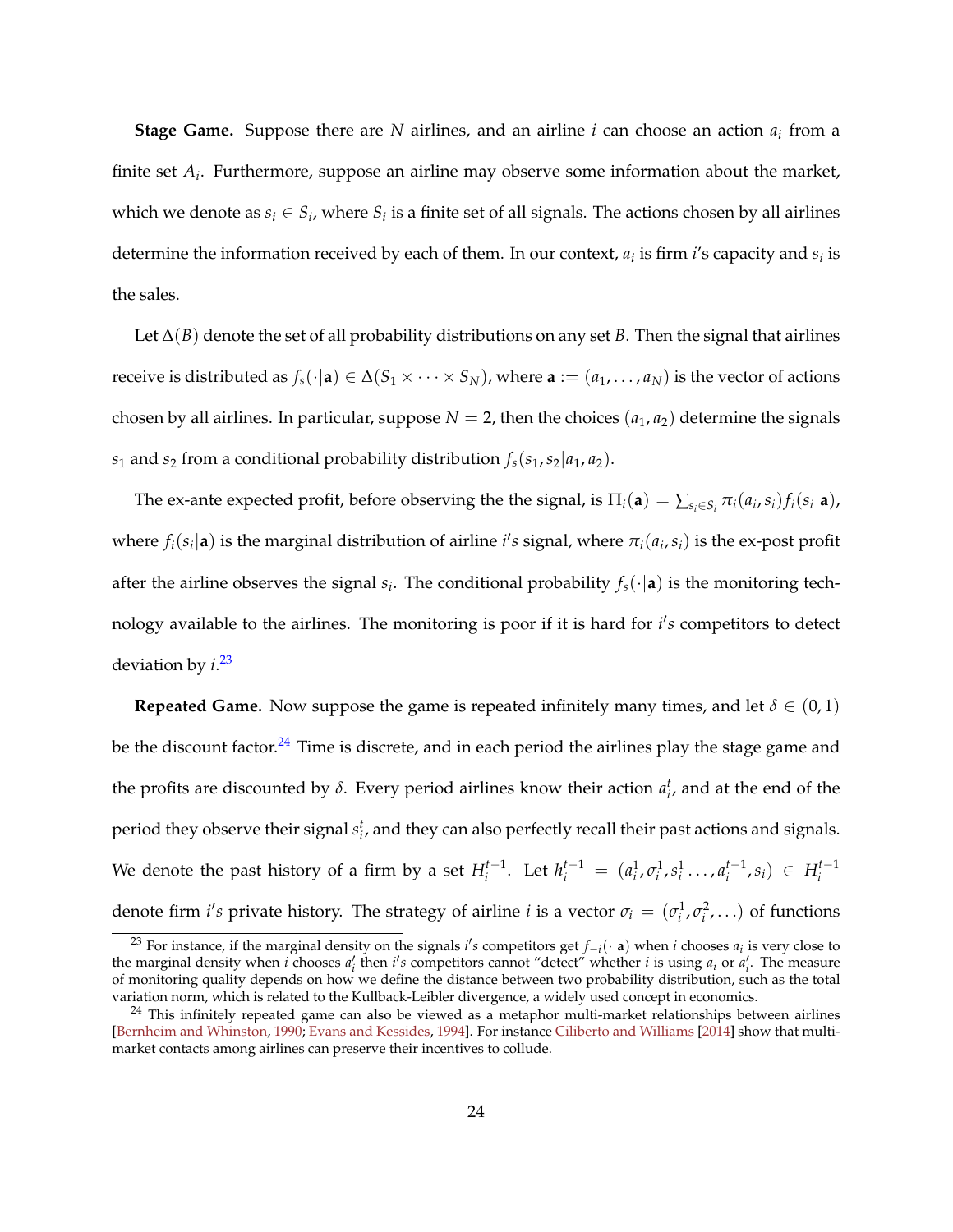<span id="page-24-0"></span> $\sigma_i^t: H_i^{t-1} \longrightarrow \Delta(A_i).$ 

[Awaya and Krishna](#page-51-1) [\[2017\]](#page-51-1) provide a bound on equilibrium payoff when communication is impossible. The bound depends on (i) the trade-off between the incentive to deviate in any period and the efficiency with which the cartel is able to achieve high profits; (ii) quality of monitoring; and (iii) the discount factor  $\delta$ . The bound is tight when the quality of monitoring is poor –in our context, airlines hardly observe their opponents' all past actions. Then they construct equilibrium with communication that generates payoff that exceeds the bound.

**Communication.** Now suppose the airlines can communicate with each other by sending a message from a set M. For example, this set of messages could be  $\{high, low\}$ , or it could be {capacity-discipline, expansion}. Every period, firms simultaneously choose **a**, then observe their signal *s<sup>i</sup>* , and then send a non-binding message. Now, with communication the history *h*<sup> $t-1$ </sup> will include firm *i's* own choices of past actions, past signals, and past messages sent  $\{\mathbf{m}_i^1,\ldots,\mathbf{m}_i^{t-1}\}\$  and messages received,  $\{\mathbf{m}_j^1,\ldots,\mathbf{m}_j^{t-1}\}\$ . Therefore, *i's* strategy is now a pair  $(s_i,r_i)$ where  $s_i$  is the vector of pricing strategies  $s_i^t: H_i^{t-1} \to \Delta(A_i)$  and  $r_i^t$  is the communication strategy  $r_i^t: H_i^{t-1}\times A_i\times S_i\to \Delta(\mathcal M)$ , with the interpretation that  $r_i^t(h_i^{t-1},a_i,s_i)$  is the message sent in period *t* by airline *i* who observes the history  $h_i^{t-1}$  chooses an action  $a_i$  and receives a signal  $s_i$ .

**Equilibrium.** Characterizing a collusive equilibrium with communication for this general environment is difficult and requires new concepts and notations that would be too much of a digression from the main theme of the paper. Instead, we take a middle-ground approach and present the main result from [Awaya and Krishna](#page-51-0) [\[2016\]](#page-51-0) where they consider a model of secret price cutting by [Stigler](#page-58-3) [\[1964\]](#page-58-3), so that the actions are the prices and signals are own sales. They characterize an equilibrium strategy that sustains collusion with cheap talk in a duopoly.

[Awaya and Krishna](#page-51-0) [\[2016\]](#page-51-0) maintain that the signal density *fs*(·, ·|*a*1, *a*2) is log-normal and sat-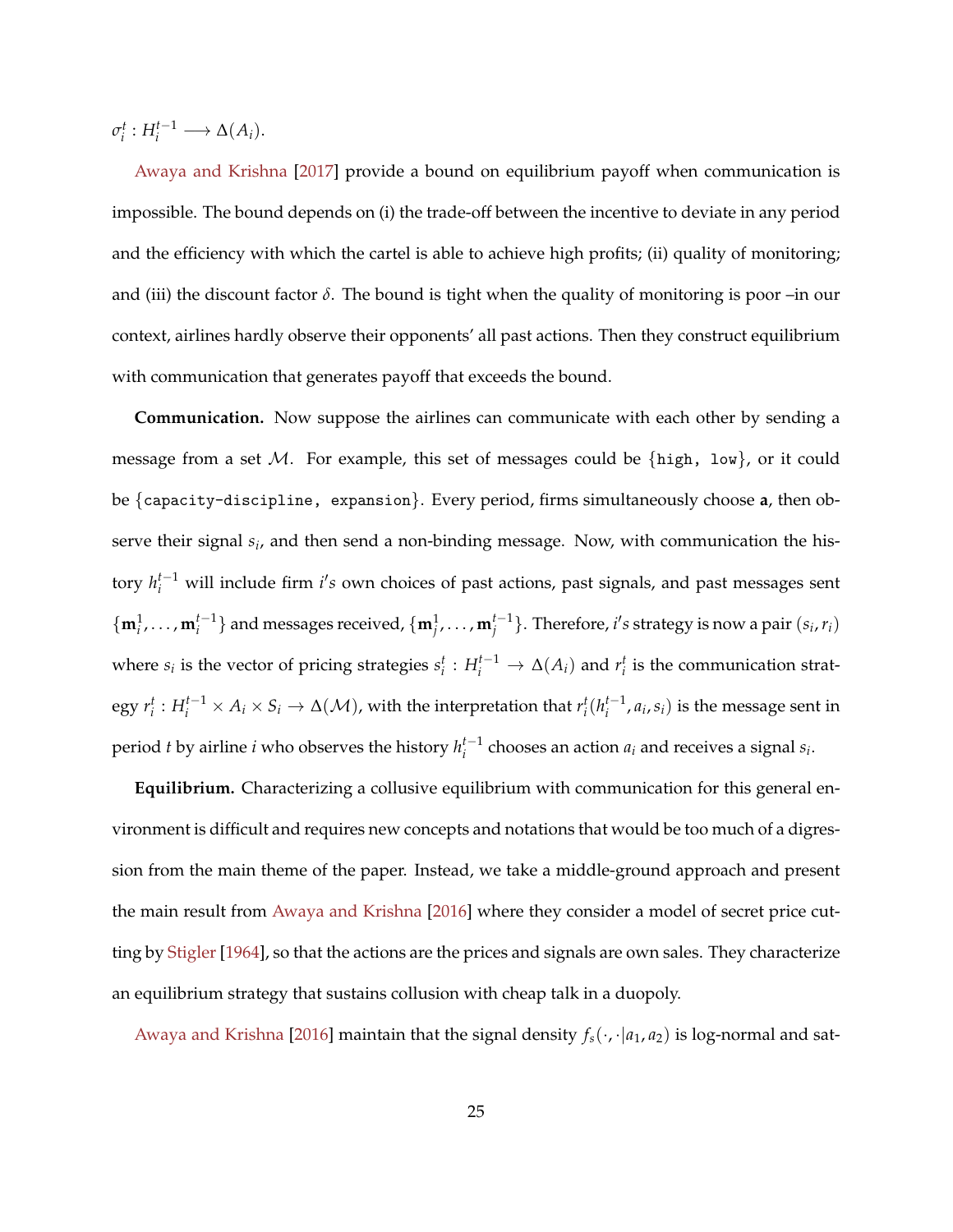<span id="page-25-2"></span>isfies the property that the sales are more correlated under collusion than under price wars.<sup>[25](#page-25-0)</sup> In particular, they show that there are two threshold values of sales, which we refer to as  $\mu_1$  and  $\mu_2$ such that the monopoly (collusive) price can be sustained using the following grim-trigger strategy with communication:

- 1. Both firms start period 1 by choosing the monopoly price  $(p_1^M, p_2^M)$ .
- 2. If, in period 2 onwards, both firms together announce "high" or "low," then they both continue charging monopoly price.
	- (a) In any period  $t \geq 1$ , if the price set was  $p_i = p_i^M$  then report "high" if sales are greater than  $\mu_1$ ; otherwise, report "low."
	- (b) In any period  $t \geq 1$ , if the price set was  $p_i \neq p_i^M$  report "high" if the sales are at least as large as  $\mu_2$ ; otherwise, report low.<sup>[26](#page-25-1)</sup>
- 3. If in the previous period the messages do not match, then the firms revert to the Nash equilibrium permanently.

In the context of the airlines we can replace the message "high" with "capacity discipline" and "low" with (say) "capacity expansion" without changing the conclusion. When we dispense with the log-normality assumption, and allow for more than two firms, determining the thresholds  $(\mu_1, \mu_2)$  becomes difficult. We refer the interested reader to [Awaya and Krishna](#page-51-1) [\[2017\]](#page-51-1).

For our empirical analysis the key takeaways are a) the message space used in communication does not have to be rich to sustain collusion; b) there is an equilibrium where collusion is possible only because of firms' ability to communicate with each other by sending some messages; and c)

<span id="page-25-1"></span><span id="page-25-0"></span><sup>&</sup>lt;sup>25</sup> Firms with high  $\delta$  are indifferent between colluding in quantities or prices [\[Lambertini and Schultz,](#page-56-9) [2003\]](#page-56-9).

 $^{26}$  The threshold  $\mu_1$  is such that it increases with the mean of sales and decreases with its variance, and the threshold  $\mu_2$  depends on  $\mu_1$ , the correlation between sales of the two airlines and their individual mean values.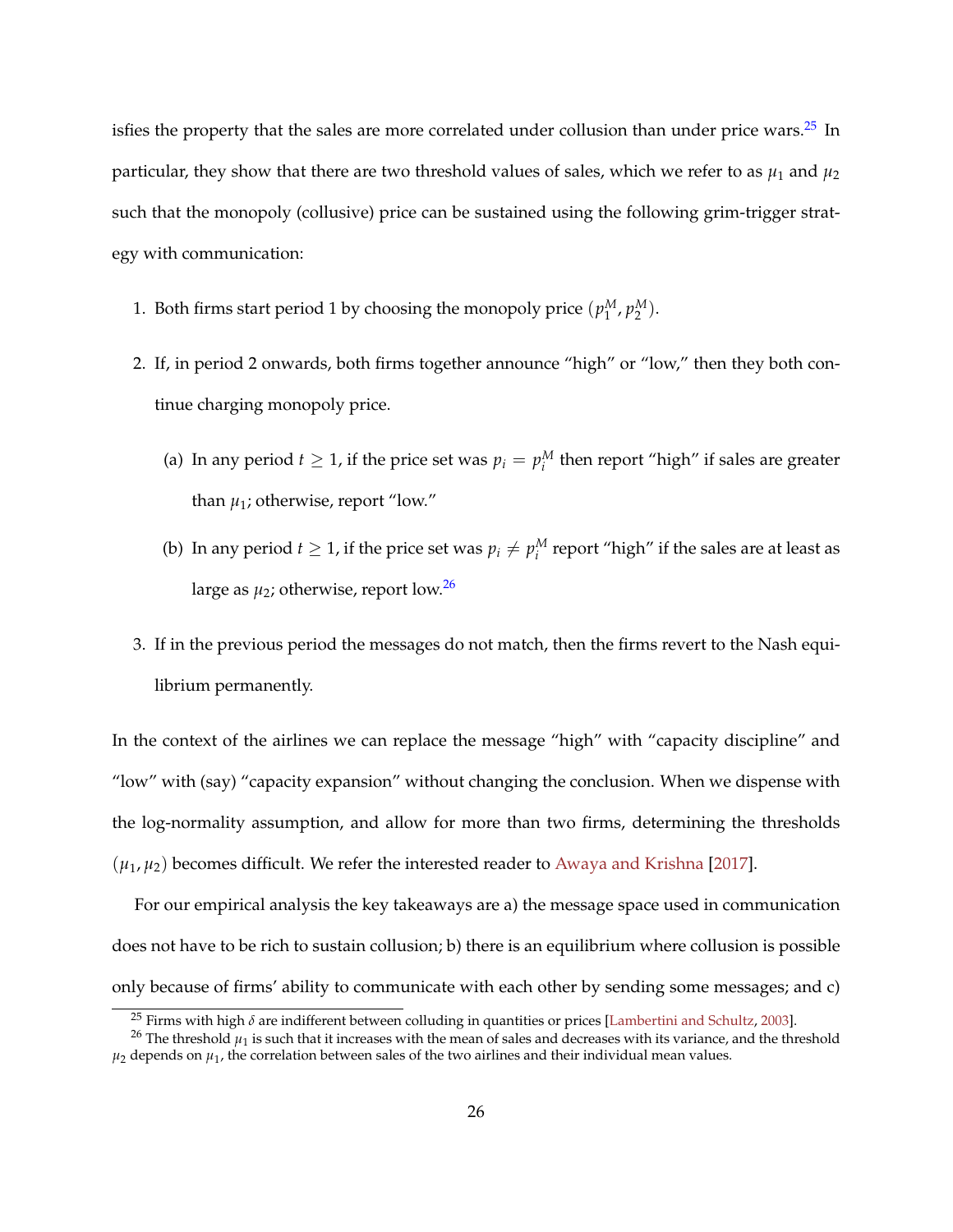<span id="page-26-2"></span>these messages, in the form of some keywords, do not have to be too complicated. Next, we test if there is negative association between communication and available seats.

## <span id="page-26-0"></span>**4 Empirical Analysis**

In this section we examine the relationship between communication among airlines and the seats they offer between 2003:Q1 and 2016:Q3 (inclusive). We begin by considering the relationship observed in the raw data between log-seats and whether every legacy carrier operating in a given market communicated their intention to engage in capacity discipline. Across all non-monopoly markets, we find that capacity is [3](#page-27-0).2% lower when legacy airlines "talk." In Figure 3 we present the raw data on the relationship between log-seats available and whether every legacy carrier operating in a given market communicated their intention to engage in capacity discipline in the previous quarter, broken down by whether a market consists of both legacy and LCC carriers ("mixed markets"), or just LCC carriers ("legacy markets"). As can be seen (Figure  $3a$ ), when all legacy airlines "talk" in mixed-markets it is correlated with a 13% increase in seats offered.<sup>[27](#page-26-1)</sup> If, however, we consider markets served only by legacy carriers, i.e., legacy markets, then "talk" is correlated with approximately 7.0% fewer seats, on average. This exercise suggests that the collusion, if present, is not all-inclusive and occurs only among legacy carriers. Next, we estimate these effects after controlling for all relevant confounding factors.

<span id="page-26-1"></span>To that end, we use the airline panel to estimate the following model for airline *j* in market *m*

<sup>27</sup> If the estimate of the coefficient of a dummy variable in a semilogarithmic regression is *β*ˆ then the percentage impact of the dummy on the outcome variable equal to  $100 \times [\exp(\hat{\beta}) - 1]$  [\[Halvorsen and Palmquist,](#page-55-7) [1980\]](#page-55-7).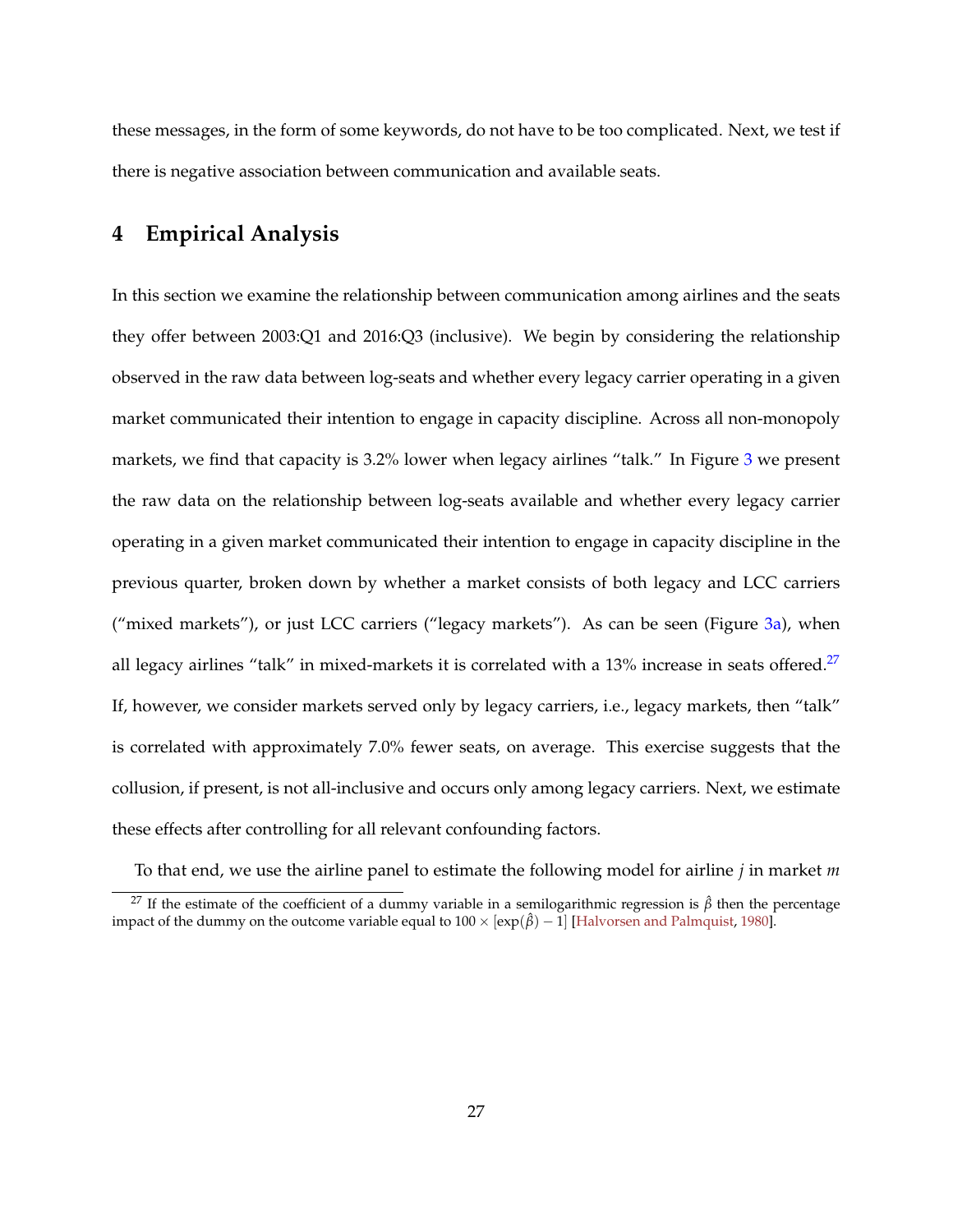

<span id="page-27-0"></span>

Notes. Relationship between communication (Talk) and log-seats available in the raw data. The unit of observation is market-year-month-carrier. Tal $k = 1$  when all of the carriers in a market discuss "capacity discipline." Mixed markets are served by both legacy and LCCs while legacy markets are markets served only by legacy carriers .

in period *t*

<span id="page-27-1"></span>
$$
\ln(\texttt{seats}_{j,m,t}) = \beta_0 \times \texttt{Capacity-Discipher}_{m,t} + \beta_1 \times \texttt{Talk-Eligible}_{m,t}
$$

$$
+ \beta_2 \times \texttt{Monopoly}_{m,t} + \beta_3 \times \texttt{MissingReport}_{m,t}
$$

$$
+ \mu_{j,m} + \mu_{j,yr,q} + \gamma_{origin,t} + \gamma_{destination,t} + \varepsilon_{j,m,t},
$$

$$
(1)
$$

where, the dependent variable ln(seats*j*,*m*,*t*) is the log of total seats made available by airline *j* in (airport-pair) market *m* in time *t*. We estimate this model using a within-group estimator The main variable of interest is Capacity-Discipline<sub>m, $t \in \{0,1\}$ , which is the dummy variable introduced</sub> in Section [2.2](#page-9-0) that is equal to one if there are at least two legacy carriers in market *m* and they all communicate about capacity discipline in the previous quarter's earnings call. Another variable is the dummy variable Talk-Eligible<sub>m, $t \in \{0,1\}$  that is equal to one if there are at least two</sub> legacy carriers in market *m* in period *t*, and zero otherwise. In order to investigate the role of communication among airlines, we differentiate the monopoly markets from markets with more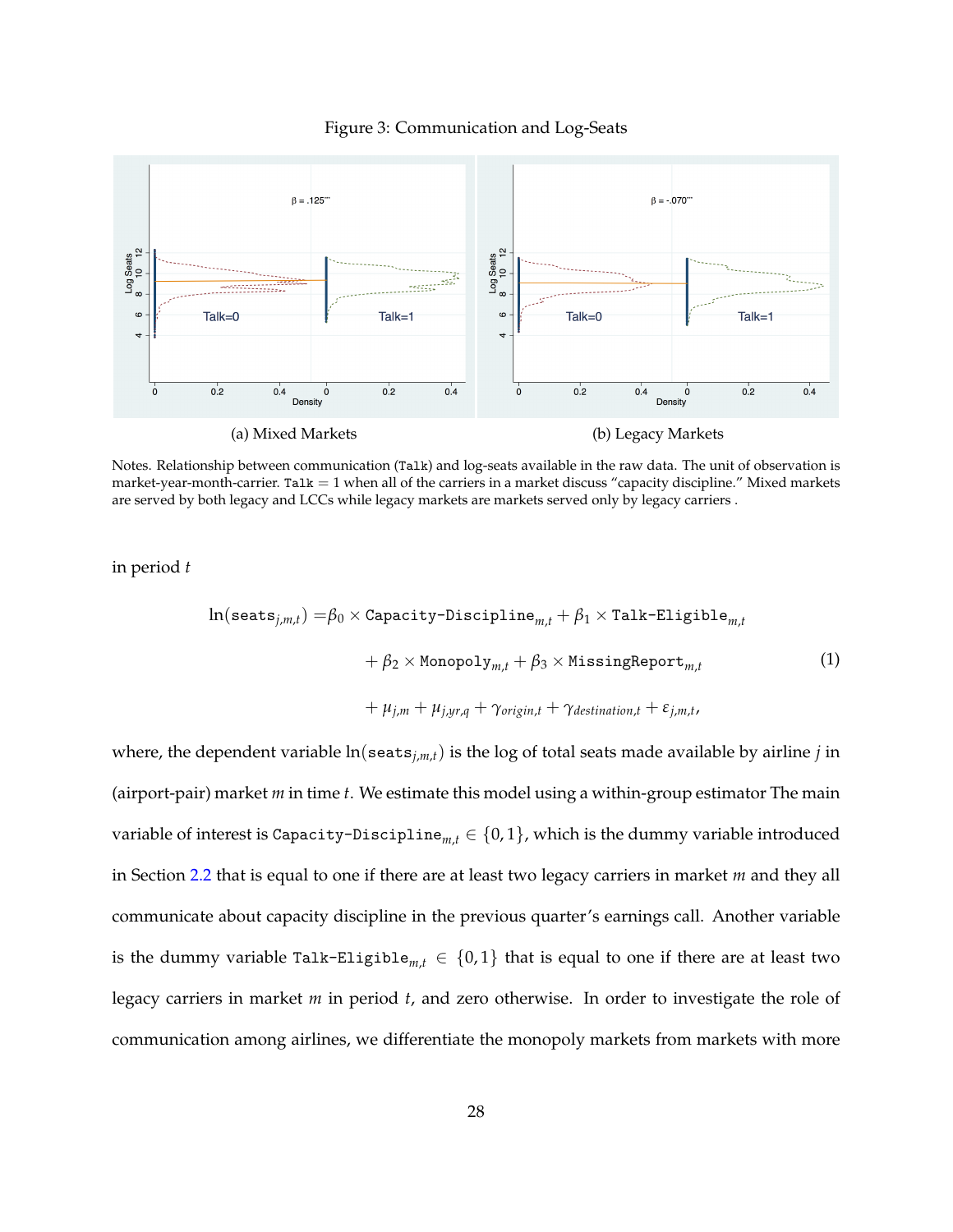Table 4: Identification

<span id="page-28-0"></span>

| market | market structure     | DL reports | communicating                        | Cap-Dis | Report | Monopoly | Talk-Eligible | parameters          |
|--------|----------------------|------------|--------------------------------------|---------|--------|----------|---------------|---------------------|
|        | [DL}                 | no         | n/a                                  |         |        |          |               | $\beta_3+\beta_2$   |
|        | [DL}                 | ves        | n/a                                  |         |        |          |               | $\beta_2$           |
|        | $\{DL, UA\}$         | ves        | $\{DL, UA\}$                         |         |        |          |               | $\beta_0 + \beta_1$ |
|        | $\{DL, UA, US\}$     | no         | $\{US\}$ or $\{UA\}$ or $\{US, UA\}$ |         |        |          |               | $\beta_3 + \beta_1$ |
|        | $\{DL, UA, US\}$     | ves        | {US, UA}                             |         |        |          |               | $\beta_1$           |
|        | $\{DL, UA, US\}$     | ves        | $\{DL, UA, US\}$                     |         |        |          |               | $\beta_0 + \beta_1$ |
|        | $\{DL, UA, US, F9\}$ | ves        | $\{DL, UA, US\}$                     |         |        |          |               | $\beta_0 + \beta_1$ |
|        | [DL, F9}             | ves        | n/a                                  |         |        |          |               |                     |

Notes. An example to show identification from the perspective of Delta, i.e., when  $j = DL$ , and here UA and US are legacy carriers while F9 is an LCC.

than one airline, both because the notion of communication is moot with only one airline and because monopoly markets can be inherently different from non-monopoly markets. To capture this, we use the dummy variable Monopoly<sub>m,t</sub>  $\in \{0,1\}$  that is equal to one if only one airline serves market *m* in period *t*. In some cases, earnings call reports are missing (for reasons that are unknown to us), which we control for by including a dummy MissingReport<sub>m, $t \in \{0, 1\}$  that is</sub> equal to one if any of the carriers in market *m* are missing a report in period *t*.

The idea behind capacity discipline is that airlines restricted seats even when there was adequate demand, which itself can vary across both markets and time. To control for these unseen factors, we include airline-market, airline-year-quarter fixed effects. These fixed effects allow airlines to provide different levels of capacities across different markets and time. Lastly, to control for time-dependent changes in demand we use origin- and destination-airport specific time trends, *γorigin*,*<sup>t</sup>* and *γdestination*,*<sup>t</sup>* . These controls are important in isolating the direct effect of communication on available seats.

Next, we explain the identification strategy behind our estimation. To highlight the key sources of variation in the data, we fix an airline, say, Delta (i.e.,  $j = DL$ ), and consider different potential market structures and communication scenarios in Table [4.](#page-28-0) In markets  $m = 1, 2$ , only DL operates, so the concept of communication is moot and Capacity-Discipline<sub>1,t</sub> = Capacity-Discipline<sub>2,t</sub> =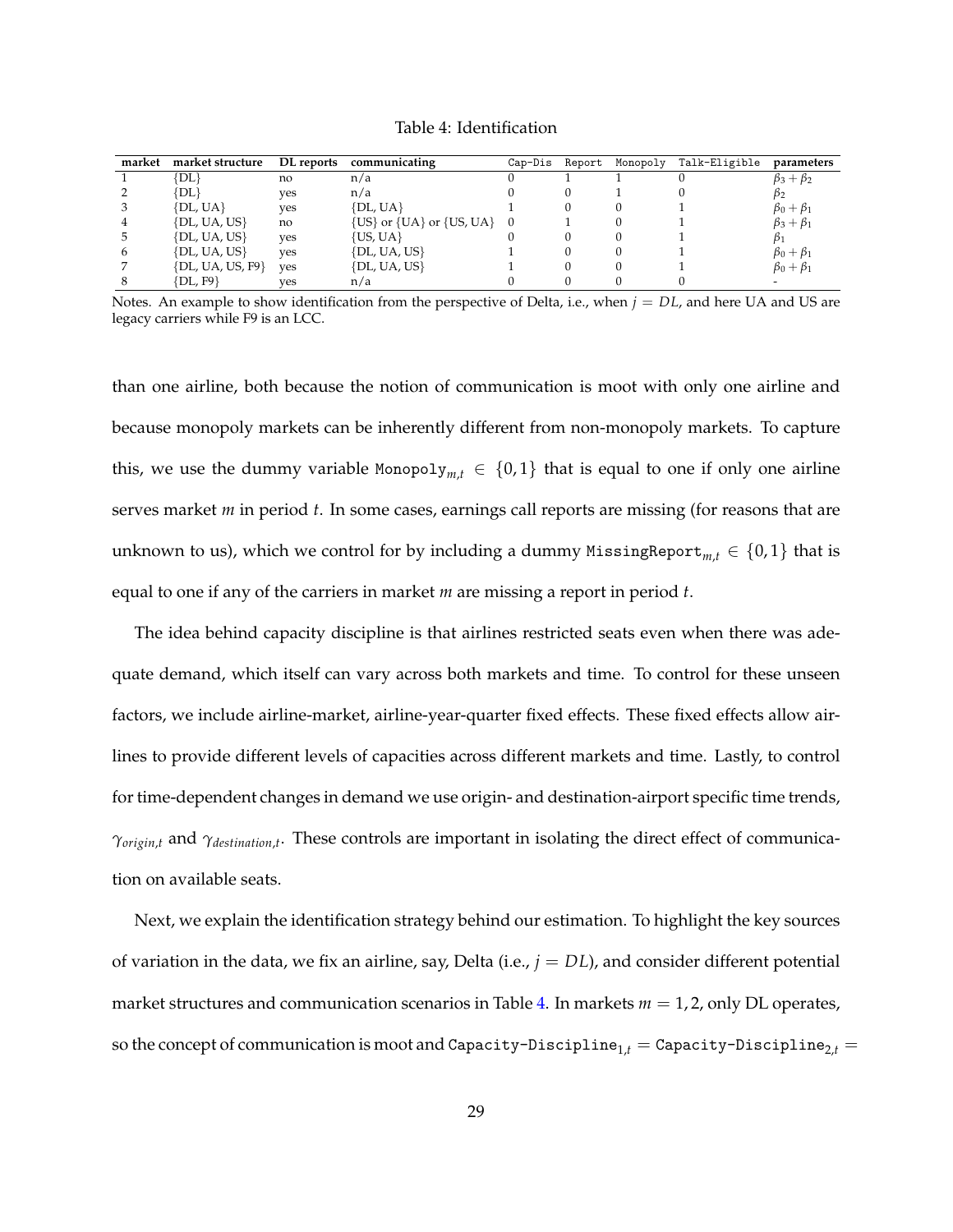<span id="page-29-0"></span>0. Then we can use variation in whether a report is available (for  $m = 2$ ) or not (for  $m = 1$ ) to identify  $β_3$  and  $β_2$ , as shown in the last column. Market  $m = 3$  is served by both DL and UA and both use "capacity discipline" in the previous quarter, so Capacity-Discipline<sub>3, $t$ </sub> = 1, which identifies  $\beta_0 + \beta_1$ . The same identification argument applies to identifying  $\beta_0 + \beta_1$  in markets  $m = 6.7$  where every airline in the market talks and a report for DL is available, even when a LCC is present ( $m = 7$ ). In contrast, for market  $m = 4$ , even when both US and UA use cheap talk, we identify  $\beta_1 + \beta_3$ , because DL did not have a transcript. Lastly, we identify the fixedeffects using the deviation from the mean. One of the key sources of variation is the variation in Capacity-Discipline across markets and over time; see Figure [2.](#page-17-0) We also assume that conditional on all control variables, Capacity-Discipline is uncorrelated with the error. In other words we assume conditional exogeneity of the treatment, which is sufficient condition for identifying effects of Capacity-Discipline on log-seats [\[Rosenbaum,](#page-57-5) [1984\]](#page-57-5). We verify that this assumption holds in section [5.](#page-38-0)

**Results.** We present the estimation results from Eq. [\(1\)](#page-27-1) in Column (1) of Table [5.](#page-31-0) Recall that we showed above that when legacy carriers engaged in discussion about capacity discipline, capacity was 3.2% lower. Using our model to control for a rich set of potentially confounding factors, we find that when all of the legacy carriers in a talk-eligible market communicate with each other about capacity discipline, there is a 1.45% decrease in the number of seats offered. This effect is an average effect across all markets, time, and types of carriers. The standard errors we report are the robust standard error, and, as can be seen, the decline is statistically significant at 1%. To get a sense of whether this effect is economically meaningful or not, it is helpful to compare it to the average percentage change in capacity for legacy airlines in our sample. The average percentage change is 3.78%, while the use of the phrase capacity discipline results in a 1.45% percentage drop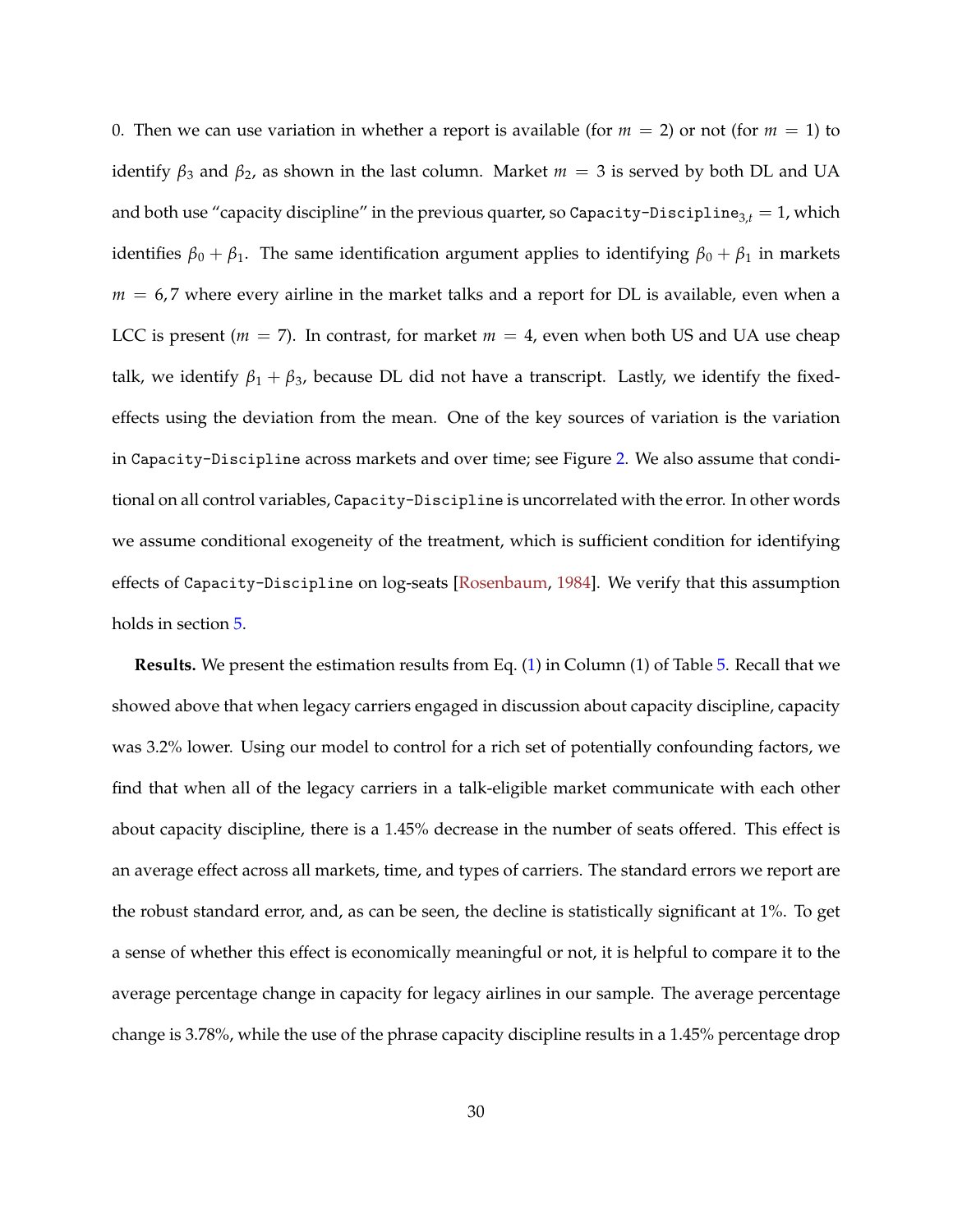in capacity. This means whenever legacy airlines communicate, their capacity drops by 38% of the average change in capacity, which is a significant effect. To interpret this estimate from a regression with fixed effects but without a plausible instrumental variable as a causal effect we have to rule out the possibility of false positive and counfoundedness of Capacity-Discipline. In section [5](#page-38-0) we address both these issues, respectively, by developing and implementing placebo tests and verifying conditional exogeneity.

Interestingly, we find that if a market is Talk-Eligible, that also leads to a 12.55% decrease in number of seats offered on average. This shows that it is important to control for market heterogeneity that treats markets with at least two *legacy* carriers differently from other markets, and the estimate shows that in some markets, the offered capacity can be low for reasons that are not associated with communication. In summary, we can reject our null hypothesis that communication regarding capacity discipline does not affect carriers' capacity decisions. That is, we find evidence in support of the claim that carriers are using this communication to coordinate capacity decisions.

The features of the raw data that a) the effect is negative only for the legacy markets (see Figure [3\)](#page-27-0); and b) legacy carriers communicate about capacity discipline more frequently than LCCs (see Table [1\)](#page-14-1) suggest that the average effect we find among all airlines is driven primarily by the legacy carriers, possibly because the cartel includes only the legacy carriers. To determine that, we extend the basic model and allow the effect of public communication to vary by carrier type and by whether the market is a legacy-only or mixed market, made up of both legacy and LLC carriers or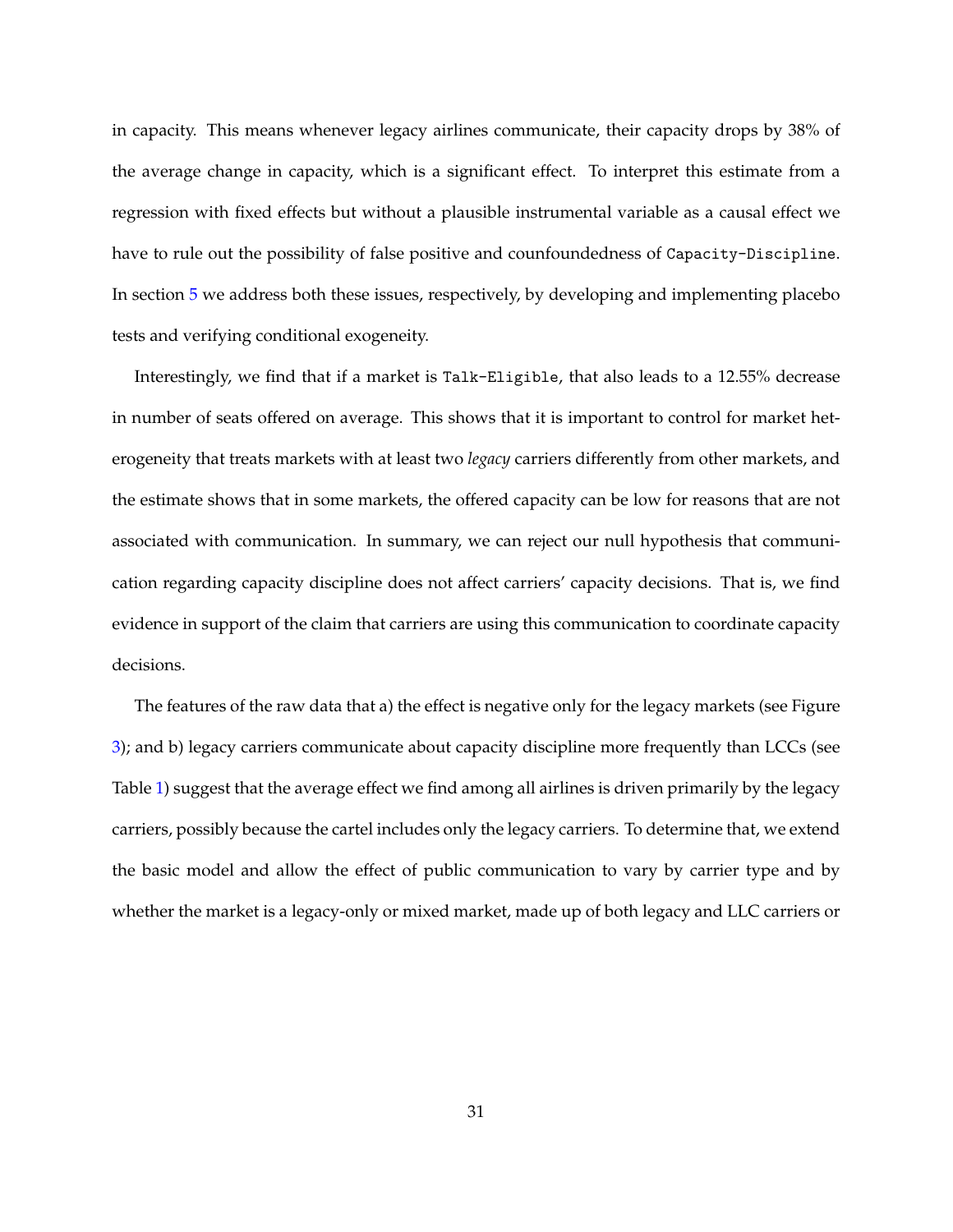<span id="page-31-0"></span>

|                                                                                         | (1)           | (2)                 |
|-----------------------------------------------------------------------------------------|---------------|---------------------|
|                                                                                         |               | Log Seats Log Seats |
| Capacity Discipline                                                                     | $-0.01495***$ |                     |
|                                                                                         | (0.00241)     |                     |
| Legacy Market $\times$ Capacity Discipline                                              |               | $-0.01462***$       |
|                                                                                         |               | (0.00305)           |
| Mixed Market $\times$ Capacity Discipline (Legacy)                                      |               | $-0.01838***$       |
|                                                                                         |               | (0.00433)           |
| Mixed Market $\times$ Capacity Discipline (LCC)                                         |               | $-0.00741$          |
|                                                                                         |               | (0.00471)           |
| Talk Eligible                                                                           | $-0.13230***$ | $-0.11811***$       |
|                                                                                         | (0.00317)     | (0.00327)           |
| <b>Market Missing Report</b>                                                            | $0.01723***$  | $0.01923***$        |
|                                                                                         | (0.00234)     | (0.00234)           |
| Monopoly Market                                                                         | $0.05392***$  | $0.07723***$        |
|                                                                                         | (0.00233)     | (0.00273)           |
| Legacy Market                                                                           |               | $-0.05417***$       |
|                                                                                         |               | (0.00335)           |
| R-squared                                                                               | 0.866         | 0.866               |
| N                                                                                       | 840149        | 840149              |
| Notes. Standard errors are in parentheses: *** $p < 0.01$ ,** $p < 0.05$ ,* $p < 0.10.$ |               |                     |

Table 5: The Effect of Communication on Available Seats

just LCC carriers. With this in mind, we estimate the following model:

<span id="page-31-1"></span>
$$
\ln(\texttt{seats}_{j,m,t}) = \beta_0^{\texttt{legacy}} \times \texttt{Capacity-Disciplina}_{m,t} + \beta_0^{\texttt{LCC}} \times \texttt{Capacity-Disciplina}_{m,t}
$$

$$
+ \beta_1 \times \texttt{Talk-Eligible}_{m,t} + \beta_2 \times \texttt{Monopoly}_{j,m,t} + \beta_3 \times \texttt{MissingReport}_{j,m,t}
$$

$$
+ \mu_{j,m} + \mu_{j,yr,q} + \gamma_{origin,t} + \gamma_{destination,t} + \varepsilon_{j,m,t}.
$$

$$
(2)
$$

For those markets where only legacy carriers operate, i.e., the legacy markets, we set  $\beta_0^{\text{LCC}} = 0$ . The identifying assumption for [\(1\)](#page-27-1) applies verbatim to [\(2\)](#page-31-1).

We present the results in Table [5,](#page-31-0) column (2). The three variables of importance are in the second, third, and fourth rows. As we can see, in markets that are served by only legacy carriers,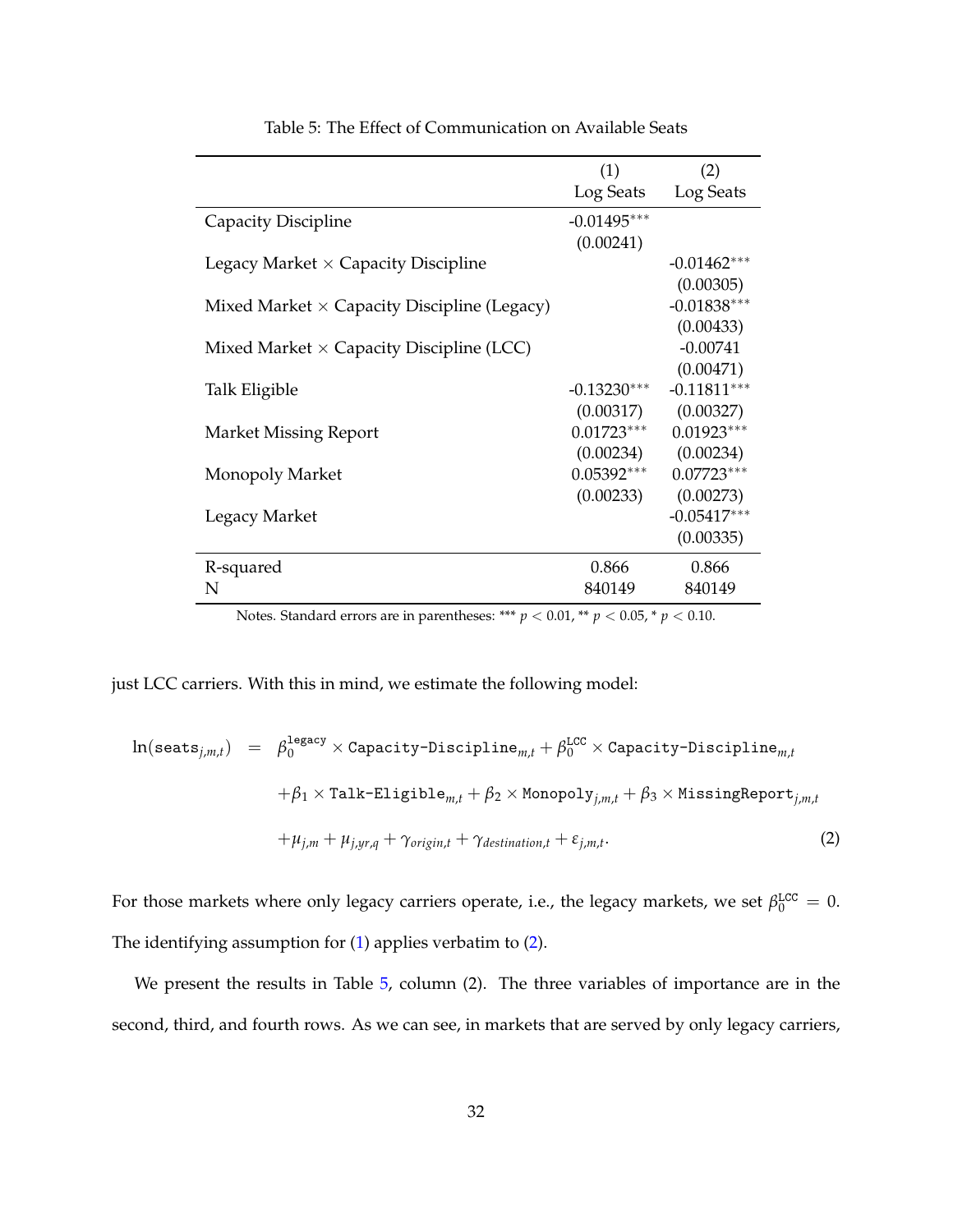<span id="page-32-0"></span>communication leads to a 1.45% decrease in the number of seats offered. This result is statistically significant at 1% and is also similar in magnitude to the estimates above. This also suggests that the average effect we found earlier must be entirely driven by the effect among legacy carriers. To assess that hypothesis, consider the third and the fourth rows. We find that, indeed, the effect of communication among legacy carriers increases to a 1.82% decrease in seats offered by legacy carriers, whereas we find no evidence of a significant effect on seats offered by LCCs.

In summary, we find evidence that supports the hypothesis that there is collusion only among legacy carriers. In fact, the LCCs in general not only do not communicate about capacity discipline, but they also do not respond to the communication by legacy carriers.

This leads us to our next question: If LCCs are neither communicating nor colluding with the legacy carriers, do legacy carriers respond (to communication) differently by market size to balance the threat from LCC? Below we show that the estimated effect above is primarily driven by legacy carriers reducing seats in small and medium-sized markets, where competition from LCC tends to be weaker.

**Market Sizes.** The ability of the legacy airlines to collude depends on how well they can monitor each other and the contestability of the markets. As noted by [Stigler](#page-58-3) [\[1964\]](#page-58-3), it is easier to collude in some markets than others. If larger markets have larger demand volatility than the smaller markets, it is easier to sustain collusion in the latter markets, ceteris paribus. As defined in Section [2.4,](#page-16-0) we categorize markets into three categories: small, medium, and large, depending on whether the (geometric mean of) the population at the two ends of the market is less than 25*th* percentile, between 25*th* and 50*th* percentile, or greater than 75*th* percentile of the population distribution, respectively. Figure [4](#page-33-0) shows the histogram of the population with markers for 25*th* and 75*th* percentiles. When we consider the distribution of passengers transported by these three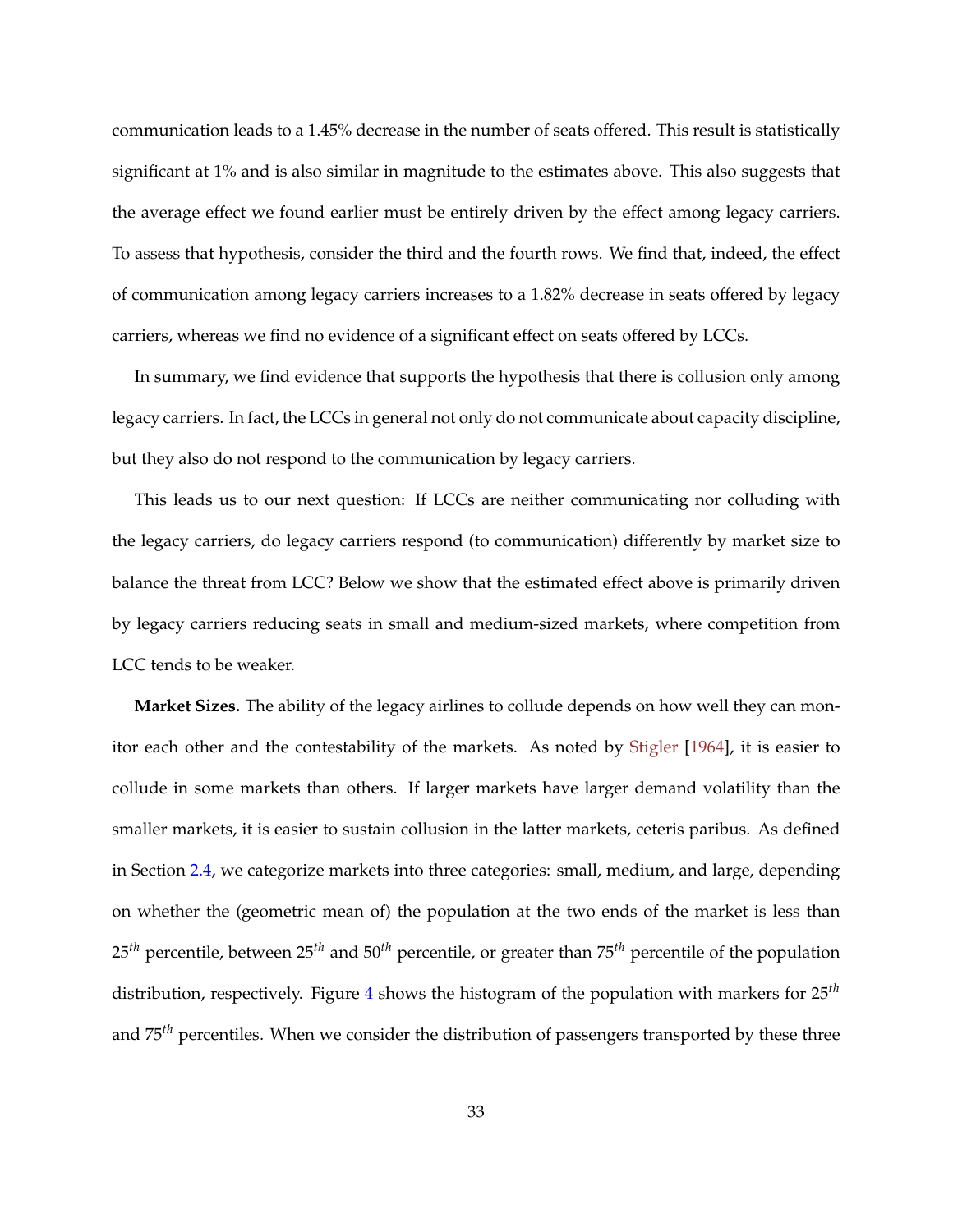<span id="page-33-1"></span><span id="page-33-0"></span>

Figure 4: Histogram of Market Sizes



Notes. Market size is defined as the geometric mean of the MSA population of the end-point cities. Source for population data is the U.S. Census Bureau.

categories (see Figure [5\)](#page-34-0), we find that markets with larger populations are more dispersed than in smaller markets. This is true both when the unit of observation is carrier-market-time, as in Figure [5a,](#page-34-0) and when we aggregate it to the market-time level, as in Figure [5b.](#page-34-0) Larger markets not only have a wider inter-quartile range, but they also have longer whiskers (outliers) than smaller and medium markets, which is consistent with the demand uncertainty increasing with market sizes.

Furthermore, larger markets can also accommodate more firms [\[Bresnahan and Reiss,](#page-53-7) [1991\]](#page-53-7), and, given that our estimates so far suggest that this is not an all-inclusive cartel, legacy airlines might not reduce their supply because LCC would then meet the excess demand. To assess the role of market size on the intensity of collusion, we estimate the following model that allows the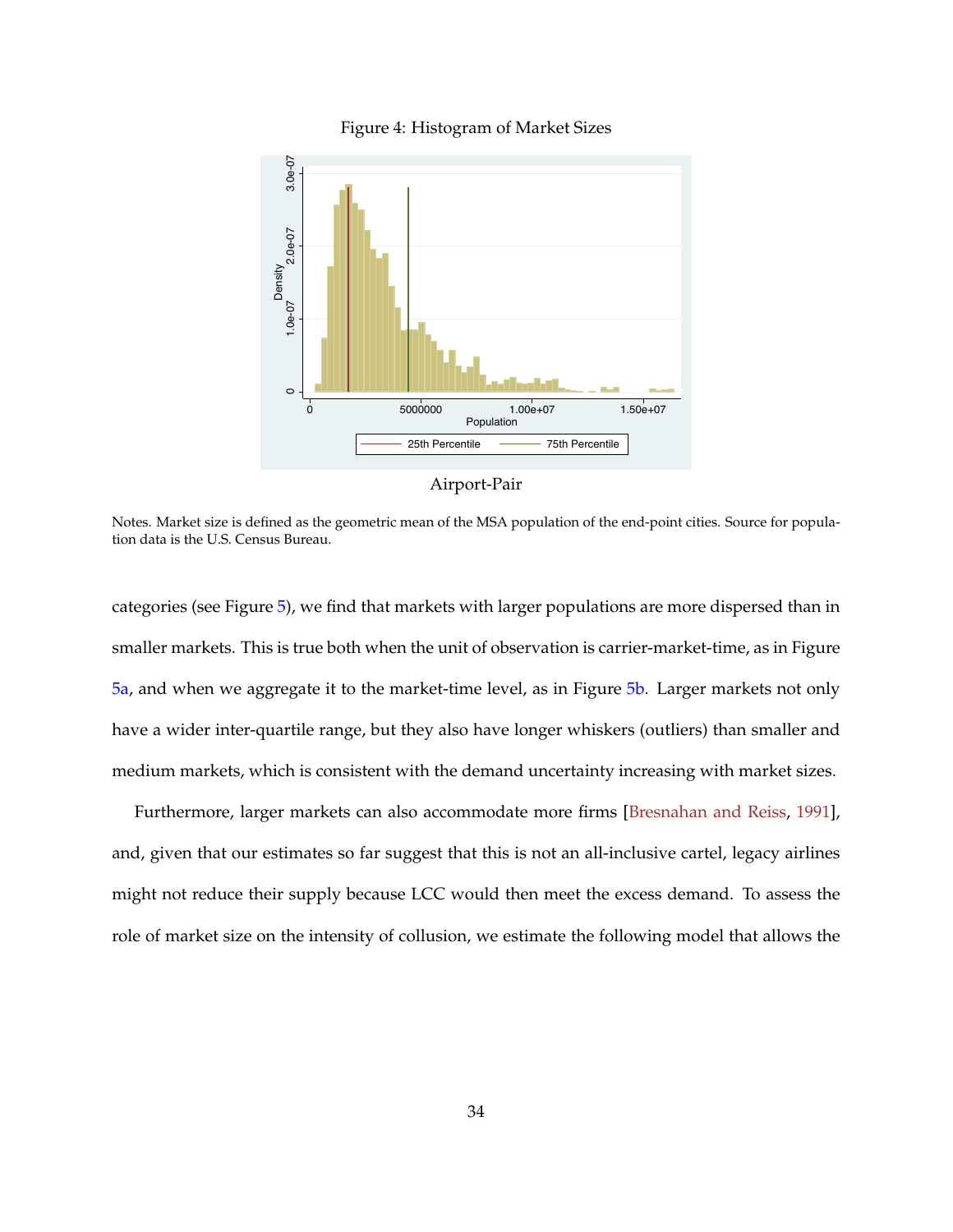

<span id="page-34-0"></span>

Notes. These are the box-plots with whiskers of sales of tickets by market sizes. On the x-axis are the market sizes, small, medium, and large, and on the y-axis is the total number of passengers transported in that market. The unit of observations in subfigure (a) is carrier-market-time, whereas the unit of observation in subfigure (b) is market-time.

effect of communication to differ by market size, i.e.,

<span id="page-34-1"></span>
$$
\ln(\texttt{seats}_{j,m,t}) = \beta_0^{\texttt{small}} \times \texttt{Capacity-Discipline}_{m,t} + \beta_0^{\texttt{medium}} \times \texttt{Capacity-Discipline}_{m,t} \n+ \beta_0^{\texttt{large}} \times \texttt{Capacity-Discipline}_{m,t} + \beta_1 \times \texttt{MissingReport}_{j,m,t} + \beta_2 \times \texttt{Monopoly}_{j,m,t} \n+ \beta_3 \times \texttt{talk-Eligible}_{m,t} + \mu_{j,m} + \mu_{j,yr,q} + \gamma_{origin,t} + \gamma_{destination,t} + \varepsilon_{j,m,t}.
$$
\n(3)

We present the estimation results from [\(3\)](#page-34-1) in column labeled (4) in Table [6.](#page-35-0) The only difference between this model and our primary result is that now communication can have a different effect on supply depending on the size of the markets. In the second column of Table [6,](#page-35-0) we find that communication among legacy carriers leads to a large 4.21% reduction in seats supplied in smaller markets on average. This effect is statistically significant at 1%. The fact that we find that the effectiveness of communication is stronger in smaller markets is consistent with colluding being easier and more profitable in smaller markets. Moreover, we find that the negative effect of communication on available seats decreases to 1.95% and 1.25% in medium and large markets. Thus, we find evidence that the level of collusion is inversely proportional to the size of the markets.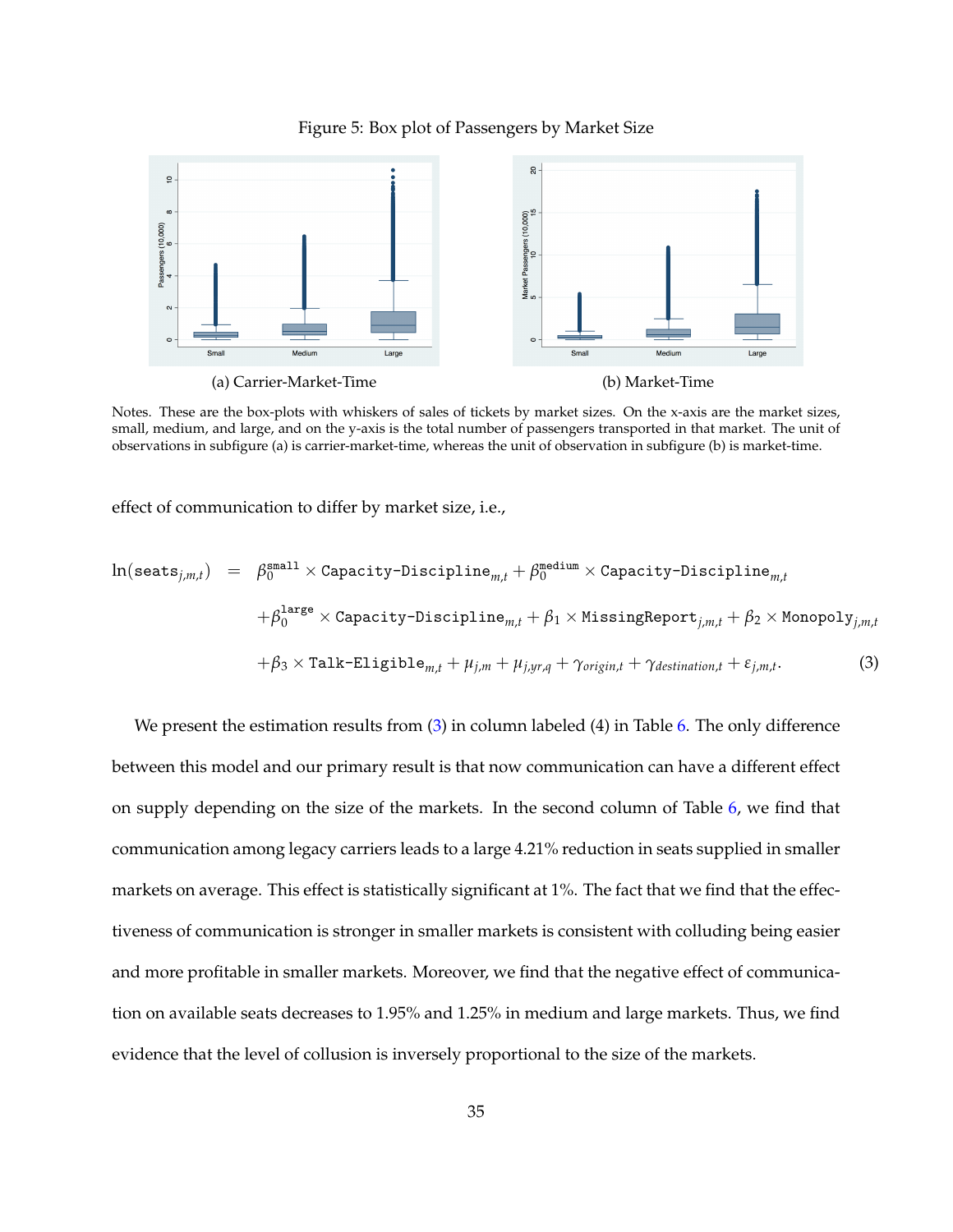|                                                | (3)                     | (4)           | (5)           |
|------------------------------------------------|-------------------------|---------------|---------------|
|                                                | Log Seats               | Log Seats     | Log Seats     |
| Capacity Discipline                            | $-0.01465***$           |               |               |
|                                                | (0.00241)               |               |               |
| Small Population $\times$ Capacity Discipline  |                         | $-0.04302**$  |               |
|                                                |                         | (0.01323)     |               |
| Medium Population $\times$ Capacity Discipline |                         | $-0.01970***$ |               |
|                                                |                         | (0.00404)     |               |
| Large Population $\times$ Capacity Discipline  |                         | $-0.01256***$ |               |
|                                                |                         | (0.00273)     |               |
| Low Business $\times$ Capacity Discipline      |                         |               | $-0.02778***$ |
|                                                |                         |               | (0.00460)     |
| Medium Business $\times$ Capacity Discipline   |                         |               | $-0.02189***$ |
|                                                |                         |               | (0.00349)     |
| High Business $\times$ Capacity Discipline     |                         |               | $0.01510**$   |
|                                                |                         |               | (0.00526)     |
| Log Population                                 | 1.32447***<br>(0.04570) |               |               |
| Talk Eligible                                  | $-0.13410***$           | $-0.13215***$ | $-0.12767***$ |
|                                                | (0.00316)               | (0.00317)     | (0.00361)     |
| <b>Market Missing Report</b>                   | $0.01436***$            | $0.01724***$  | $0.01203***$  |
|                                                | (0.00234)               | (0.00234)     | (0.00273)     |
| Monopoly Market                                | $0.05356***$            | $0.05384***$  | $0.05296***$  |
|                                                | (0.00233)               | (0.00233)     | (0.00262)     |
| R-squared                                      | 0.866                   | 0.866         | 0.863         |
| N                                              | 840,149                 | 840,149       | 619,848       |

<span id="page-35-0"></span>Table 6: Fixed Effects Estimates of Communication on Available Seats Separated by Market Sizes

Notes. Standard errors are in parentheses: \*\*\* *p* < 0.01, \*\* *p* < 0.05, \* *p* < 0.10.

An alternative way to control for market size is to treat market size as a continuous control variable and add it (after taking log) in the primary regression model, Eq. [\(1\)](#page-27-1). The results from this fourth model are presented in the second column of Table [6.](#page-35-0) The variable of interest in this column is Capacity Discipline. As can be seen, we find that communication among legacy carriers reduces seats by 1.45%. Thus, we find that the legacy carriers reduced their capacity by a larger number in smaller markets than they did in medium or larger markets.

**Business Markets.** While we have focused only on reasons why smaller markets might be more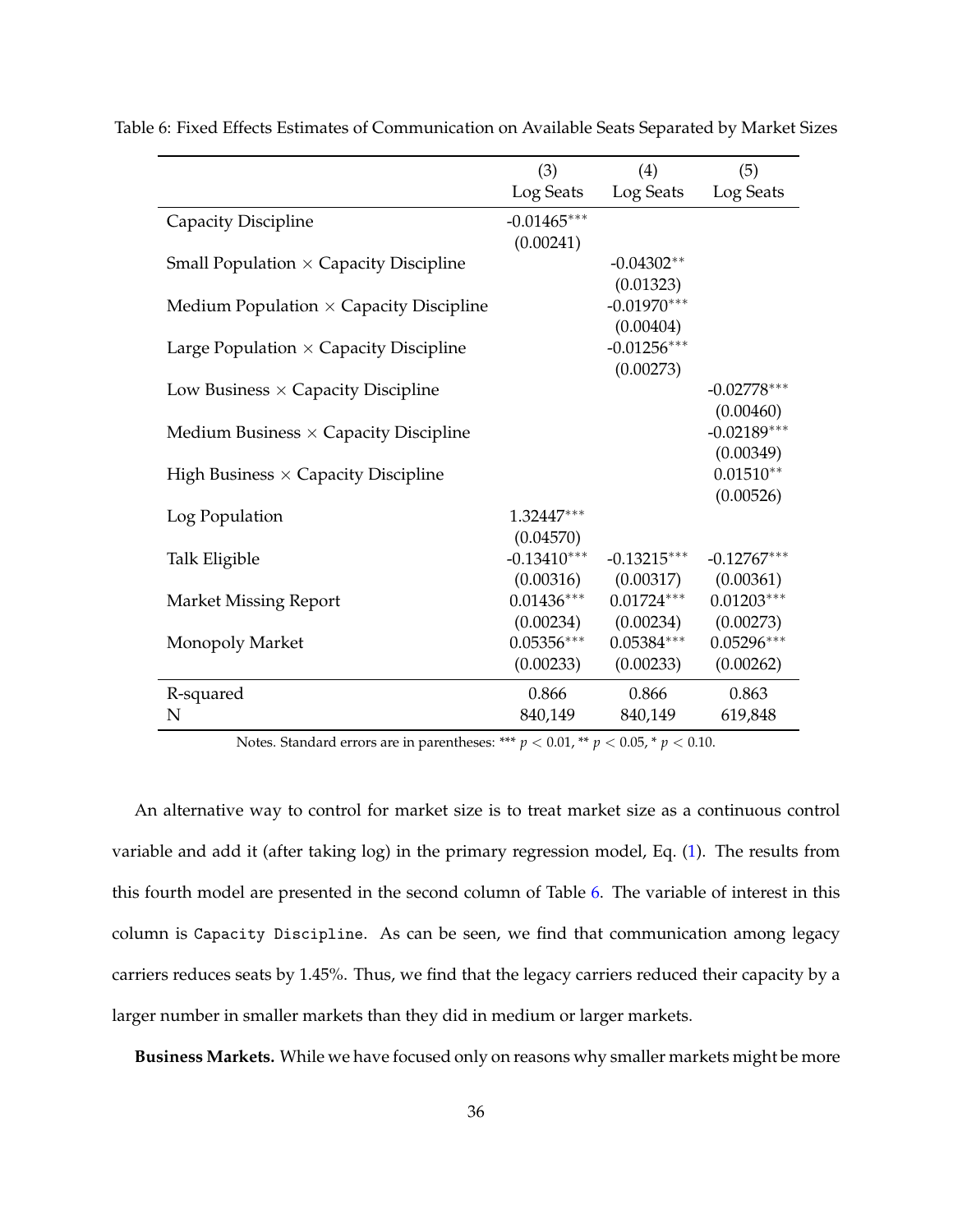conducive to collusion, there is an counterargument against small markets, as follows. Larger markets tend to have a greater share of for-business travelers, who tend to have a higher willingness to pay for a ticket; ceteris paribus, i.e., they have (relatively) more inelastic demand for air travel than those who travel for leisure. This in turn implies that these markets should have higher mark-ups than smaller markets, and thus be more profitable for collusion.

To understand how business travelers might change the effect of communication on offered seats, we consider low, medium, and high Business markets, based on the proportion of forbusiness travelers originating from that market (c.f. Section [2.4\)](#page-16-0). Then we estimate the following model

$$
\ln(\texttt{seats}_{j,m,t}) = \beta_0^{\texttt{low-busingness}} \times \texttt{Capacity-Discipline}_{m,t} + \beta_0^{\texttt{medium-busingness}} \times \texttt{Capacity-Discipline}_{m,t} \n+ \beta_0^{\texttt{high-busingness}} \times \texttt{Capacity-Discipline}_{m,t} + \beta_1 \times \texttt{MissingReport}_{j,m,t} + \beta_2 \times \texttt{Monopoly}_{j,m,t} \n+ \beta_3 \times \texttt{Table-Eligible}_{m,t} + \mu_{j,m} + \mu_{j,yr,q} + \gamma_{origin,t} + \gamma_{destination,t} + \varepsilon_{j,m,t},
$$

that allows the effect of communication on offered seats to differ by the proportion of for-business travelers in that market. If we find that high-business markets have a larger effect of communication on offered seats, then we would have to reconsider our previous hypothesis that smaller markets are indeed more conducive to collusion.

We present the results from this regression in the third column, marked (5), in Table [6.](#page-35-0) The three variables of interest are in fifth, sixth, and seventh rows. The first corresponds to the effect on low-business markets, and, as we can see, we find that communication is associated with a 2.74% decrease in the number of seats offered. This decrease is also statistically significant at 1%. What is interesting is that the effects of communication are smaller for medium-business markets at -2.17%, and, in fact, they lead to an increase in the number of offered seats by 1.52% in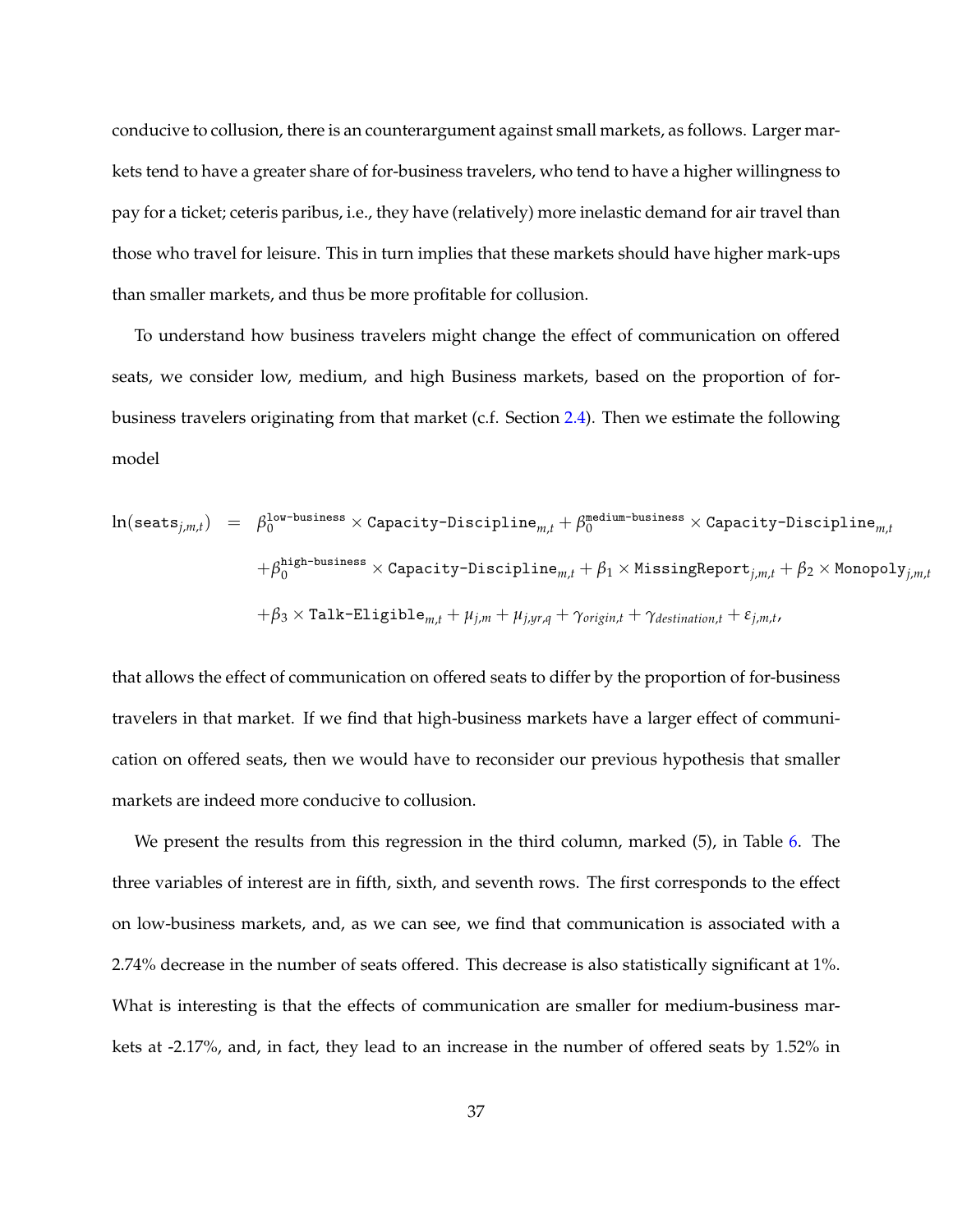<span id="page-37-2"></span>high-business markets. Although the effects on low and medium-business markets are statistically significant at 1%, the difference between the two are not statistically significant. Thus, we cannot reject the null that the effects in these two markets are similar.<sup>[28](#page-37-0)</sup> On the other hand, the effect on high-business markets is statistically different from the other two, and the fact that we find a positive effect of communication means that when it comes to collusion, the differences in elasticity are less important than the threat of entry by LCCs and demand uncertainty.

**City Pairs.** So far we have used airport-pair as our definition of a market. An alternative definition of a market posits that we should consider city-pair as the market because consumers in a city might be served by multiple airports, and, given the hob-and-spoke network, access to airport(s) might affect an airline's market power [\[Ciliberto and Williams,](#page-53-4) [2010;](#page-53-4) [Snider and Williams,](#page-58-7) [2015\]](#page-58-7). This means the difference between these two definitions of a market for our analysis is that while airport-pair always have only one airport there can be multiple airports under a city-pair method. This change can make (detection of) collusion more difficult because it can not only make monitoring more difficult and the demand faced by airlines operating from different airports less correlated it can also make airline's residual demand at the city level more uncertain because the market size is greater and served by more airlines than under the airport-pair definition of market.

As a consequence of these effects, we expect to estimate a smaller effect of communication on offered capacity. The effect on smaller markets, however, is ex-ante ambiguous. But to keep the analysis comparable, we have to "hold" the feasibility of collusion the same. To that end, we have to differentiate markets with three or more airports from markets with at most two airports because it is much more difficult to sustain collusion in markets with three airports.<sup>[29](#page-37-1)</sup>

<span id="page-37-1"></span><span id="page-37-0"></span><sup>&</sup>lt;sup>28</sup> When we allow the estimates to differ by both market size and carrier type, the qualitative results do not change.

 $^{29}$  A rough analogy can be made with the spatial competition, where the equilibrium is stable if there are only two firms [\[Hotelling,](#page-56-10) [1929\]](#page-56-10), but if there are three or more firms they have a strong tendency to disperse with no pure strategy Nash equilibrium [\[Cox,](#page-53-8) [1990;](#page-53-8) [Eaton and Lipsey,](#page-53-9) [1975;](#page-53-9) [Osborne,](#page-57-6) [1993\]](#page-57-6), making demand uncertain.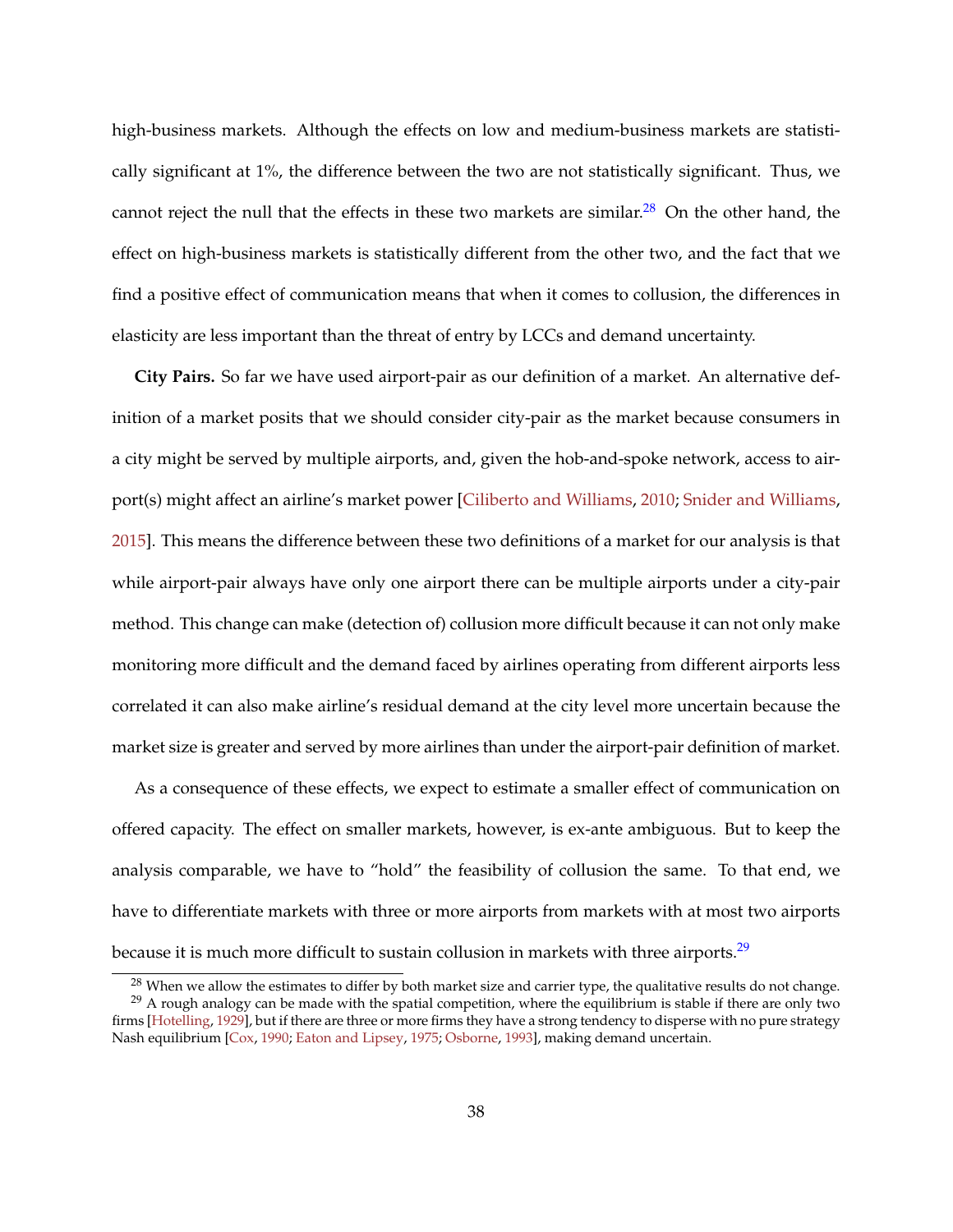<span id="page-38-2"></span>For that we first use the same specification as [\(1\)](#page-27-1) except with the city-pair definition of the markets. The results are in the first column (numbered 6) of Table [7.](#page-39-0) The interpretation of all variables is the same, and the coefficient of interest for us is the first row, which shows that communication does not decrease offered seats. In fact, the effect is slightly positive and statistically significant. This result is consistent with what we would expect with the city-pair markets. Next, we allow the effect to vary by market sizes and, as mentioned above, by whether the city is served by less than three airports. The results are in second column (numbered 7) of Table [7.](#page-39-0) The most important result is that in small markets that have less than three airports, we see that communication leads to 4.16% fewer offered seats, and this effect is statistically significant at 10%. What is important to note is that this effect is similar to the effect we found for the airport-pair markets. When we consider medium-sized markets with less than three airports, the effect is smaller at −1.36%, but it is still statistically significant at 10%. However, for larger markets or markets with more than three airports, we cannot reject the null that communication about capacity discipline has no effect on the number of offered seats in those markets. $30$ 

## <span id="page-38-0"></span>**5 Falsification Tests**

In this section we seek to verify that our result — legacy airlines use public communication regarding capacity discipline to collude — is not driven by spurious effects. We approach this in two ways: First, we conduct a series of placebo falsification tests, wherein we identify words that are unlikely to be a part of the collusive vocabulary, and test that the simultaneous use of those words by all legacy carriers in a market is not associated with a decline in capacity. Second, we consider our assumption that our regression model satisfies unconfoundedness (henceforth, conditional exogeneity), by conducting tests motivated by [White and Chalak](#page-58-8) [\[2010\]](#page-58-8).

<span id="page-38-1"></span> $30$  As our business index is calculated at the airport-level, we do not consider the level of business travel here.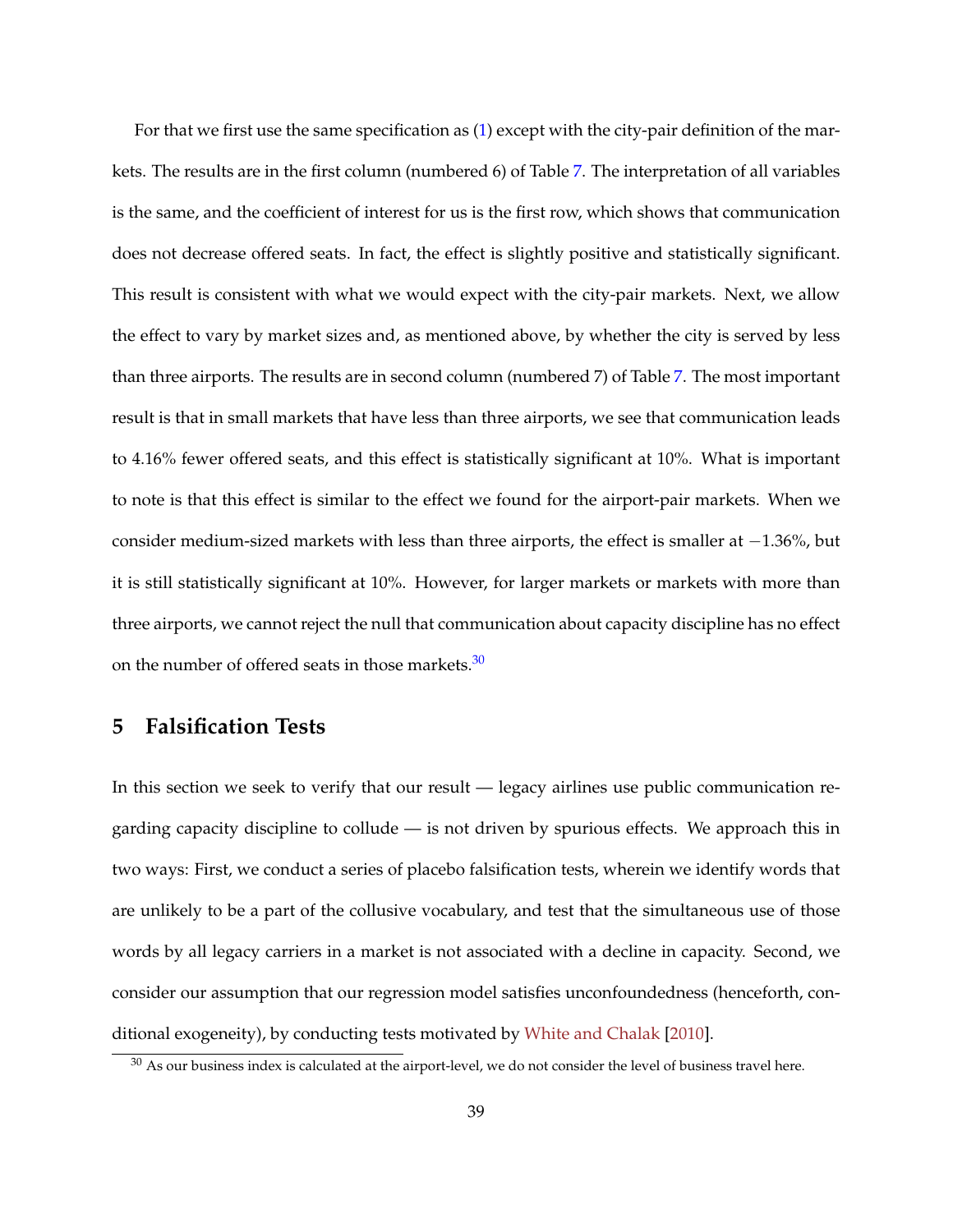<span id="page-39-0"></span>

|                                                                              | (6)           | (7)           |
|------------------------------------------------------------------------------|---------------|---------------|
|                                                                              | Log Seats     | Log Seats     |
| Capacity Discipline                                                          | $0.00717***$  |               |
|                                                                              | (0.00213)     |               |
| Talk Eligible                                                                | $-0.12151***$ | $-0.12070***$ |
|                                                                              | (0.00276)     | (0.00276)     |
| <b>Market Missing Report</b>                                                 | $0.02162***$  | $0.02140***$  |
|                                                                              | (0.00218)     | (0.00218)     |
| Monopoly Market                                                              | $0.04863***$  | $0.04861***$  |
|                                                                              | (0.00254)     | (0.00254)     |
| Small Population $\times$ Capacity Discipline (Cities $w / < 3$ Airports)    |               | $-0.04251*$   |
|                                                                              |               | (0.02107)     |
| Medium Population $\times$ Capacity Discipline (Cities $w / < 3$ Airports)   |               | $-0.01372*$   |
|                                                                              |               | (0.00549)     |
| Large Population $\times$ Capacity Discipline (Cities $w / < 3$ Airports)    |               | 0.00028       |
|                                                                              |               | (0.00253)     |
| Small Population $\times$ Capacity Discipline (Cities $w/ \geq 3$ Airports)  |               | $0.29952***$  |
|                                                                              |               | (0.05174)     |
| Medium Population $\times$ Capacity Discipline (Cities $w/ \geq 3$ Airports) |               | $0.08708***$  |
|                                                                              |               | (0.00698)     |
| Large Population $\times$ Capacity Discipline (Cities $w/ \geq 3$ Airports)  |               | 0.00520       |
|                                                                              |               | (0.00346)     |
| R-squared                                                                    | 0.872         | 0.872         |
| N                                                                            | 765,746       | 765,746       |
|                                                                              |               |               |

<span id="page-39-1"></span>Table 7: The Effect of Communication on Available Seats Separated by Market Sizes

Notes. Standard errors are in parentheses: \*\*\* *p* < 0.01, \*\* *p* < 0.05, \* *p* < 0.10.

**Placebos.** Our maintained hypothesis is that legacy airline executives use earnings calls to coordinate on capacity discipline: discussion of capacity discipline translates into fewer seats in airline markets. Even though our results are consistent with the prediction of [Awaya and Krishna](#page-51-0) [\[2016,](#page-51-0) [2017\]](#page-51-1), our empirical strategy relies on the assumption that the only channel through which airlines coordinate is through the use of keywords associated with the concept of capacity discipline. In other words, our assumption implies that if we replace capacity discipline with other concepts, we would find no effect. This fact presents us with an opportunity to test the validity of our results.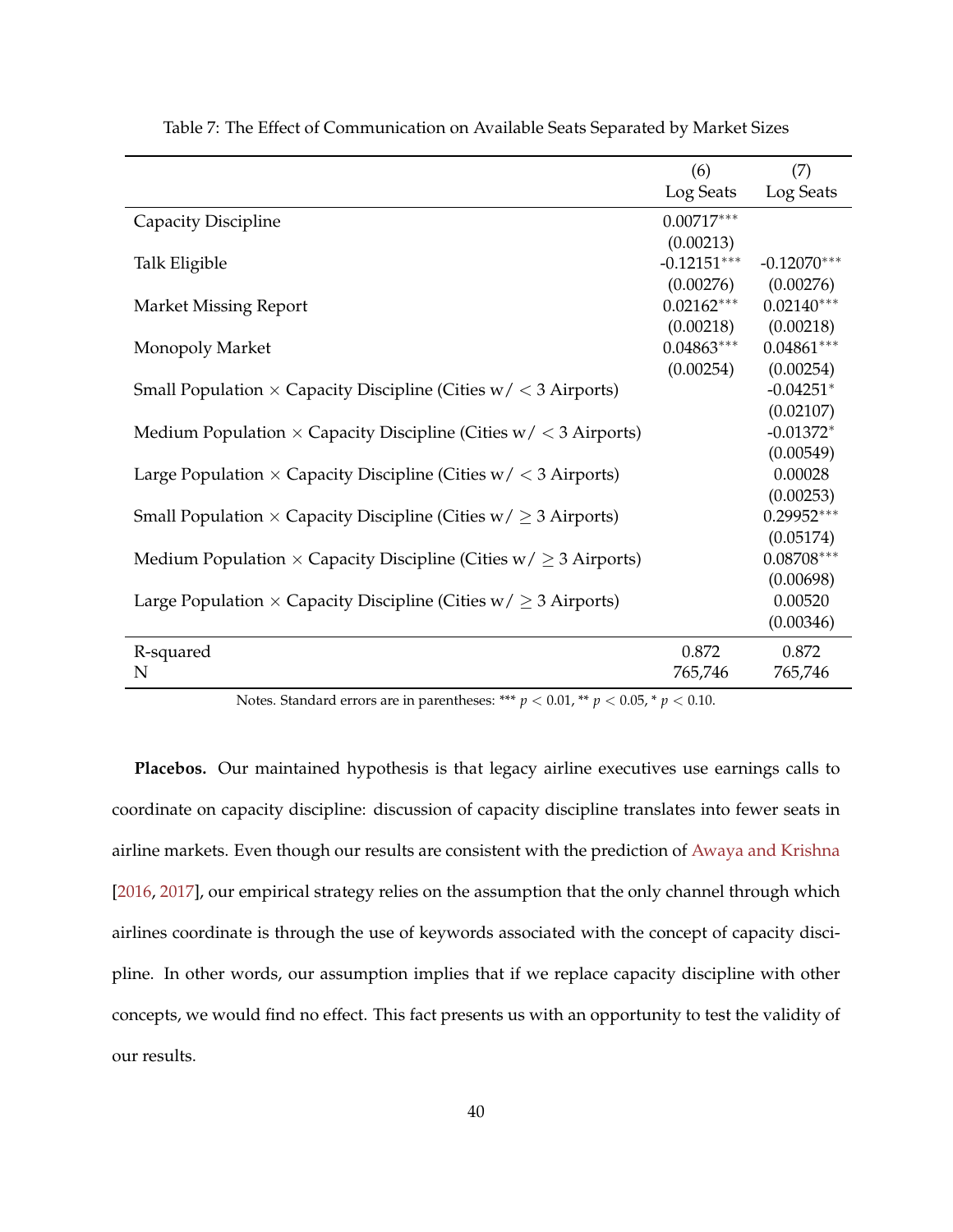To do so, we run multiple placebo falsification tests where we show that other keywords are not associated with declines in capacity. A placebo falsification test consists of choosing a token — a keyword or commonly used, two-word key-phrase (see Section [2.2](#page-9-0) for a broader discussion of how tokens are constructed) — from the earnings calls that is i) unrelated to capacity discipline; and ii) discussed approximately as frequently as capacity discipline. Then, we regress our measure of offered capacity (log-seats) on that keyword and investigate systematically whether there are fewer seats offered when airline executives use that word.

The construction of such a placebo test poses two primary challenges. First, the words or phrases used in the placebo tests, henceforth "placebo tokens," cannot be close in meaning to the notion of capacity discipline. This restriction is important because it's possible that carriers are communicating via words that we have yet to identify as being part of the collusive vocabulary. Imagine, for example, that we had not identified "GDP" as a term that was often used when carriers discussed capacity discipline. If, in this hypothetical, we had chosen "GDP" as a placebo token, we would have found a non-zero effect on capacity — not because our specification is flawed or failed to account for a given confounding factor in carriers' capacity decisions, but instead because we had used a narrower set of messages sent by airlines.

Second, the placebo tokens should not be used in a way that substantially overlaps with the use of capacity discipline, even if they do not have the same meaning. The issue with such words results from the fact that our analysis uses a binary classification of "talk." That is, we define a carrier as "talking" in a given quarter if its executives discussed capacity discipline at least once at any point during the relevant earnings call. If, for example, carriers discussed the "holidays" in *every* quarter that they also discussed capacity discipline, then our analysis would also find an effect of the discussion of "holidays" on capacity.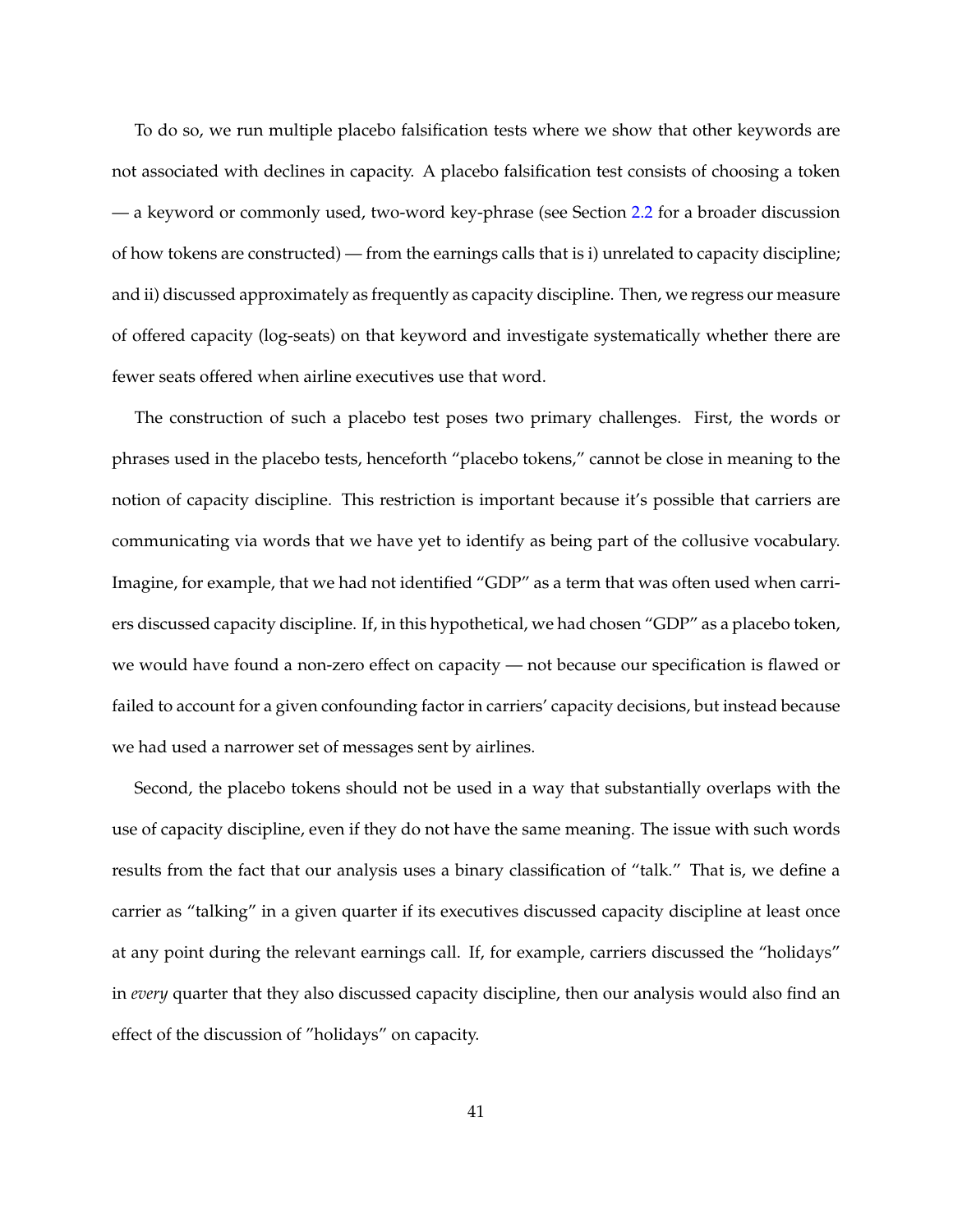

<span id="page-41-2"></span><span id="page-41-0"></span>

Notes. Transcript length is measured in the number of tokens (one- or two-word phrases) in the transcript. Both the transcript length and the number of unique tokens are computed after removing common "stop words" and proper nouns from the transcripts.

Due to the large number of words in our dataset, addressing both of these challenges is not trivial. After removing commonly used "stop words" and proper nouns, we observe 26,680 unique tokens used across all of the transcripts in our dataset. On average, a transcript contains 2,215 total tokens, 852 of which are unique. Fig. [6](#page-41-0) shows the full distribution of the length of the transcripts and the number of unique tokens in each transcript. Limiting our attention to just those transcripts we identified as discussing capacity discipline, we observe 18,427 unique tokens, accounting for 69% of the total vocabulary observed in earnings calls.

In light of these concerns, any restriction imposed to shorten the list of possible tokens is bound to be subjective. In an attempt to be as objective as possible, we employ the word2vec model from computational linguistics [\[Mikolov, Chen, Corrado, and Dean,](#page-56-3) [2013\]](#page-56-3), to identify placebo tokens.[31](#page-41-1) Broadly, the word2vec model maps each unique token we observe in the earnings call transcripts

<span id="page-41-1"></span><sup>&</sup>lt;sup>31</sup> The model word2vec was developed at Google in 2013 [\[Mikolov, Chen, Corrado, and Dean,](#page-56-3) [2013\]](#page-56-3) to analyze text data. For a more intuitive and accessible treatment of the model, see [Goldberg and Levy](#page-54-9) [\[2014\]](#page-54-9). In practice, we use the gensim implementation of the word2vec model [Řehůřek and Sojka, [2010\]](#page-57-7).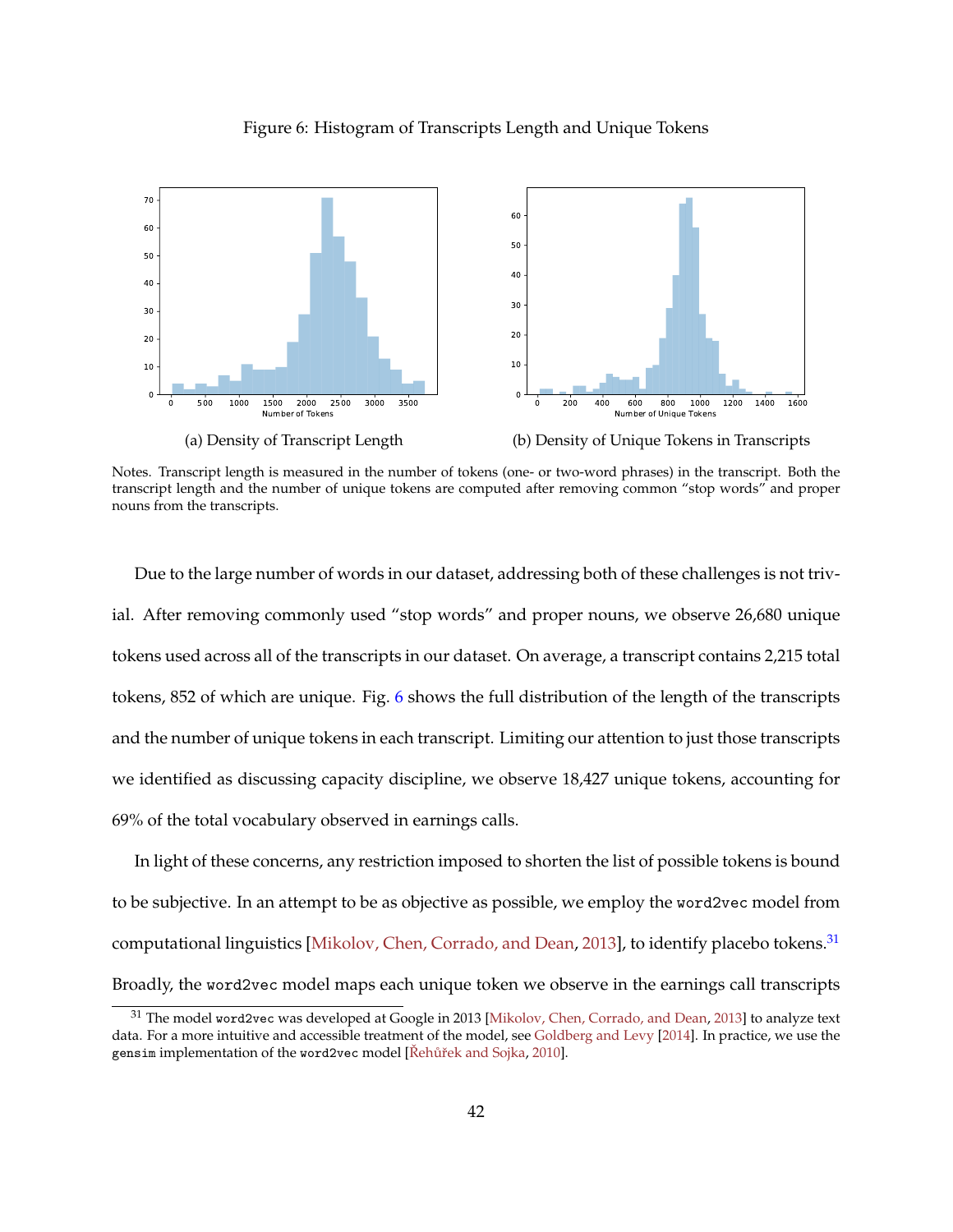<span id="page-42-2"></span>to an *N*-dimensional vector space (in our analysis,  $N = 300$ ), in such a way as to preserve the contextual relationships between the tokens. The vector representation of each token is such that tokens that are similar in purpose/meaning are located "close" to each other, and tokens that are more dissimilar are located "farther" away from each other. We directly train the word2vec model using our transcript data, so the derived relationships between words are specific to the context of airlines' earnings calls, as opposed to a more general context. Thus, for example, if airline executives use the word "discipline" in a contextually different manner than it is used in in more general conversation or writing, our model will account for that.

To measure the similarity of two tokens in the word2vec vector space, we use a commonly used metric called the cosine similarity metric, which is defined as the cosine of the angle between the vector representation of the two tokens; see, for example, [Singhal](#page-58-9) [\[2001\]](#page-58-9). Given the normalized vectors for two tokens,  $k$  and  $\ell$ , this measure of similarity is defined as

<span id="page-42-1"></span>
$$
d^{\cos}(\ell, k) = \frac{k^T \ell}{||k|| \cdot ||\ell||},\tag{4}
$$

where  $||\cdot||$  is the  $L^2$  norm of the vector. When two vectors are the same, cosine similarity is 1; when they are totally independent (perpendicular) to each other, then the similarity is 0; and when the angle is 180 degrees apart, the cosine similarity is  $-1.\overline{32}$  $-1.\overline{32}$  $-1.\overline{32}$ 

To understand our use of cosine similarity, consider Fig. [7,](#page-43-0) which displays a hypothetical example of training the word2vec model in a 2-dimensional space. The word2vec model maps all of the tokens in our vocabulary to this space. For example, the token "capacity discipline" is represented by the vector  $(5,0)$ , and the token "holiday" is represented by the vector  $(-8,8)$ . Our measure of similarity between these two tokens is the cosine of the angle between these two vectors,  $\theta = 135^{\circ}$ .

<span id="page-42-0"></span> $32$  Note that the cosine metric is a measure of orientation and not magnitude. This metric is appropriate in our cases, as we are interested in comparing the contextual meaning of the words, not in comparing the frequency of the words.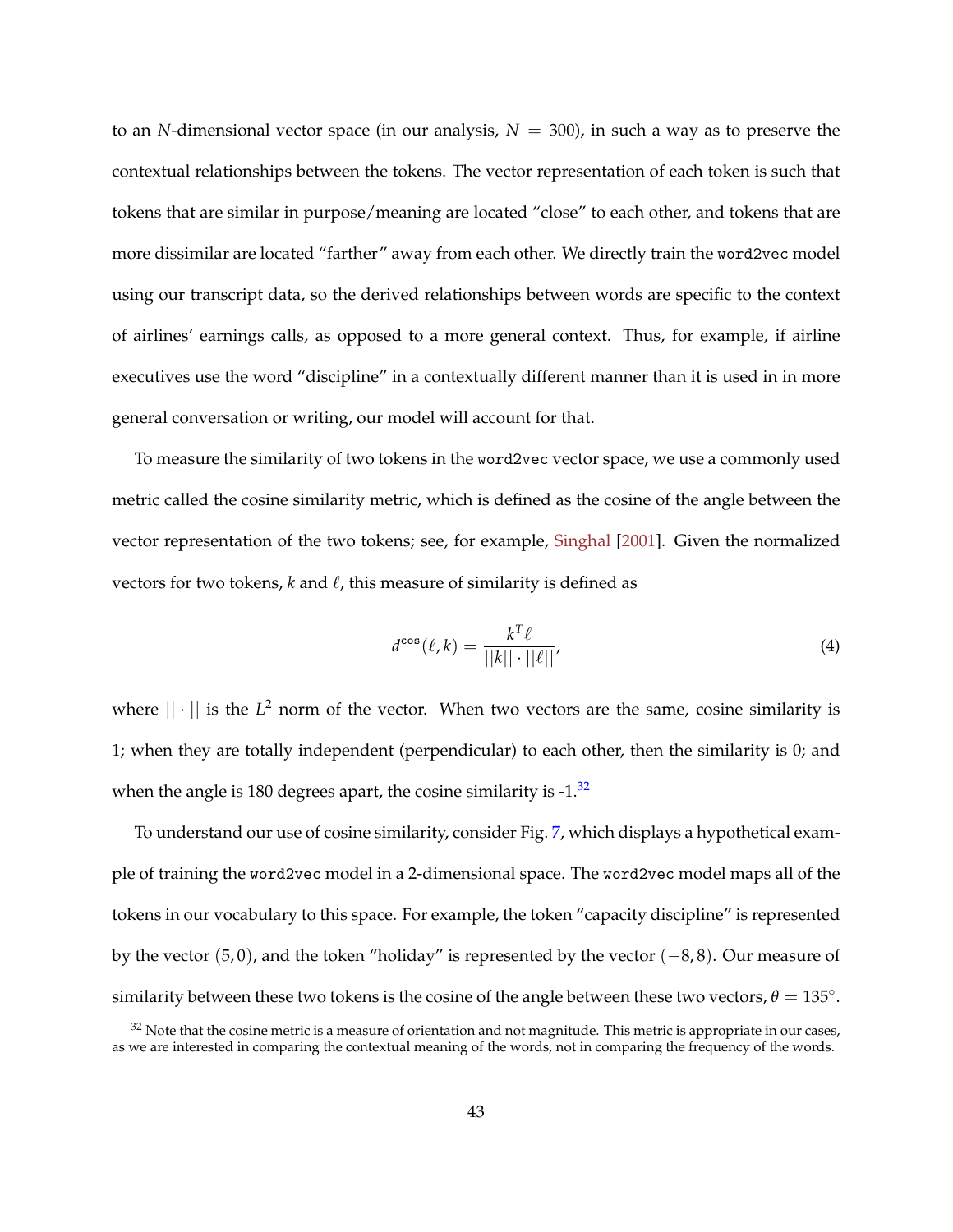<span id="page-43-0"></span>



Notes. A schematic illustration of a hypothetical word2vec model. Tokens are mapped to a vector space, such that the cosine of the angle between two tokens represents the level of "similarity" between those tokens. In the case above, "holiday" is very dissimilar to "capacity discipline."

In this example, *d cos*(holiday, capacity discipline) = −0.707, so "holiday" is very dissimilar to "capacity discipline."

In order to construct a set of placebo tokens, we identify three tokens that are essential to the concept of capacity discipline: "capacity discipline," "demand," and "gdp." For each of these tokens  $k \in \{$ capacity discipline, demand, gap}, we define the set:

$$
L_k(\underline{d},\overline{d})=\left\{\ell\in L:\underline{d}\leq d^{\cos}(\ell,k)\leq \overline{d}\right\},\,
$$

where *L* is the set of all tokens.

For our placebo tests, we select the tokens that are least similar to each of "capacity discipline," "demand," and "gdp" as our placebo tokens. For each of these tokens we set  $(\underline{d}, \overline{d}) = (-1, 0)$ , which captures tokens that fall in the shaded region of Fig. [7.](#page-43-0) In Fig. [8,](#page-44-0) we present the probability densities of the cos similarity, *d cos*, of all tokens from "capacity discipline," "demand," and "gdp." The shaded region of  $8$  indicates the portion that fall in the region accounted for by the sets  $L_k$ .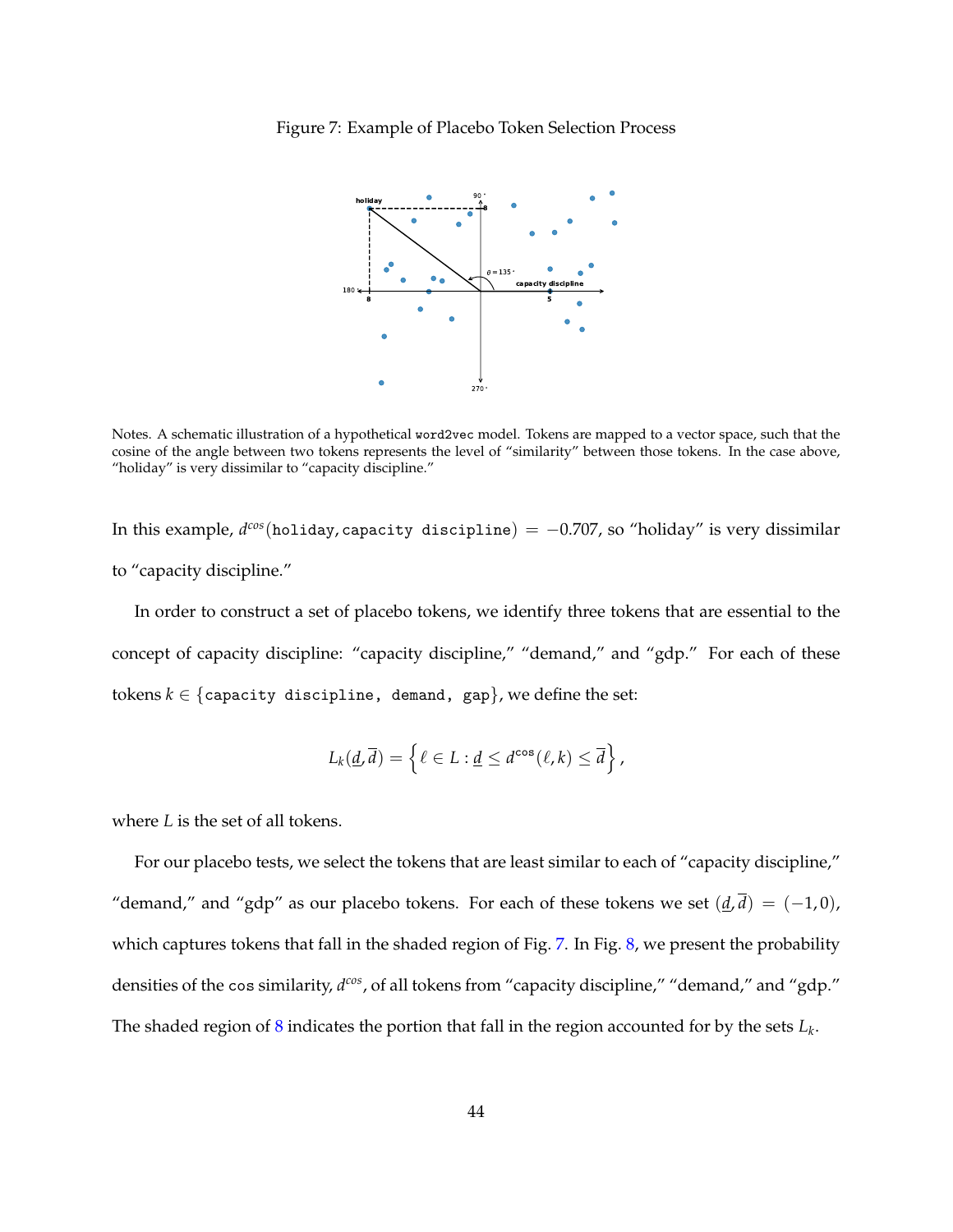<span id="page-44-0"></span>



Notes. These are the Parzen-Rosenblatt Kernel densities of cos distance from "capacity discipline" (solid-line) "demand" (dotted line), and "gdp" (dashed-line).

Table 8: Placebo-Tokens

<span id="page-44-1"></span>

| involve    | distribution | proceed               | slot      | obligation       |
|------------|--------------|-----------------------|-----------|------------------|
| operator   | security     | negotiation           | remind    | handle           |
| member     | old          | free                  | engine    | negotiate        |
| liability  | worth        | approximately million | equity    | table            |
| retirement | convert      | accounting            | marketing | flight attendant |
| rule       | form         | fix                   | final     | budget           |
| conference | directly     | credit card           | extend    | requirement      |
| president  | apply        | save                  | minute    | government       |

Notes. The list of all placebo tokens that are dissimilar from either "capacity discipline," "gdp," or "demand."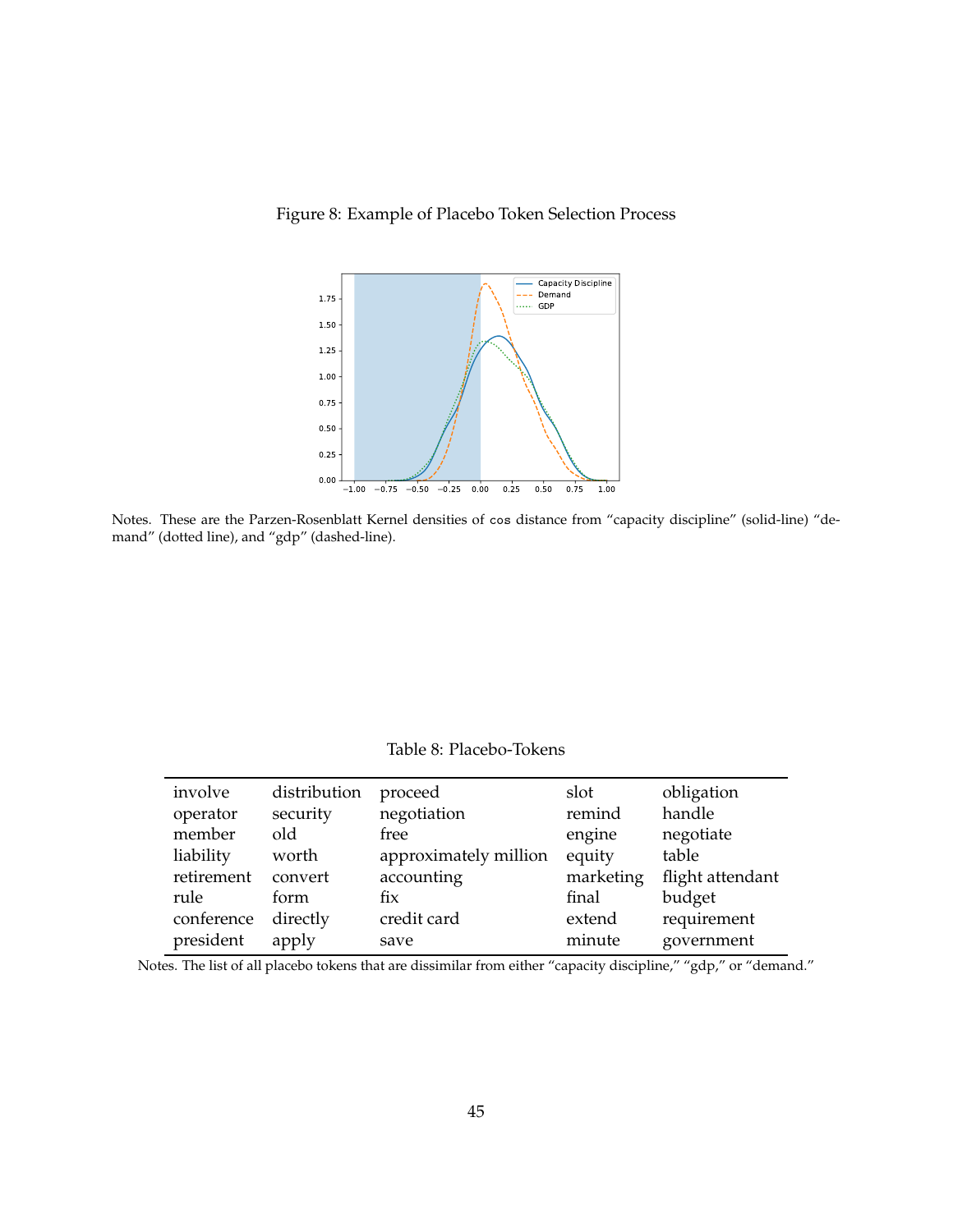<span id="page-45-0"></span>Finally, to find the tokens least closely related to the notion of capacity discipline, we define our set of placebo tokens

$$
L^{placebo} := \bigcap_{k \in \{\texttt{cap-dis,demand}, \texttt{gdp}\}} L_k(\underline{d}, \overline{d}).
$$

We find that 40 placebo tokens satisfy this criteria, all of which are listed in Table [8.](#page-44-1) For each placebo-token, we follow the same procedure as we did with "capacity discipline." Our primary econometric model of interest is [\(1\)](#page-27-1), but we measure communication by a new dummy variable Placebo<sub>*m*,*t*</sub>  $\in$  {0,1} that is equal to one if there are at least two legacy carriers in market *m* in time *t* and they all use a placebo-keyword in the previous period.

Figure [9a](#page-46-0) displays a "Smile" plot of the results of our placebo regressions. This figure plots the estimated coefficients associated with the placebo tokens on the horizontal axis and the p-value for a 95% confidence level. The two horizontal lines represent the 5% significance level and the "corrected" 0.125% significance level, which has been (Bonferroni) corrected for multiple hypothesis testing; see [Romano, Shaikh, and Wolf](#page-57-8) [\[2010\]](#page-57-8). We find that we can reject the null hypothesis of a placebo token having no effect on carriers' capacity in 15 of 40 placebo tests. However, this ignores that some of these placebo-tokens might overlap, or appear very frequently with our measure of communication. In other words, while the word2vec model ensures that we have selected tokens that are most dissimilar to capacity discipline, we still find significant overlap between Capacity-Discipline*m*,*<sup>t</sup>* and Placebo*m*,*<sup>t</sup>* . Consider, for example, the placebo token "member," which is located in the top left of Figure  $9a$ . In nearly 72.7% of observations where Placebo<sub>m,*t*</sub> = 1, Capacity-Discipline*m*,*<sup>t</sup>* is also equal to 1. In Figure [10](#page-47-0) we show the distribution of the percentage of cases where Capacity-Discipline<sub>m,t</sub> = 1 conditional on Placebo<sub>m,t</sub> being equal to 1.

In view of this overlap it stands to reason that a valid placebo token should not only be dissimilar (in the sense of meaning and context) from our measure of communication, it should not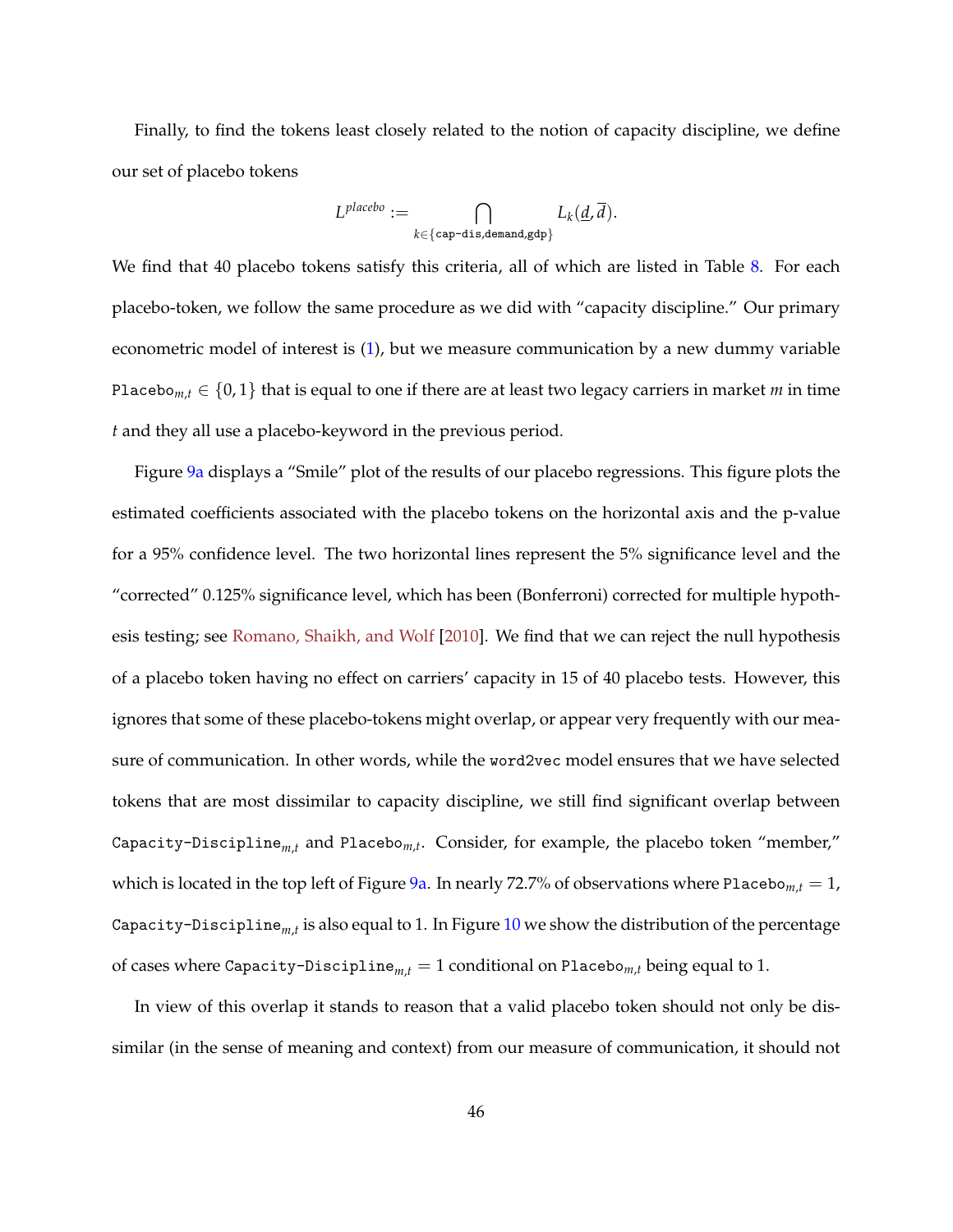<span id="page-46-1"></span><span id="page-46-0"></span>

Figure 9: Fixed Effect Estimates of Communication of Placebo-Tokens on Seats

(a) "Smile" Plot for all placebo tokens.

(b) "Smile" Plot for placebo tokens with relatively low overlap with "capacity discipline."

Notes. The table presents the fixed effect estimates of the coefficient on placebo-tokens in [\(1\)](#page-27-1) with the (Bonferroni) corrected 95% confidence intervals. The vertical line at zero denotes the null of no effect.

also occur frequently with latter. Having said this, it is not clear what is the right cut-off, so we make a judgement call and say that a Placebo*m*,*<sup>t</sup>* in Table [8](#page-44-1) is a valid placebo if it does not overlap with Capacity-Discipline*m*,*<sup>t</sup>* more than 50% of the time in our sample. Thus, in Fig. [9b](#page-46-0) we consider only those placebo-tokens with less than 50% overlap with Capacity-Discipline. Among tokens that have the lowest levels of overlap with capacity discipline, we find no evidence that the placebo tokens result in decreased capacity.

**Conditional Exogeneity.** Although we employ a rich set of fixed-effects and other covariates (henceforth, *X*) as control variables, it is desirable to verify that our finding is not driven by a missing variable that is positively related with the discussion of capacity discipline, and has a negative effect on offered seats. In other words, we want to verify that our data satisfies conditional exogeneity, i.e., given *X*, the "treatment" Capacity-Discipline is uncorrelated with the error, because conditional exogeneity ensures unconfoundedness which is sufficient to identify the causal effect of communication on offered seats [\[Rosenbaum,](#page-57-5) [1984;](#page-57-5) [Altonji and Matzkin,](#page-51-8) [2005\]](#page-51-8).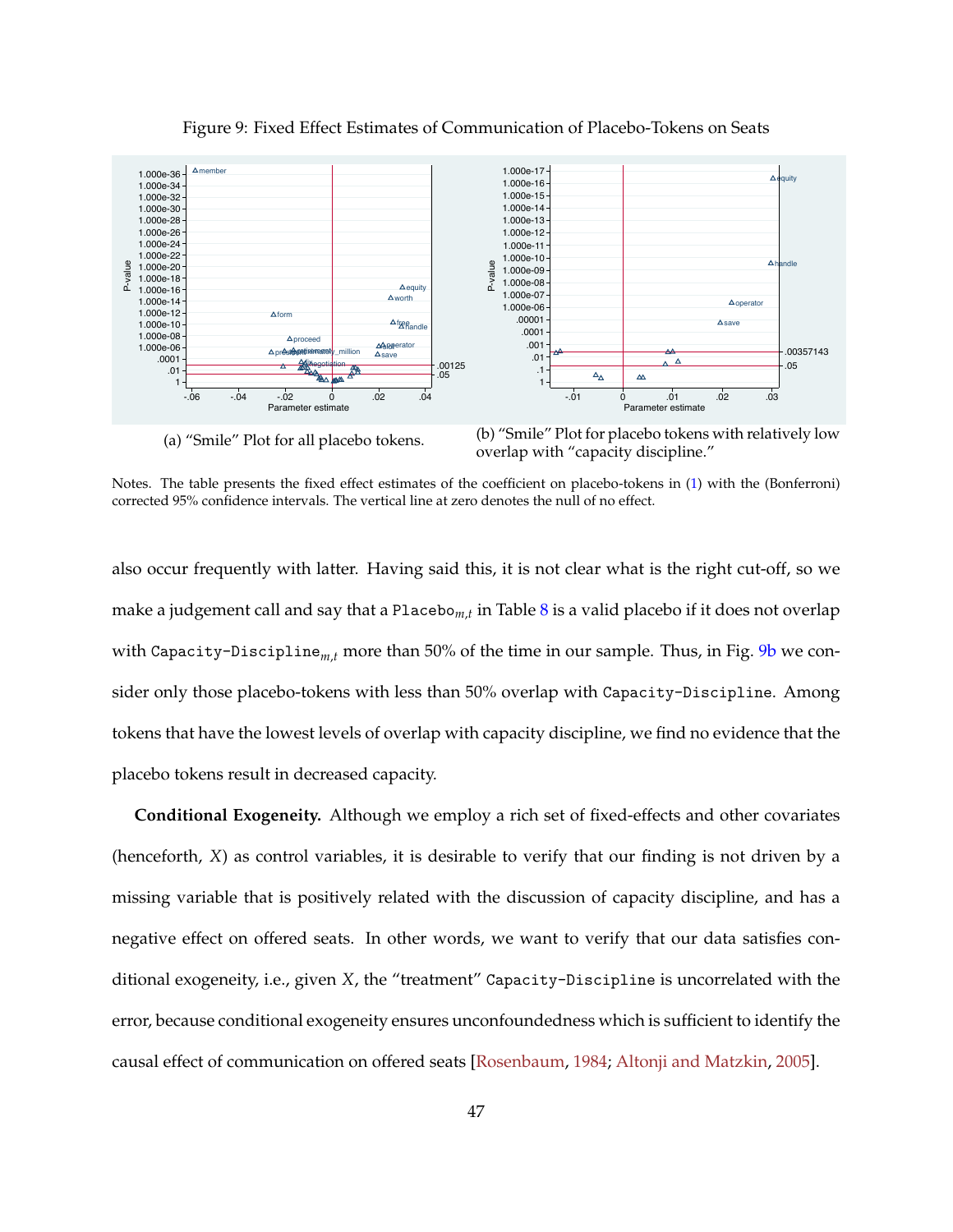

<span id="page-47-2"></span><span id="page-47-0"></span>Figure 10: Histogram of Placebo Token Overlap with Capacity Discipline

Notes. We define the level of overlap between Placebo*m*,*<sup>t</sup>* and Capacity-Discipline*m*,*<sup>t</sup>* as the percentage of Placebo<sub>*m*,*t*</sub> = 1 observations where Capacity-Discipline<sub>*m*,*t*</sub> = 1.

To test the conditional independence we conduct a test motivated by [White and Chalak](#page-58-8) [\[2010\]](#page-58-8), which relies on testing unconfoundedness, as rejecting unconfoundedness implies rejecting con-ditional exogeneity.<sup>[33](#page-47-1)</sup> Suppose we can find another covariate  $Z \in \{0,1\}$  that is positively related with Capacity-Discipline and is also a function of *X*. In other words suppose there is known function  $ρ(·)$  and an unobserved error *ν* such that  $Z = ρ(Capacity-Discript, X, ν)$ , where  $ρ(·)$ is a known structural equation with unobserved error *ν*. Then, [White and Chalak](#page-58-8) [\[2010\]](#page-58-8) show that *if* Capacity-Discipline  $\perp \varepsilon |X$  *then*  $\ln(seats) \perp Z |$  (Capacity-Discipline, *X*).

Therefore to implement this test we have to first determine a random variable *Z*. As we have seen in the placebo exercises, we have to be careful in choosing such a random variable that is positively related to Capacity-Discipline but has a negative effect on log-seats. To that end we first determine tokens or keywords that satisfy the following conditions: (i) the token has similar meaning as "capacity discipline", "gdp" and "demand"; and (ii) appears frequently with at least one of these three keywords in the earnings call reports. Then, similar to the placebo-tokens, for that token define a dummy variable *Zmt* equal to one if all legacy carriers in market *m* use it in period *t* and include it as an additional regressor in [\(1\)](#page-27-1). If the estimated coefficient for *Zmt* is not

<span id="page-47-1"></span><sup>33</sup> See [Rosenbaum](#page-57-9) [\[1987\]](#page-57-9) and [Heckman and Hotz](#page-55-8) [\[1989\]](#page-55-8) for tests of uncounfoundedness.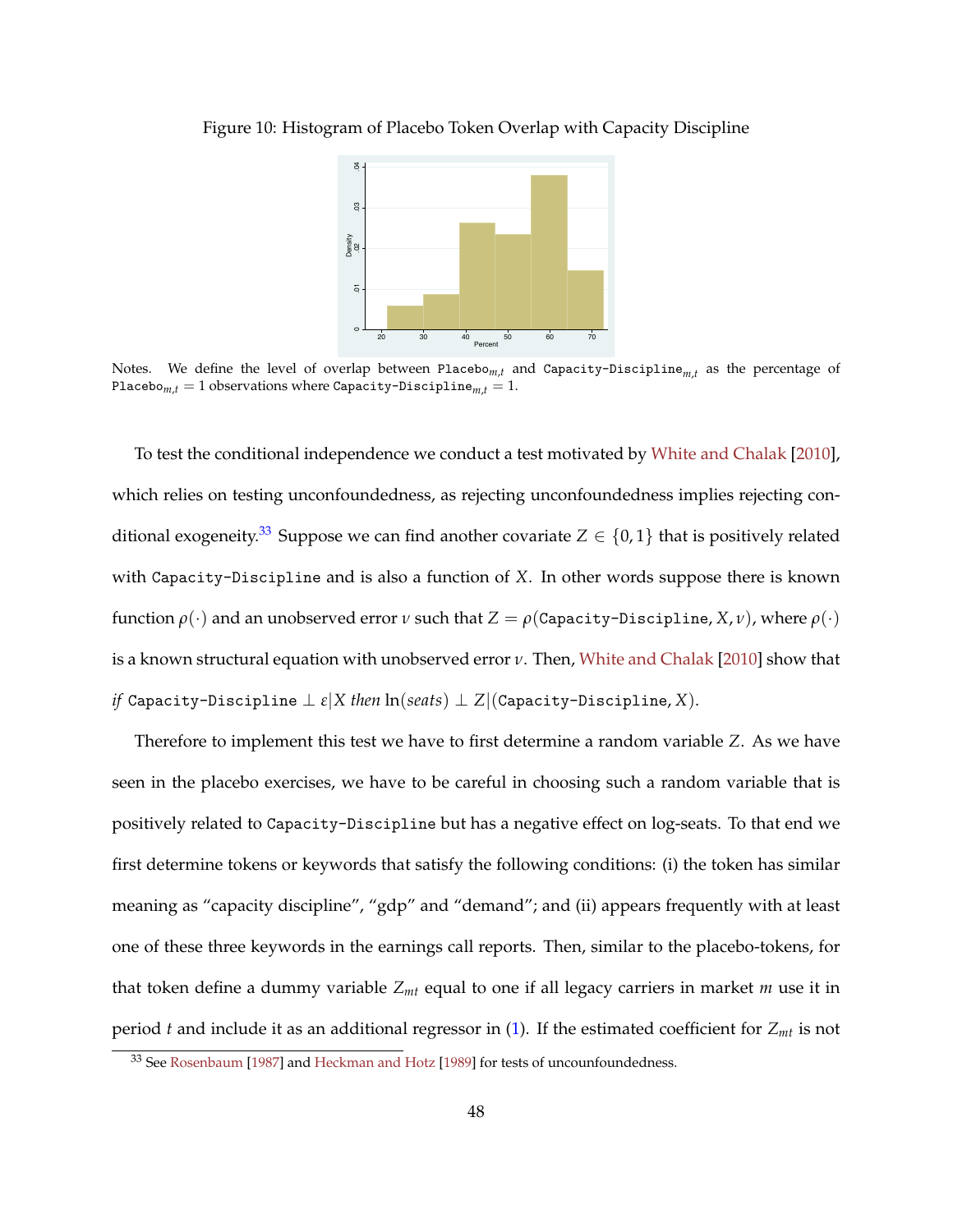<span id="page-48-0"></span>

|                 | Z's Coefficient | Capacity-Discipline |
|-----------------|-----------------|---------------------|
| slow            | $-0.00514*$     | $-0.01417***$       |
|                 | (0.00311)       | (0.00246)           |
| weakness        | $0.01520***$    | $-0.01539***$       |
|                 | (0.00300)       | (0.00241)           |
| domestically    | $0.01914***$    | $-0.01461***$       |
|                 | (0.00323)       | (0.00241)           |
| internationally | $0.00525*$      | $-0.01518***$       |
|                 | (0.00306)       | (0.00242)           |
| stable          | $0.00937*$      | $-0.01551***$       |
|                 | (0.00524)       | (0.00243)           |
| pace            | 0.00264         | $-0.01525***$       |
|                 | (0.00426)       | (0.00248)           |

Table 9: Estimates for Conditional Exogeneity

Notes. Estimation results from including new tokens as additional regressors in [\(1\)](#page-27-1). The table shows the coefficient estimates for each token and the corresponding estimate of Capacity-Discipline. Standard errors are in parentheses: \*\*\*  $p < 0.01$ , \*\*  $p < 0.05$ , \*  $p < 0.10$ .

statistically different from zero, or positive then our estimates satisfy uncounfoundedness.

To find a token that satisfy the first criteria we choose tokens with cosine similarly measure, defined in [\(4\)](#page-42-1), close to one for all three "capacity discipline", "gdp" and "demand." In order to satisfy the second criteria we restrict the token to be such that at least 50% of the time it appears in the same report as these three keywords. In Table [9,](#page-48-0) first column we present all the tokens that satisfy these two criteria. Similar to the placebo-tokens, for each token let *Zmt* = 1 if all legacy carriers use that token in a given quarter and use it as an additional regressor in [\(4\)](#page-42-1). The estimated coefficients are in the second column of the table, with their p-values in the third column. In the fourth column we present the estimates on Capacity-Discipline with their p-values in the last column. As can be seen, only one token, "slow," has slight negative effect on log seats but that is also statistically insignificant at 5%, while the rest are either insignificant or have positive effect. The cases that find a positive, non-zero relationship between *Zmt* and capacity show that if anything, our results understate the true effect of the relationship between the discussion of capacity disci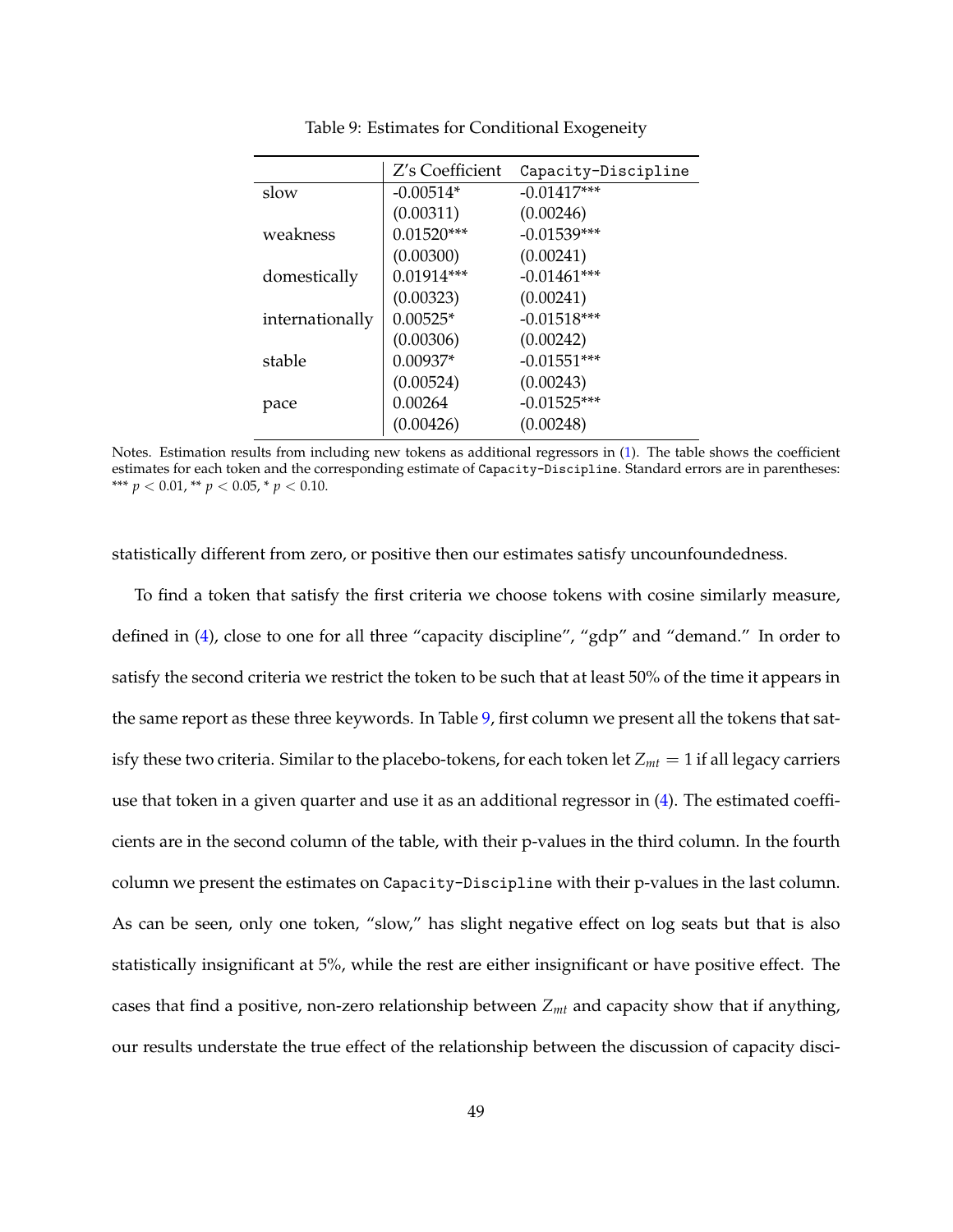pline and capacity. What is also reassuring is the fact that the estimates for Capacity-Discipline are stable, negative and statistically significant, with effects very close to the primary regression, suggesting that our estimate is stable and, if anything, underestimates the role of communication.

## <span id="page-49-0"></span>**6 Conclusion**

In this paper we investigate whether legacy airlines use public communication to sustain collusion offering fewer seats in a market. We say airlines were communicating whenever all legacy carriers serving a market communicated about capacity discipline in their earnings calls. Using methods from NLP, we convert the text data into numeric data to measure communication among legacy carriers. We estimate that communication leads to a negative, and statistically significant, effect of −1.48% on seats offered, on average, across airlines and markets. Furthermore, this effect is entirely driven by the legacy carriers, and the reduction is substantially greater in smaller markets at -4.21%, and the size of the effect decreases with market size. Even for smaller city-pair markets with at most two airports, communication still causes  $-4.16%$  decrease in seats.

Our finding is relevant for the current policy debate about the correct response to increasing information about firms in social media and increasing market concentration across industries. Thus, in the airline industry, the SEC's transparency regulations are at odds with antitrust laws a fact that policy makers must be cognizant of. While the value of public quarterly earnings calls remains debatable, the public disclosure of information through these calls is generally viewed as beneficial for investors. At the same time, the competitive effects of this increased transparency are theoretically ambiguous and under-studied. In this paper we attempt to address this lacuna in the literature, and we hope that this paper will spur more research in this direction.

While it is known that, in some cases, communication helps in equilibrium selection, its broader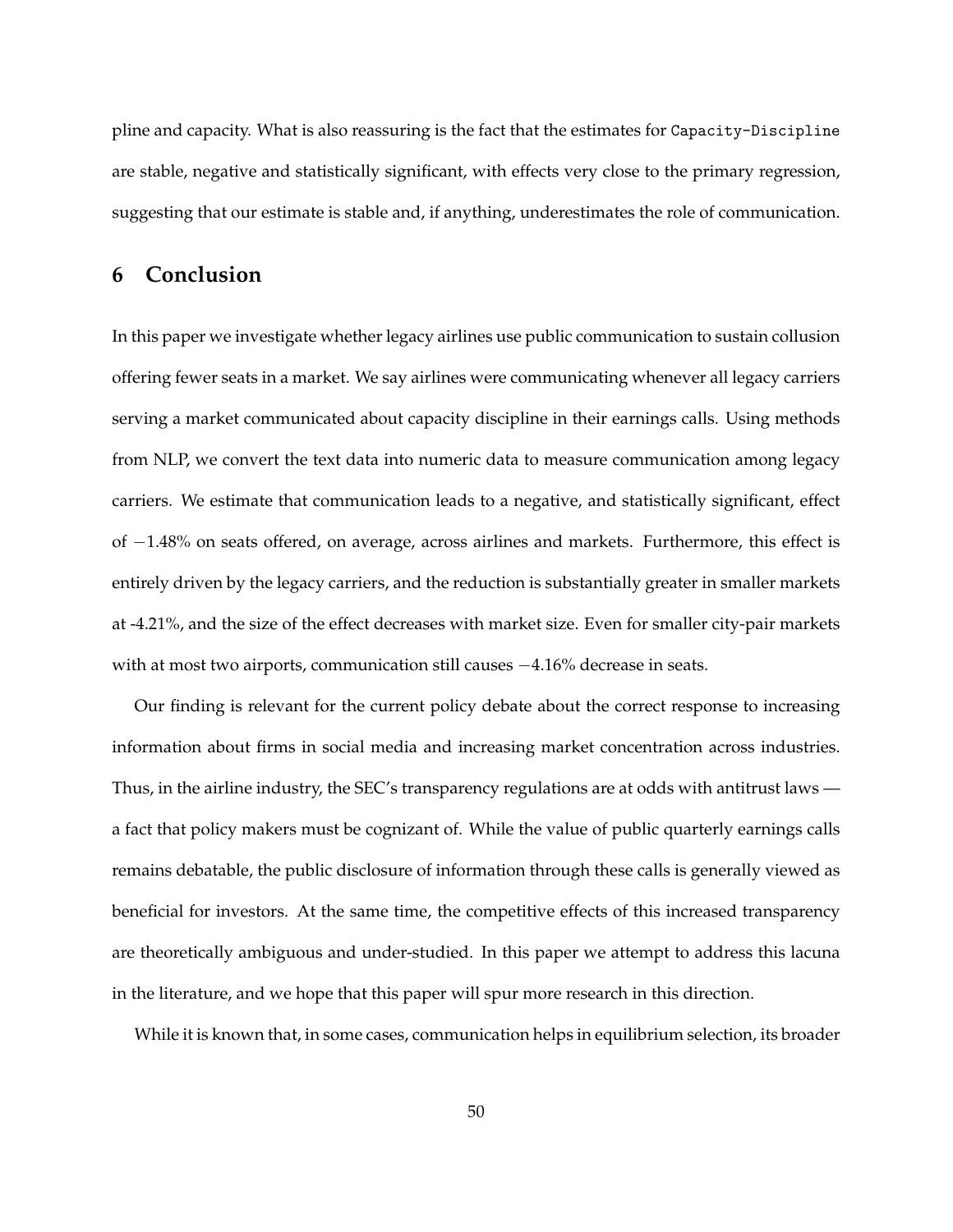implications for prices and welfare are unknown. Answers to these questions will help designing laws that are related to public communication and antitrust. That, however, requires estimating structural model of dynamic oligopoly with incomplete information and communication, which is left for future research.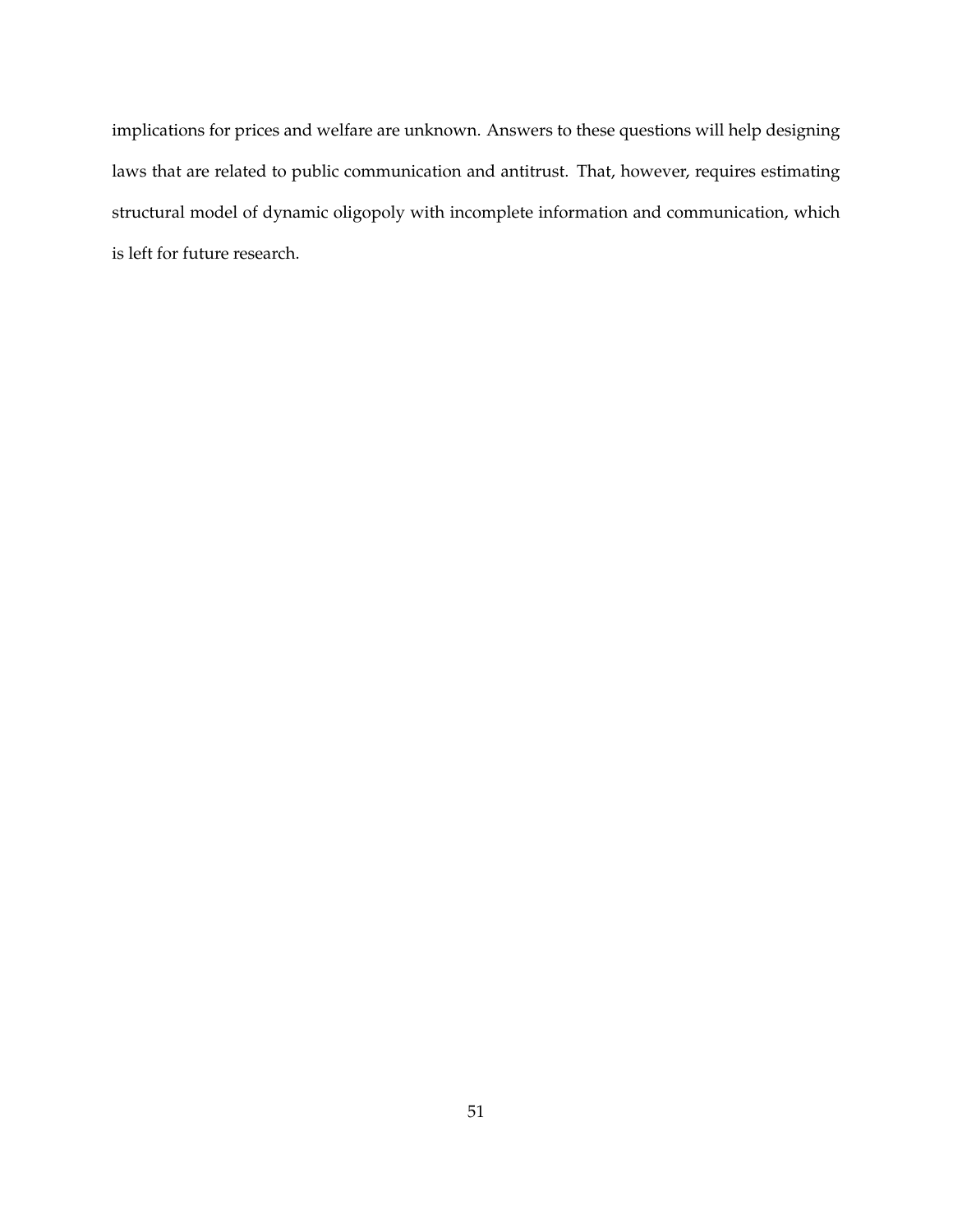## **References**

- <span id="page-51-3"></span>ABREU, D., D. PEARCE, AND E. STACCHETTI (1986): "Optimal Cartel Equilibria with Imperfect Monitoring," *Journal of Economic Theory*, 39, 251–269. [7](#page-6-2)
- <span id="page-51-8"></span>ALTONJI, J. G., AND R. MATZKIN (2005): "Cross Section and Panel Data Estimators for Nonseparable Models with Endogenous Regressors," *Econometrica*, 73, 1053–1102. [47](#page-46-1)
- <span id="page-51-2"></span>ARYAL, G., F. CILIBERTO, C. MURRY, AND J. WILLIAMS (2017): "Price Discrimination in International Airline Markets," *Mimeo*. [5](#page-4-2)
- <span id="page-51-0"></span>AWAYA, Y., AND V. KRISHNA (2016): "On Communication and Collusion," *American Economic Review*, 106(2), 285–315. [3,](#page-2-2) [7,](#page-6-2) [8,](#page-7-1) [23,](#page-22-1) [25,](#page-24-0) [40](#page-39-1)

<span id="page-51-6"></span><span id="page-51-1"></span>(2017): "Communication and Cooperation in Repeated Games," *Mimeo*. [3,](#page-2-2) [7,](#page-6-2) [23,](#page-22-1) [25,](#page-24-0) [26,](#page-25-2) [40](#page-39-1)

- AZAR, J., M. C. SCHMALZ, AND I. TECU (2017): "Anti-Competitive Effects of Common Ownership," *Mimeo*. [10](#page-9-3)
- <span id="page-51-4"></span>BAKER, S. R., N. BLOOM, AND S. J. DAVIS (2016): "Measuring Economic Policy Uncertainty," *The Quarterly Journal of Economics*, 131(4), 1593–1636. [8](#page-7-1)
- <span id="page-51-7"></span>BAMBERGER, G. E., D. W. CARLTON, AND L. R. NEUMANN (20004): "An Empirical Investigation of the Competitive Effects of Domestic Airline Alliances," *The Journal of Law and Economics*, 47(1), 195–222. [16](#page-15-2)
- <span id="page-51-5"></span>BARANY, I. (1992): "Fair Distribution Protocols or How the Players Replace Fortune," *Mathematics of Operations Research*, 17, 327–340. [8](#page-7-1)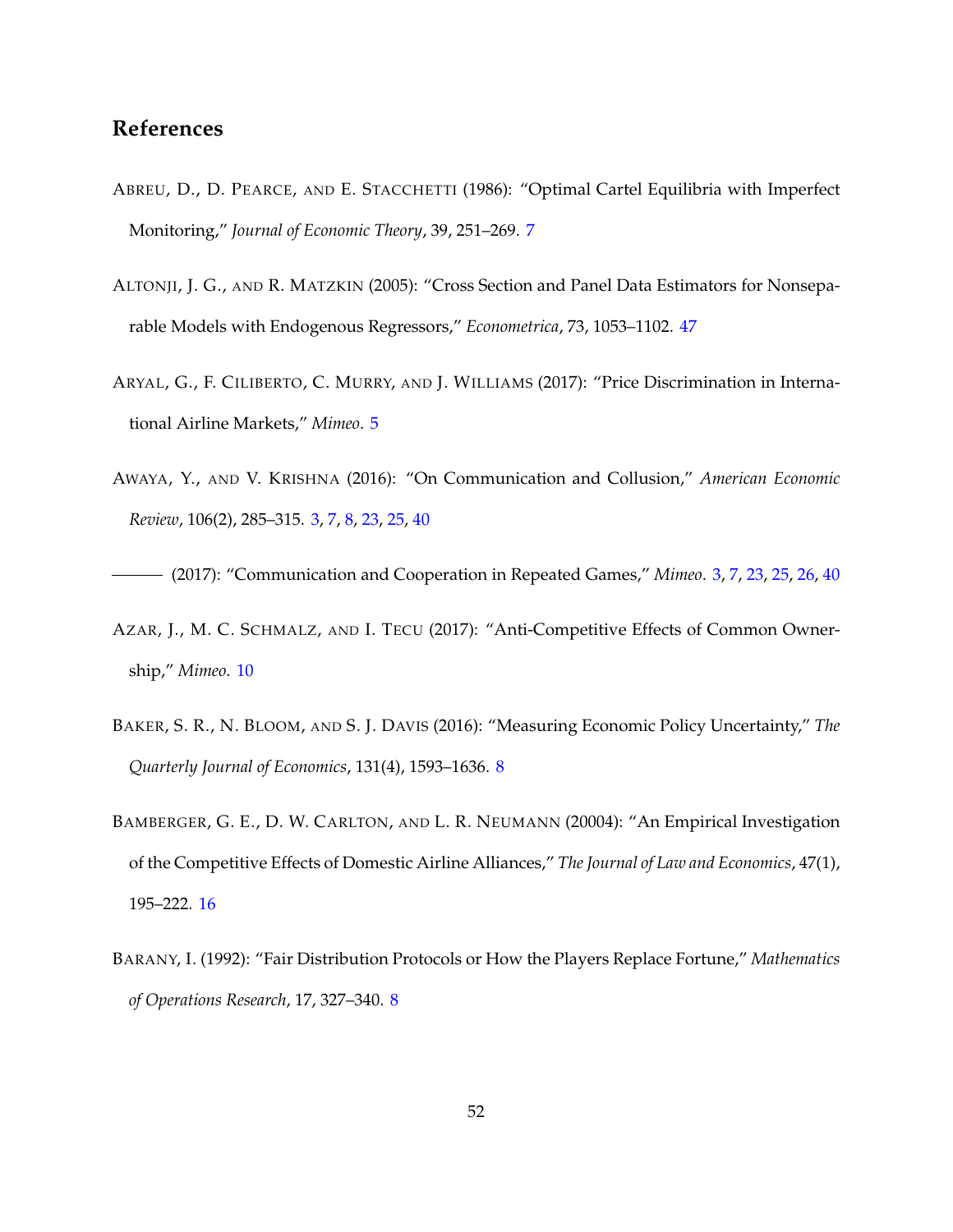- <span id="page-52-8"></span>BERNHEIM, B. D., AND M. D. WHINSTON (1990): "Multimarket Contact and Collusive Behavior," *RAND Journal of Economics*, 21, 1–26. [24](#page-23-2)
- <span id="page-52-0"></span>BERRY, S., M. CARNALL, AND P. T. SPILLER (2006): "Airline Hubs: Costs, Markups and the Implications of Consumer Heterogeneity," in *Advances in Airline Economics: Competition Policy and Antitrust*, ed. by D. Lee, vol. 1, pp. 183–214. Amsterdam: Elsevier. [5,](#page-4-2) [21](#page-20-0)
- <span id="page-52-1"></span>BERRY, S., AND P. JIA (2010): "Tracing the Woes: An Empirical Analysis of the Airline Industry," *American Economic Journal: Microeconomics*, 2, 1–43. [5,](#page-4-2) [16](#page-15-2)
- <span id="page-52-5"></span>BERRY, S. T. (1990): "Airport Presence as Product Differentiation," *American Economic Review*, 80(2), 394–399. [16](#page-15-2)
- <span id="page-52-6"></span>(1992): "Estimation of a Model of Entry in the Airline Industry," *Econometrica*, 60(4), 889– 917. [16](#page-15-2)
- <span id="page-52-3"></span>BORENSTEIN, S. (1989): "Hubs and High Fares: Dominance and Market Power in the U.S. Airline Industry," *RAND Journal of Economics*, 20(3), 344–365. [16](#page-15-2)
- <span id="page-52-2"></span>(2004): "Rapid Price Communication and Coordination: The Airline Tariff Publishing Case," in *The Antitrust Revolution: Economics, Competition and Policy*, ed. by J. K. Jr., and L. White, pp. 223–51. Oxford University Press, 4 edn. [7](#page-6-2)
- <span id="page-52-7"></span>BORENSTEIN, S. (2010): "An Index of Inter-City Business Travel for Use in Domestic Airline Competition Analysis," *NBER Working Paper*. [22](#page-21-1)
- <span id="page-52-4"></span>BORENSTEIN, S., AND N. ROSE (1994): "Competition and Price Dispersion in the U.S. Airline Industry," *Journal of Political Economy*, 102(4), 653–683. [16](#page-15-2)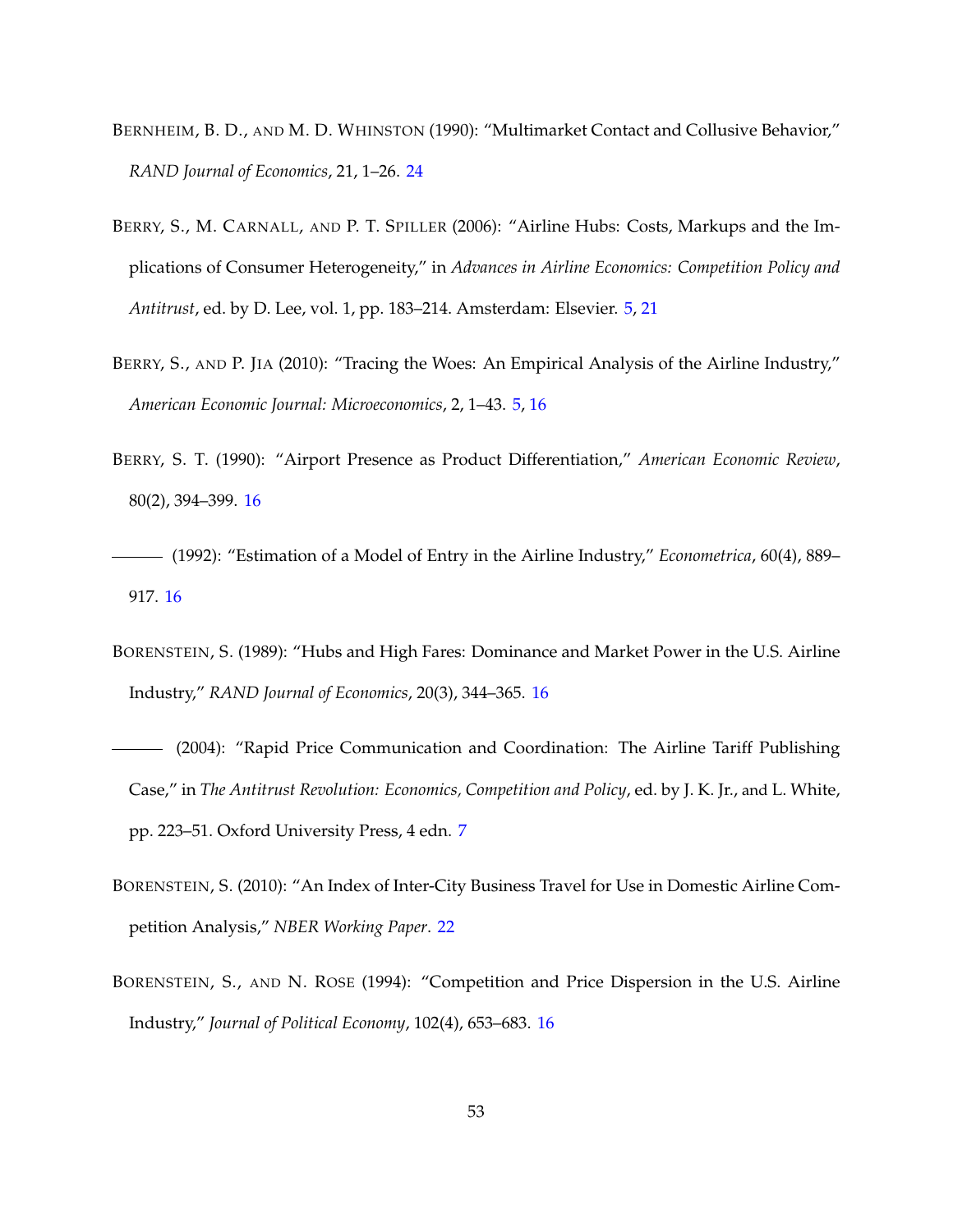- <span id="page-53-7"></span>BRESNAHAN, T. F., AND P. C. REISS (1991): "Entry and Competition in Concentrated Markets," *Journal of Political Economy*, 99(5), 977–1009. [34](#page-33-1)
- <span id="page-53-6"></span>BRUECKNER, J. K., D. LEE, AND E. SINGER (2014): "City-Pairs Versus Airport-Pairs: A Market-Definition Methodology for the Airline Industry," *Review of Industrial Organization*, 44(1), 1–25. [16](#page-15-2)
- <span id="page-53-5"></span>BRUECKNER, J. K., AND P. T. SPILLER (1994): "Economies of Traffic Density in the Deregulated Airline Industry," *Journal of Law and Economics*, 37(2), 379–415. [16](#page-15-2)
- <span id="page-53-0"></span>BYRNE, D., AND N. DE ROOS (2017): "Learning to coordinate: A study in retail gasoline," *Mimeo*. [2](#page-1-3)
- <span id="page-53-3"></span>CILIBERTO, F., AND E. TAMER (2009): "Market Structure and Multiple Equilibria in Airline Markets," *Econometrica*, 77(6), 1791–1828. [16](#page-15-2)
- <span id="page-53-4"></span>CILIBERTO, F., AND J. W. WILLIAMS (2010): "Limited access to airport facilities and market power in the airline industry," *Journal of Law and Economics*, 53(3), 467–495. [16,](#page-15-2) [38](#page-37-2)
- <span id="page-53-1"></span>(2014): "Does Multimarket Contact Facilitate Tacit Collusion? Inference on Conduct Parameters in the Airline Industry," *RAND Journal of Economics*, 45(4), 764–791. [5,](#page-4-2) [16,](#page-15-2) [22,](#page-21-1) [24](#page-23-2)
- <span id="page-53-2"></span>COMPETE, O. (1998): "Communication in Repeated Games with Imperfect Private Monitoring," *Econometrica*, 66, 597–626. [8](#page-7-1)
- <span id="page-53-8"></span>COX, G. W. (1990): "Multicandidate Spatial Competition," in *Advances in the Spatial Theory of Voting*, ed. by J. M. Enelow, and M. J. Hinich, pp. 189–198. Cambridge University Press. [38](#page-37-2)
- <span id="page-53-9"></span>EATON, B. C., AND R. G. LIPSEY (1975): "The Principle of Minimum Differentiation Reconsidered: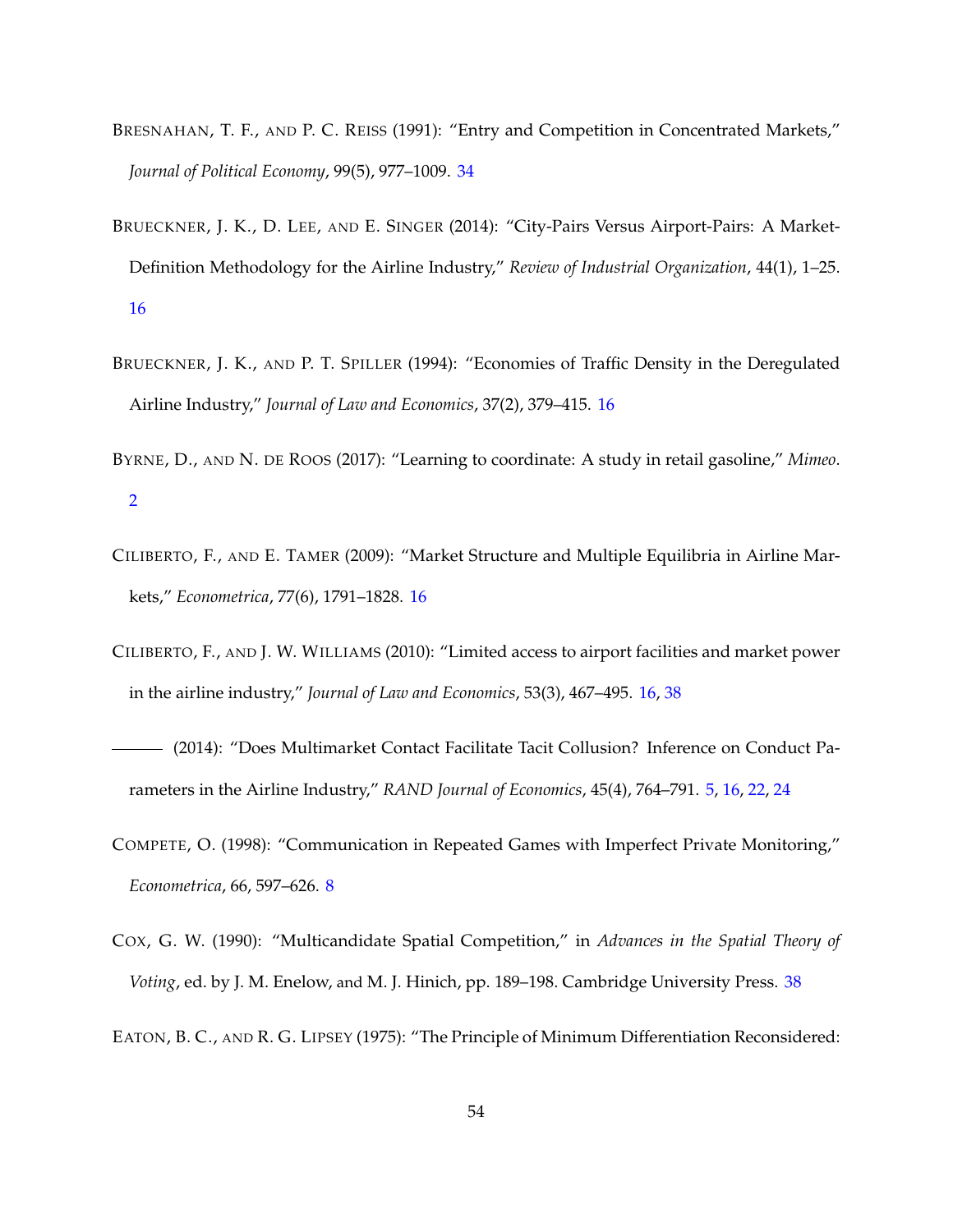Some New Developments in the Theory of Spatial Competition," *Review of Economic Studies*, 42, 27–49. [38](#page-37-2)

- <span id="page-54-8"></span>EVANS, W., AND I. N. KESSIDES (1994): "Living By The 'Golden Rule': Multimarket Contact in the U.S. Airline Industry," *Quarterly Journal of Economics*, 109, 341–366. [16,](#page-15-2) [24](#page-23-2)
- <span id="page-54-0"></span>FELDMAN, R., AND E. FRONDORF (2017): *Drug Wars: How Big Pharma Raises Prices and Keeps Generics off the Market*. Cambridge University Press. [2](#page-1-3)
- <span id="page-54-5"></span><span id="page-54-4"></span>FORGES, F. (1986): "An Approach to Communication Equilibria," *Econometrica*, 54, 1375–1385. [8](#page-7-1)

(1990): "Universal Mechanisms," *Econometrica*, 58, 1341–1364. [8](#page-7-1)

- <span id="page-54-3"></span>GENTZKOW, M., B. T. KELLY, AND M. TADDY (2017): "Text as Data," *Journal of Economic Literature, forthcoming*. [8](#page-7-1)
- <span id="page-54-2"></span>GENTZKOW, M., AND J. SHAPIRO (2014): "What Drives Media Slant? Evidence from U.S. Daily Newspapers," *Econometrica*, 62(1), 35–71. [8](#page-7-1)
- <span id="page-54-6"></span>GERARDI, D. (2004): "Unmediated Communication in Games with Complete and Incomplete Information," *Journal of Economic Theory*, 114, 104–131. [8](#page-7-1)
- <span id="page-54-7"></span>GERARDI, K. S., AND A. H. SHAPIRO (2009): "Does competition reduce price dispersion? New evidence from the airline industry," *Journal of Political Economy*, 117(1), 1–37. [16](#page-15-2)

<span id="page-54-9"></span><span id="page-54-1"></span>GLUSAC, E. (2017): "In the Air That Uneasy Feeling of Us vs. Them," The New York Times. [3](#page-2-2)

GOLDBERG, Y., AND O. LEVY (2014): "word2vec Explained: deriving Mikolov et al.'s negativesampling word-embedding method," *ArXiv e-prints*. [42](#page-41-2)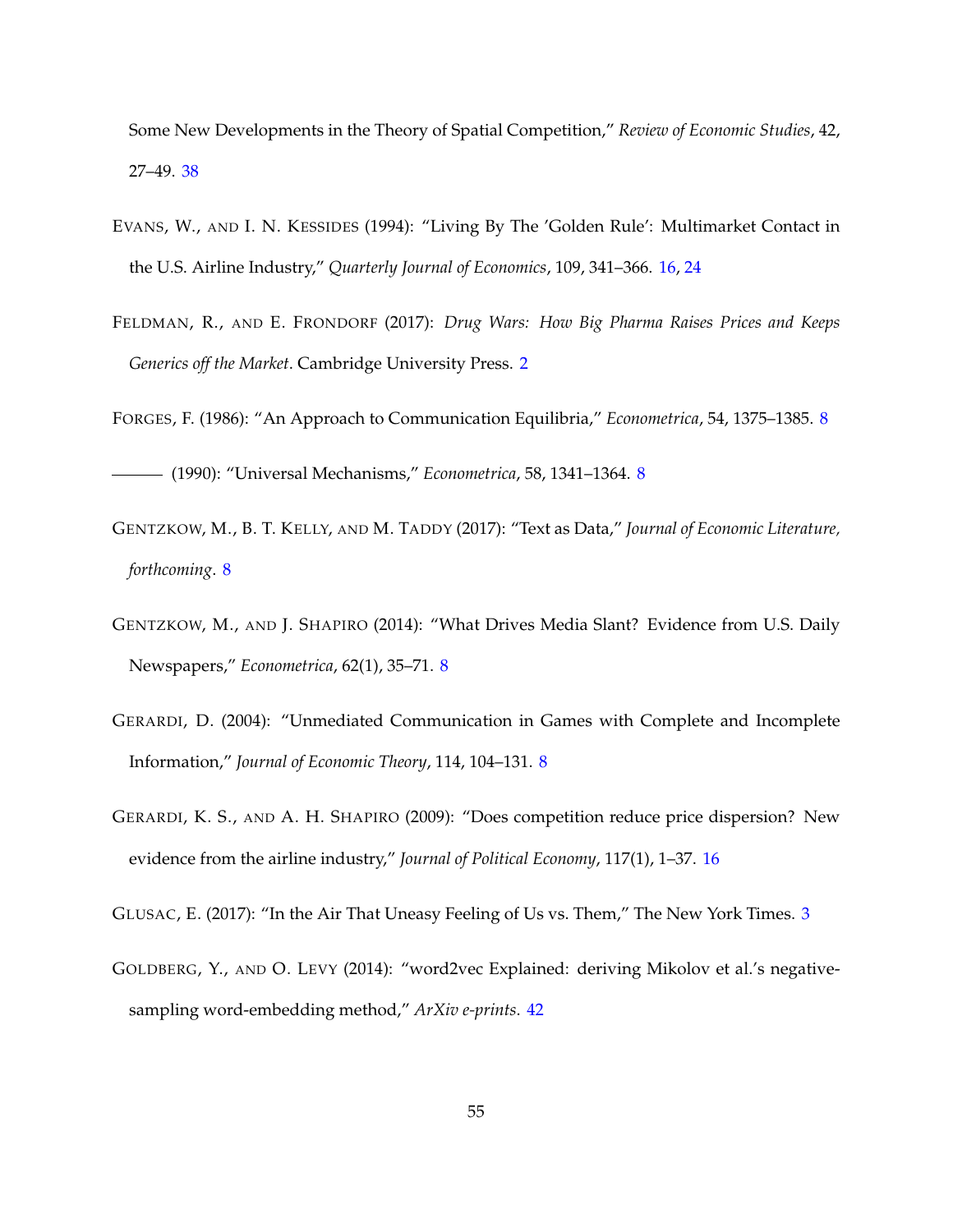- <span id="page-55-5"></span>GOLTSMAN, M., AND G. PAVLOV (2014): "Communication in Cournot Oligopoly," *Journal of Economic Theory*, 153, 152–176. [8](#page-7-1)
- <span id="page-55-0"></span>GREEN, E. J., R. C. MARSHALL, AND L. M. MARX (2014): "Tacit Collusion in Oligopoly," in *The Oxford Handbook of International Antitrust Economics*, ed. by R. D. Blaier, and D. D. Sokol, chap. 19. Oxford University Press. [2](#page-1-3)
- <span id="page-55-2"></span>GREEN, E. J., AND R. H. PORTER (1984): "Noncooperative Collusion under Imperfect Price Information," *Econometrica*, 52(1), 87–100. [3,](#page-2-2) [7](#page-6-2)
- <span id="page-55-7"></span>HALVORSEN, R., AND R. PALMQUIST (1980): "The Interpretation of Dummy Variables in Semilogarithmic Equations," *American Economic Review*, 70(3), 474–475. [27](#page-26-2)
- <span id="page-55-1"></span>HARRINGTON, J. E. (2006): *How do Cartles Operate?*, Foundations and Trends in Microeconomics. Now Publishers Inc. [3](#page-2-2)
- <span id="page-55-6"></span>HARWELL, D., A. HALSEY III, AND T. MOORE (2015): "Justice Dept. Investigating Potential Airline Price Collusion," The Washington Post. [9](#page-8-2)
- <span id="page-55-3"></span>HASSAN, T. A., S. HOLLANDER, L. VAN LENT, AND A. TAHOUN (2017): "Firm-Level Political Risk," *Working Paper*. [8](#page-7-1)
- <span id="page-55-8"></span>HECKMAN, J., AND V. HOTZ (1989): "Choosing Among Alternative Nonexperimental Methods for Estimating the Impact of Social Programs: The Case of Manpower Training," *Journal of American Statistical Association*, 84, 862–874. [48](#page-47-2)
- <span id="page-55-4"></span>HOBERG, G., AND V. MAKSIMOVIC (2015): "Redefining Financial Constraints: A Text-Based Analysis," *Review of Financial Studies*, 28, 1312–1352. [8](#page-7-1)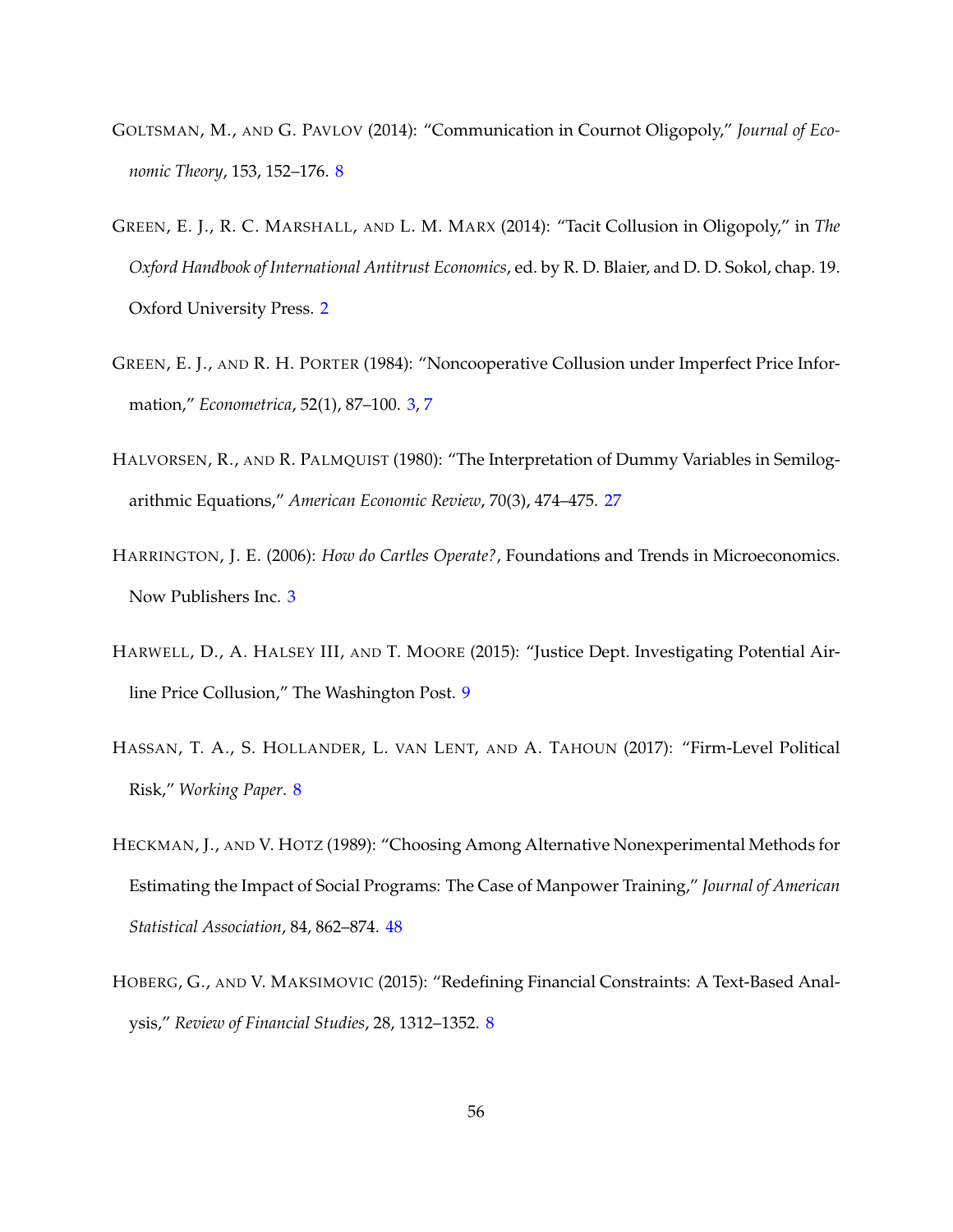<span id="page-56-5"></span>HOBERG, G., AND G. PHILIPS (2016): "Text-Based Network Industries and Endogenous Product Differentiation," *Journal of Political Economy*, 124(5), 1423–1465. [8](#page-7-1)

<span id="page-56-10"></span><span id="page-56-7"></span>HOTELLING, H. (1929): "Stability in Competition," *Economic Journal*, 39, 41–57. [38](#page-37-2)

KANDORI, M., AND H. MATSUSHIMA (1998): "Private Observation, Communication and Collusion," *Econometrica*, 102(1), 189–228. [8](#page-7-1)

<span id="page-56-8"></span><span id="page-56-0"></span>KAPLOW, L. (2013): *Competition Policy and Price Fixing*. Princeton University Press. [3](#page-2-2)

- KIM, E. H., AND V. SINGAL (1993): "Mergers and Market Power: Evidence from the Airline Industry," *American Economic Review*, 83(3), 546–569. [16](#page-15-2)
- <span id="page-56-6"></span>KOIJEN, R. S. J., T. J. PHILIPSPN, AND H. UHLIG (2016): "Financial Health Economics," *Econometrica*, 84(1), 195–242. [8](#page-7-1)
- <span id="page-56-9"></span>LAMBERTINI, L., AND C. SCHULTZ (2003): "Price or Quantity in Tacit Collusion?," *Economics Letters*, 78(1), 131–137. [26](#page-25-2)
- <span id="page-56-4"></span>LEYDEN, B. T. (2018): "There's an App (Update) for That: Understanding Product Updating Under Digitization," *Working Paper*. [8](#page-7-1)
- <span id="page-56-2"></span>MAILATH, G. J., AND L. SAMUELSON (2006): *Repeated Games and Reputations: Long-Run Relationships*. Oxford University Press. [3](#page-2-2)
- <span id="page-56-1"></span>MARSHALL, R. C., AND L. M. MARX (2014): *The Economics of Collusion: Cartels and Bidding Rings*. MIT Press. [3,](#page-2-2) [7](#page-6-2)
- <span id="page-56-3"></span>MIKOLOV, T., K. CHEN, G. CORRADO, AND J. DEAN (2013): "Efficient Estimation of Word Representations in Vector Space," *ArXiv e-prints*. [6,](#page-5-2) [42](#page-41-2)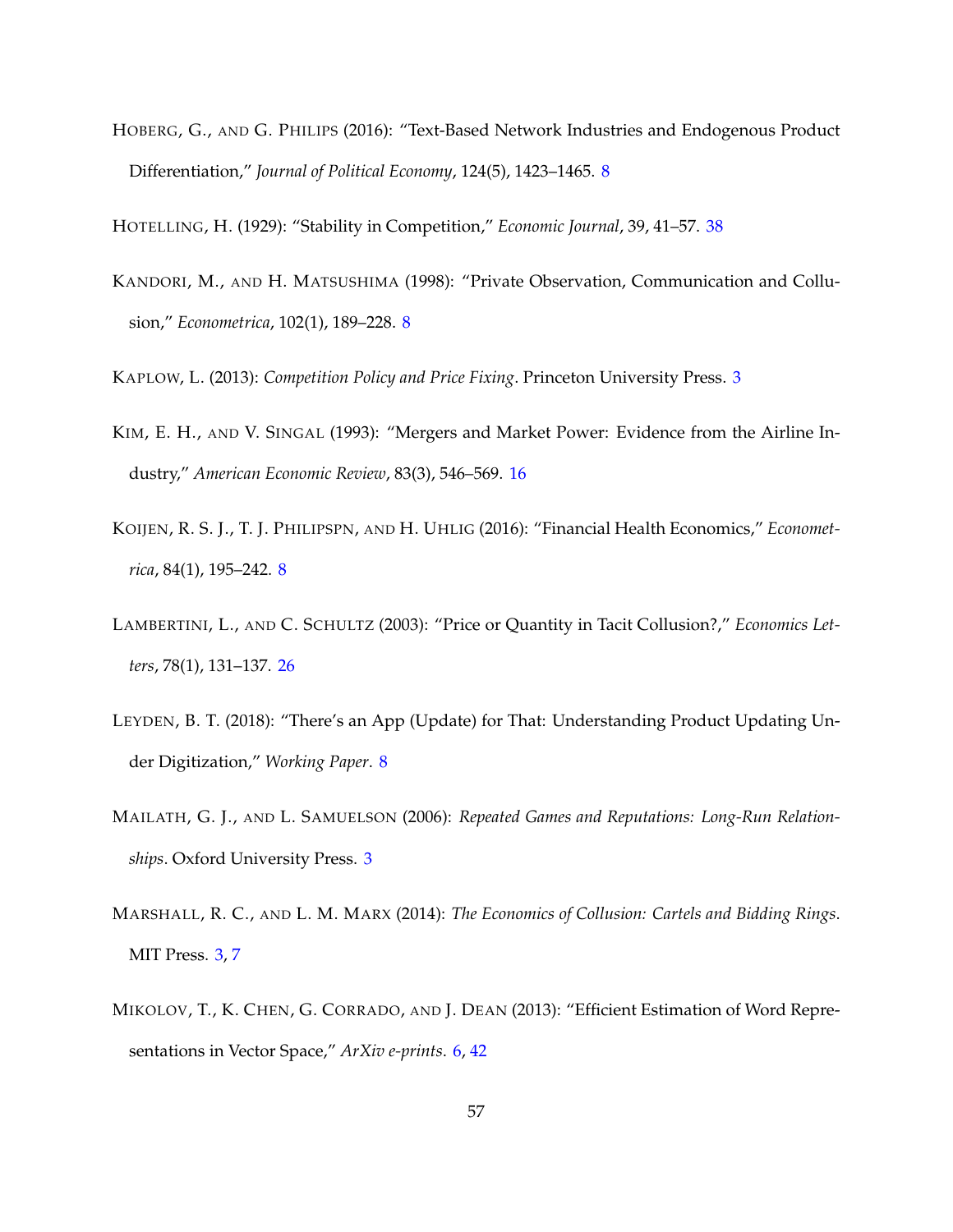<span id="page-57-2"></span>MILLER, A. R. (2010): "Did the Airline Tariff Publishing Case Reduce Collusion?," *The Journal of Law and Economics*, 53(3), 569–586. [7](#page-6-2)

<span id="page-57-3"></span><span id="page-57-0"></span>MYERSON, R. B. (1997): *Game Theory: Analysis of Conflict*. Harvard University Press. [8](#page-7-1)

- OECD (2011): "Information Exchanges Between Competitors under Competition Law," https://www.oecd.org/competition/cartels/48379006.pdf. [2](#page-1-3)
- <span id="page-57-6"></span>OSBORNE, M. J. (1993): "Candidate Positioning and Entry in a Political Competition," *Games and Economic Behavior*, 5, 133–151. [38](#page-37-2)
- <span id="page-57-1"></span>PORTER, R. H. (1983): "A Study of Cartel Stability: The Joint Executive Committee, 1880-1886," *The Bell Journal of Economics*, 14(2), 301–314. [7](#page-6-2)
- <span id="page-57-4"></span>POSNER, E. A., F. M. S. MORTON, AND E. G. WEYL (forthcoming): "A Proposal to Limit the Anti-Competitive Power of Institutional Investors," *Antitrust Law Journal*. [10](#page-9-3)
- <span id="page-57-7"></span>ŘEHŮŘEK, R., AND P. SOJKA (2010): "Software Framework for Topic Modelling with Large Corpora," in *Proceedings of the LREC 2010 Workshop on New Challenges for NLP Frameworks*, pp. 45–50. ELRA, <http://is.muni.cz/publication/884893/en>. [42](#page-41-2)
- <span id="page-57-8"></span>ROMANO, J. P., A. M. SHAIKH, AND M. WOLF (2010): "Hypothesis Testing in Econometrics," *Annual Review of Economics*, 2(1), 75–104. [46](#page-45-0)
- <span id="page-57-5"></span>ROSENBAUM, P. (1984): "From Association to Causation in Observational Studies: The Tole of Tests of Strongly Ignorable Treatment Assignment," *Journal of American Statistical Association*, 79, 41–48. [30,](#page-29-0) [47](#page-46-1)
- <span id="page-57-9"></span>(1987): "The Role of a Second Control Group in an Observational Study," *Statistical Science*, 2, 292–306. [48](#page-47-2)